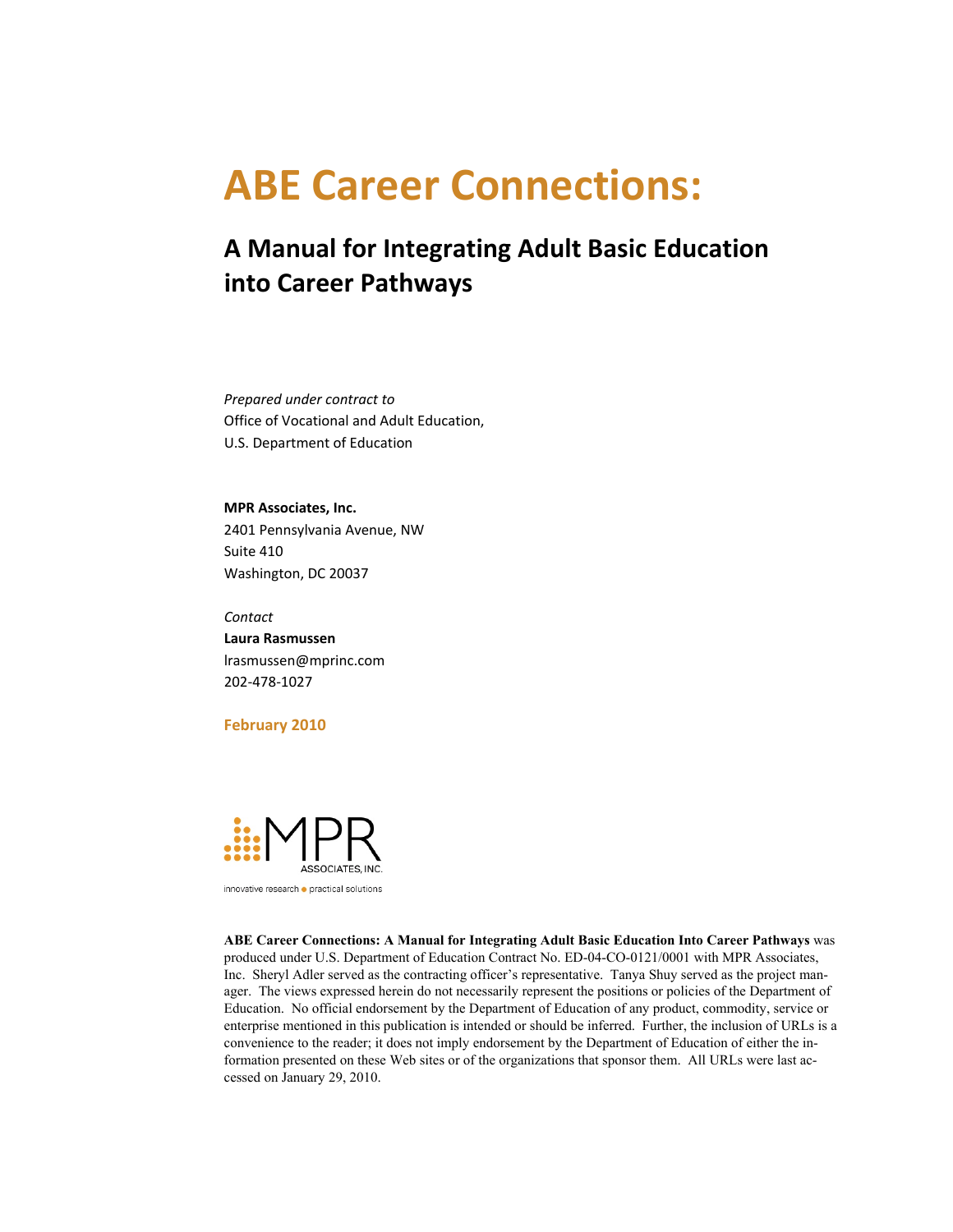# **Contents**

| <b>Appendices</b>           |  |
|-----------------------------|--|
| Appendix A—Project Overview |  |
| Appendix B—Site Profiles    |  |

Appendix C-Pathways Maps

**Appendix D-Site Materials** 

**Appendix E-Project Materials**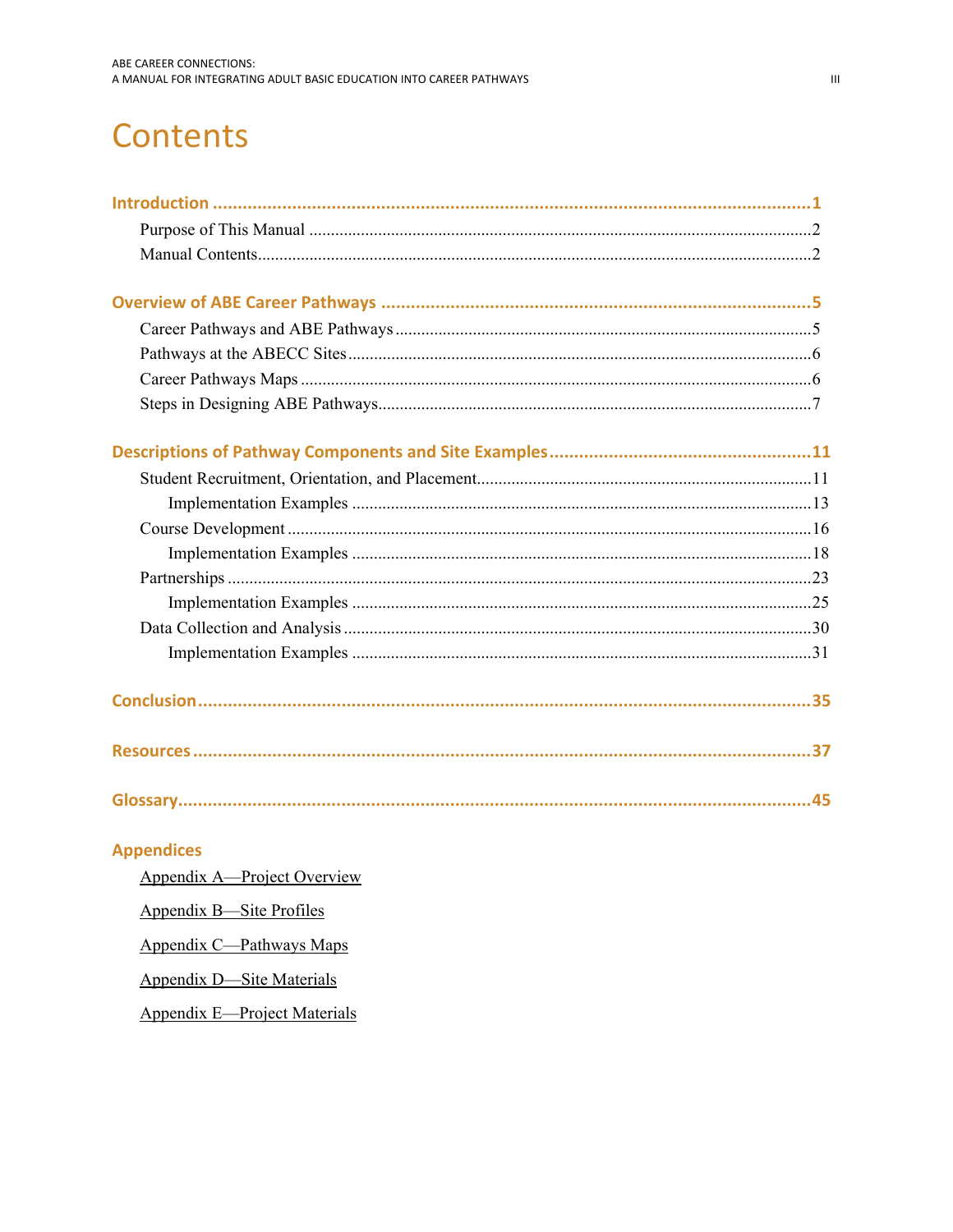# <span id="page-2-1"></span><span id="page-2-0"></span>Introduction

<sup>-</sup>

As the U.S. labor market continues to shift to jobs requiring at least some postsecondary education, policymakers, researchers, and practitioners are exploring ways to prepare adults to obtain and succeed in such jobs. Although more research is needed, initial results suggest that career pathways—a series of linked educational courses and training programs that lead to advancement within an industry—are a promising approach. Adult basic education (ABE) career pathways, in particular, focus on strengthening connections between ABE and postsecondary education to help more adult learners acquire a postsecondary credential or degree and well-paid employment.

cation will earn more than those with only a high school diploma (Bailey, Kienzl, & Marcotte, 2004). not just among high school students, but also among adults enrolled in ABE programs.<sup>1</sup> Recent research projects that about half of the jobs in 2014 will require workers to have at least some postsecondary education (Holzer & Lerman, 2007). Researchers also have documented the labor market value of postsecondary credentials, suggesting that adults who complete at least some postsecondary edu-These statistics underscore the need to increase postsecondary attainment and improve workforce skills

identify effective models of transition.<sup>3</sup> This includes career pathways, which combine contextualized Researchers and practitioners are paying increasing attention to transitions within the education pipeline, which are often problematic for students, especially ABE students. To help adult learners overcome bar-riers to successful participation in postsecondary education<sup>[2](#page-2-3)</sup>, efforts are underway at the national level to skills instruction, workforce training, and other support services to help adults improve their basic skills for enrollment in postsecondary education programs. Although no large-scale evaluation of career pathways has yet been completed, case study reports of states and community colleges that have implemented career pathways show some initial positive results (Bragg et al., 2007; Grossman, 2009). For example, Washington State's Integrated Basic Education and Skills Training (I-BEST) program pairs basic skills instruction and workforce training within specific industries; research indicates that adults enrolled in I-BEST perform better on basic skills tests than adults enrolled in non-contextualized basic skills instruction. I-BEST participants also are more likely to obtain postsecondary credentials than non-participants

<span id="page-2-2"></span>need of improved basic reading, writing, and math skills.<br><sup>2</sup> In Helping Adults with Low Literacy Skills Transition to <sup>1</sup> As defined by the *Adult Education and Family Literacy Act (AEFLA)* of the *Workforce Investment Act* (WIA) of 1998, the term "adult basic education" refers to services provided to adults who are age 16 and older, not currently enrolled in school, and in

<span id="page-2-3"></span> barriers. Individual barriers include lack of transportation and child care, employment schedules, previous educational expe-<sup>2</sup> In *Helping Adults with Low Literacy Skills Transition to and Succeed in Postsecondary Education*, the U.S. Department of Education categorizes adults' barriers to postsecondary education participation and completion as individual, institutional, and policy riences, tuitions fees, and more.

<span id="page-2-4"></span> tion, the Joyce Foundation, Lumina Foundation, and more, are also funding initiatives related to postsecondary transitions. <sup>3</sup> Recent efforts led by the U.S. Department of Education to study adult learners' transitions to postsecondary education include the College and Career Transitions Initiative (CCTI), the Beyond the GED: Community College Career Pathways study, Transitioning English Language Learners Project, and the Supporting States' Development of Policies for Adult Basic Education (ABE) to Postsecondary Education (PSE) Transitions, among others. Foundations, including the Bill and Melinda Gates Founda-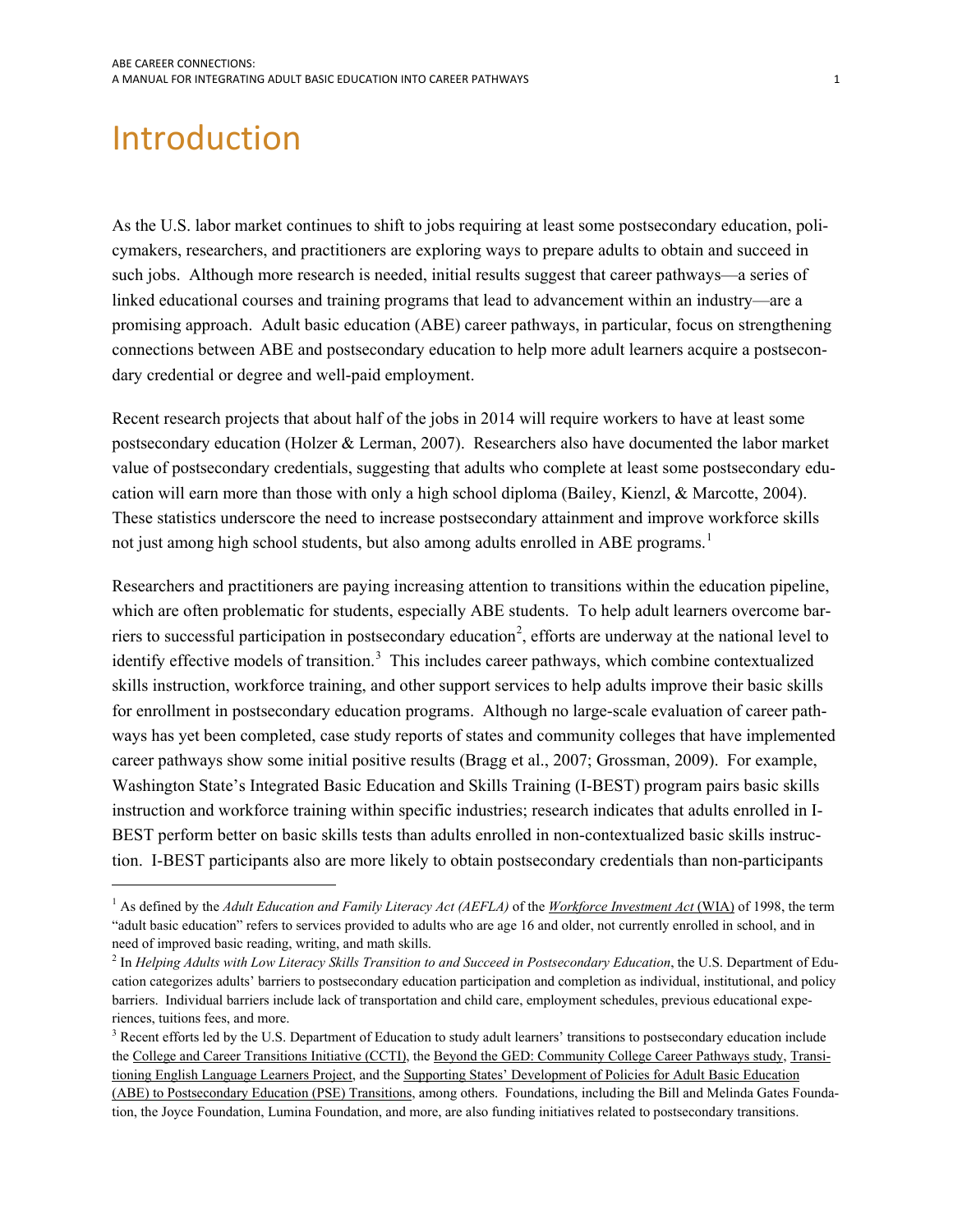<span id="page-3-0"></span>(Jenkins, Zeidenberg, & Kienzl, 2009). Though limited, these initial results suggest that career pathways can be considered a promising approach to improving the education and employment outcomes of lowskill adults.

## <span id="page-3-1"></span>Purpose of This Manual

States and local ABE programs are just beginning to explore strategies for connecting ABE with postsecondary career pathways. To further these efforts, the U.S. Department of Education, Office of Vocational and Adult Education, funded the Adult Basic Education Career Connections (ABECC) project in 2006- 2010, a demonstration project involving five sites across the country. The sites were selected to participate in the project with the goal of connecting their ABE programs with existing career pathways in industries of importance to their local economies. To be eligible for participation, applicants had to receive federal Adult Education and Family Literacy Act (AEFLA) funds, obtain support for the project by their state directors of adult education, and already be involved in existing career pathways initiatives. The ABECC sites were:

- Bluegrass Community and Technical College in Lexington, Kentucky;
- Instituto del Progreso Latino in Chicago, Illinois;
- Jewish Vocational Service (JVS) in San Francisco, California;
- Madison Area Technical College in Madison, Wisconsin; and
- Montgomery College in Wheaton, Maryland.

Between 2008-2009, the sites developed and implemented work plans focused on improving adults' basic skills to prepare them to enter career pathways. To help other ABE programs undertake similar work, this manual provides an overview of career pathways and describes approaches used by the ABECC sites to align basic skills training and partnership efforts with local career pathways.

## <span id="page-3-2"></span>Manual Contents

Developing connections to career pathways can be challenging, as evident in the experiences of the ABECC sites. A significant investment of time and effort is necessary to design and implement key ABE pathway components for the recruitment of participants, development of basic skills courses, establishment of partnerships, and collection and analysis of data. This manual is organized into sections describing approaches to implementing pathways components, examples from the ABECC sites and the challenges they encountered, and resources that were provided to ABECC sites.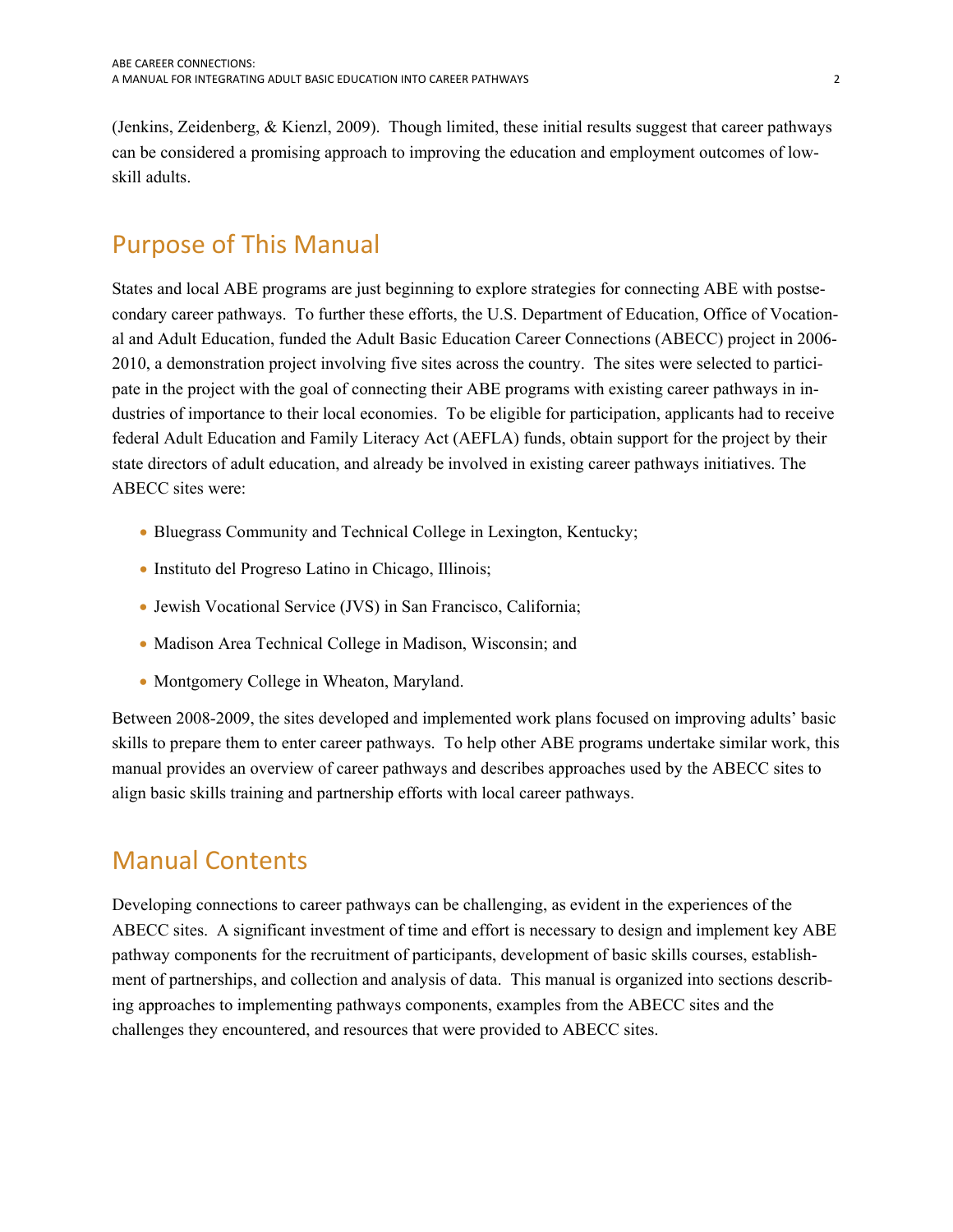The sections include:

**[Overview of ABE Career Pathways](#page-6-0)**. Defines ABE career pathways and discusses steps involved in designing them.

**[Descriptions of Pathway Components and Site Examples.](#page-12-0)** Summarizes information on the pathway components listed below, based on resources used by project staff and participants. Each section also discusses challenges related to the pathway component and offers implementation examples from the ABECC sites.

**[Student Recruitment, Orientation, and Placement](#page-12-0)**. Discusses approaches to identifying participants, introducing them to the educational and employment steps along the pathway, and confirming a match between their skills and interests and the pathway goals.

**[Course Development](#page-17-0)**. Discusses approaches to designing and delivering contextualized basic skills courses, including the roles that postsecondary and employer partners can play in course development, support services for participants, and strategies for helping participants transition to postsecondary education.

**[Partnerships](#page-24-0)**. Discusses approaches to establishing and sustaining partnerships in support of ABE pathways and provides information on the types of partners that may be involved and possible roles they may play.

**[Data Collection and Analysis](#page-31-0)**. Discusses approaches to collecting and analyzing program and participant data on an ongoing basis to measure participants' basic skills gains and assess the effectiveness of the basic skills training. Also discusses the selection and use of appropriate assessment tools.

**[Conclusion](#page-36-0)**. Summarizes lessons learned from the sites about ABE pathways design and implementation and discusses implications for policy and practice.

**[Resources](#page-38-0)**. Lists resources made available to project staff and ABECC participants and consulted in the development of this manual. Includes brief descriptions of each resource and links to resources available online.

**[Glossary](#page-46-0)**. Defines key terms related to adult basic education and career pathways.

The manual also contains the following appendices:

- Appendix A—Project Overview
- Appendix B—Site Profiles
- Appendix C—Pathways Maps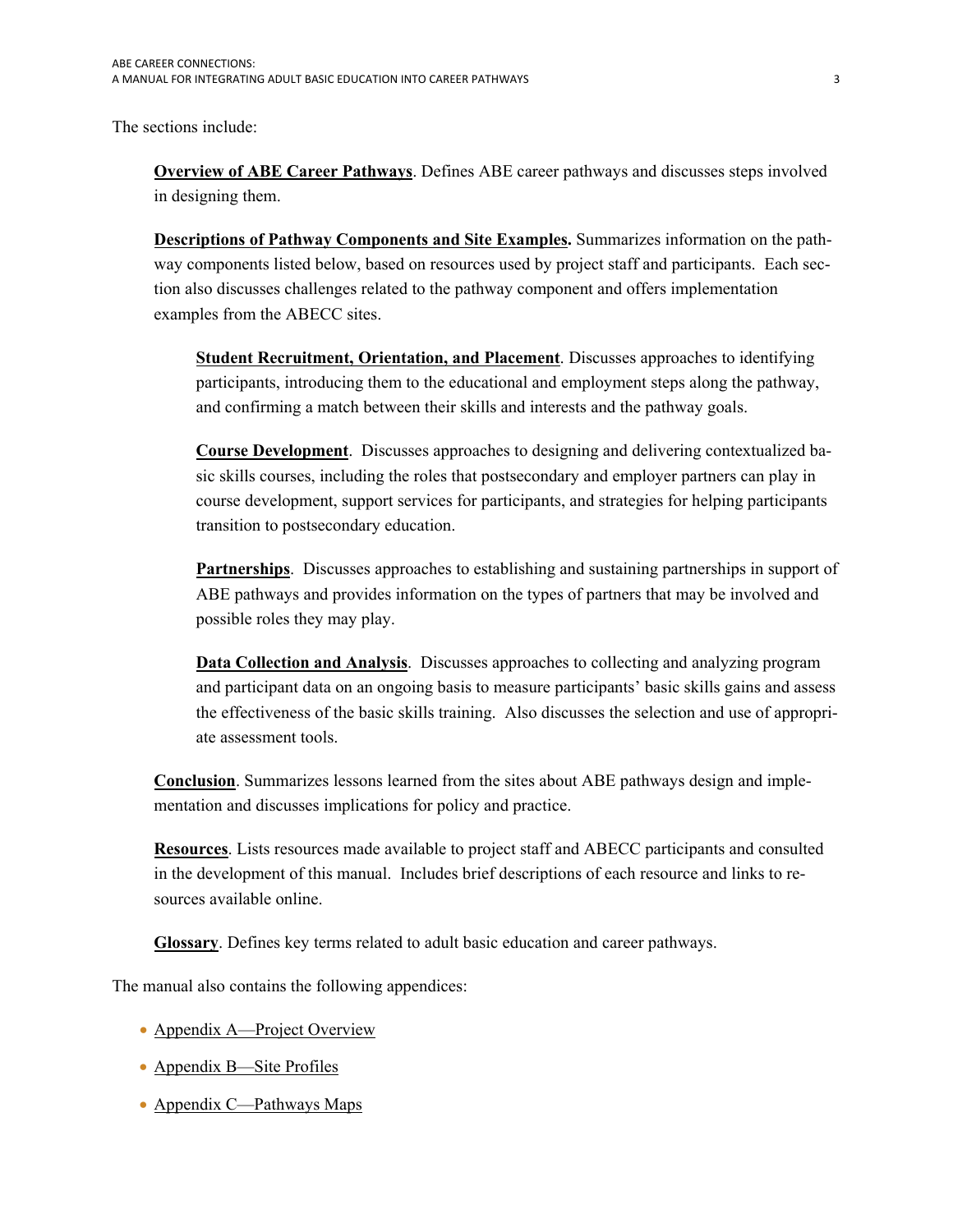## • Appendix D—Site Materials

• Appendix E—Project Materials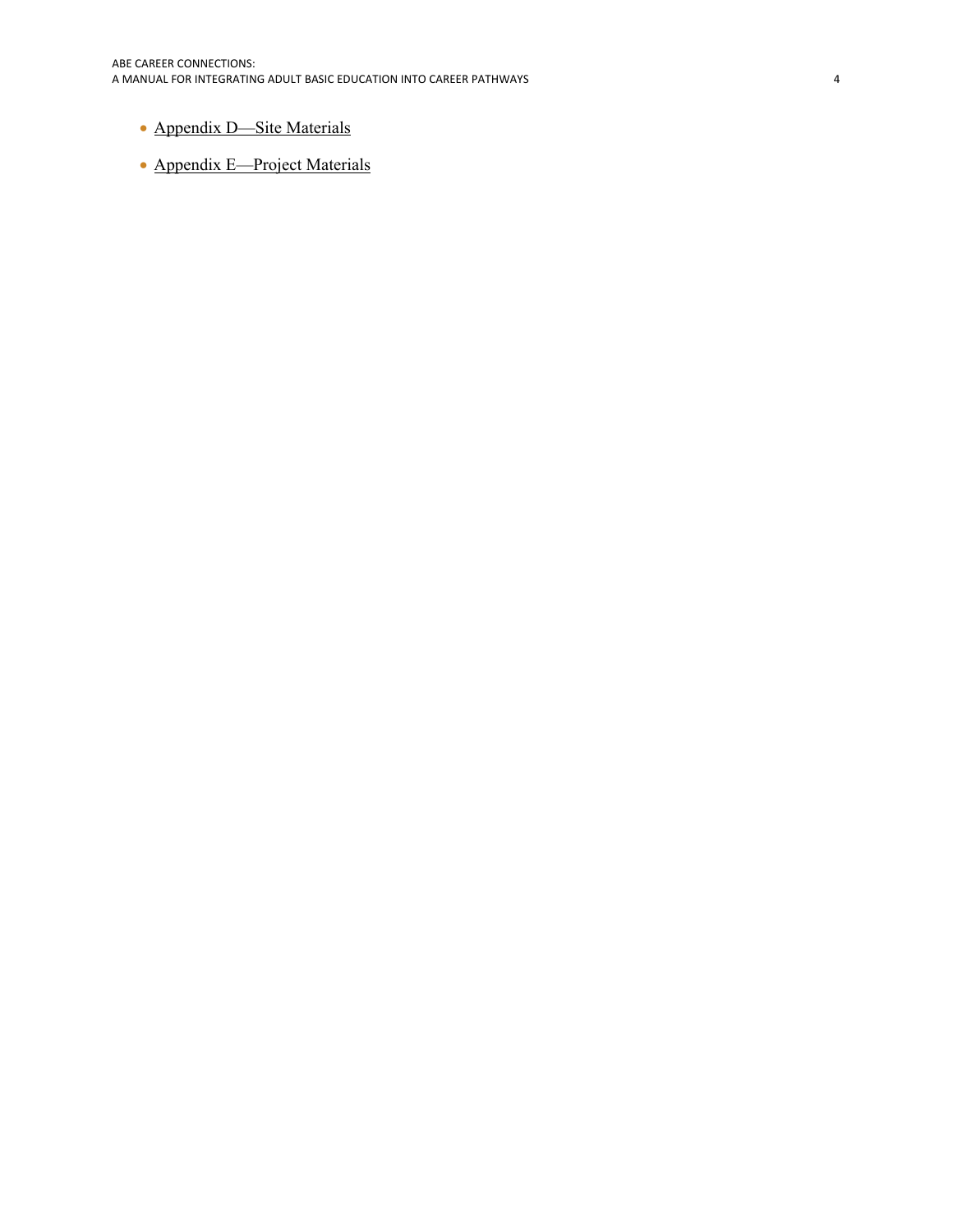# <span id="page-6-1"></span><span id="page-6-0"></span>Overview of ABE Career Pathways

Career pathways are still a relatively new concept. This section provides:

- Brief definitions of [career and ABE pathway](#page-6-0)s;
- A description of [career pathway maps](#page-7-0); and
- General guidelines for [designing ABE pathways.](#page-8-0)

## <span id="page-6-2"></span>Career Pathways and ABE Pathways

Traditional career pathways programs connect secondary and postsecondary education by preparing high school students for further education and work in a specific industry. As defined by the Institute for a Competitive Workforce and the National Career Pathways Network (2009), a "career pathway is a coherent sequence of rigorous academic and career courses that begins in high school and leads to an associate degree, a bachelor's degree and beyond, and/or an industry-recognized certificate or license" (p.6). The Adult Basic Education Career Connections (ABECC) project expands this concept, connecting ABE to postsecondary education, with the goal of improving adults' basic skills so they can advance in their education, careers, and employment.

ABE pathways focus on the educational and employment needs of adults by offering:

*… a series of connected education and training programs and support services that enable individuals to secure employment within a specific industry or occupational sector, and to advance over time to successively higher levels of education and employment in that sector. (Jenkins 2006, p.6)* 

ABE pathways programs also aim to prepare participants for the next steps along the pathway in employment and education (Jenkins, 2006), emphasizing a "seamless transition" among the pathway steps (Agrawal et al., 2007, p.2). The chart below summarizes pathways at the ABECC sites.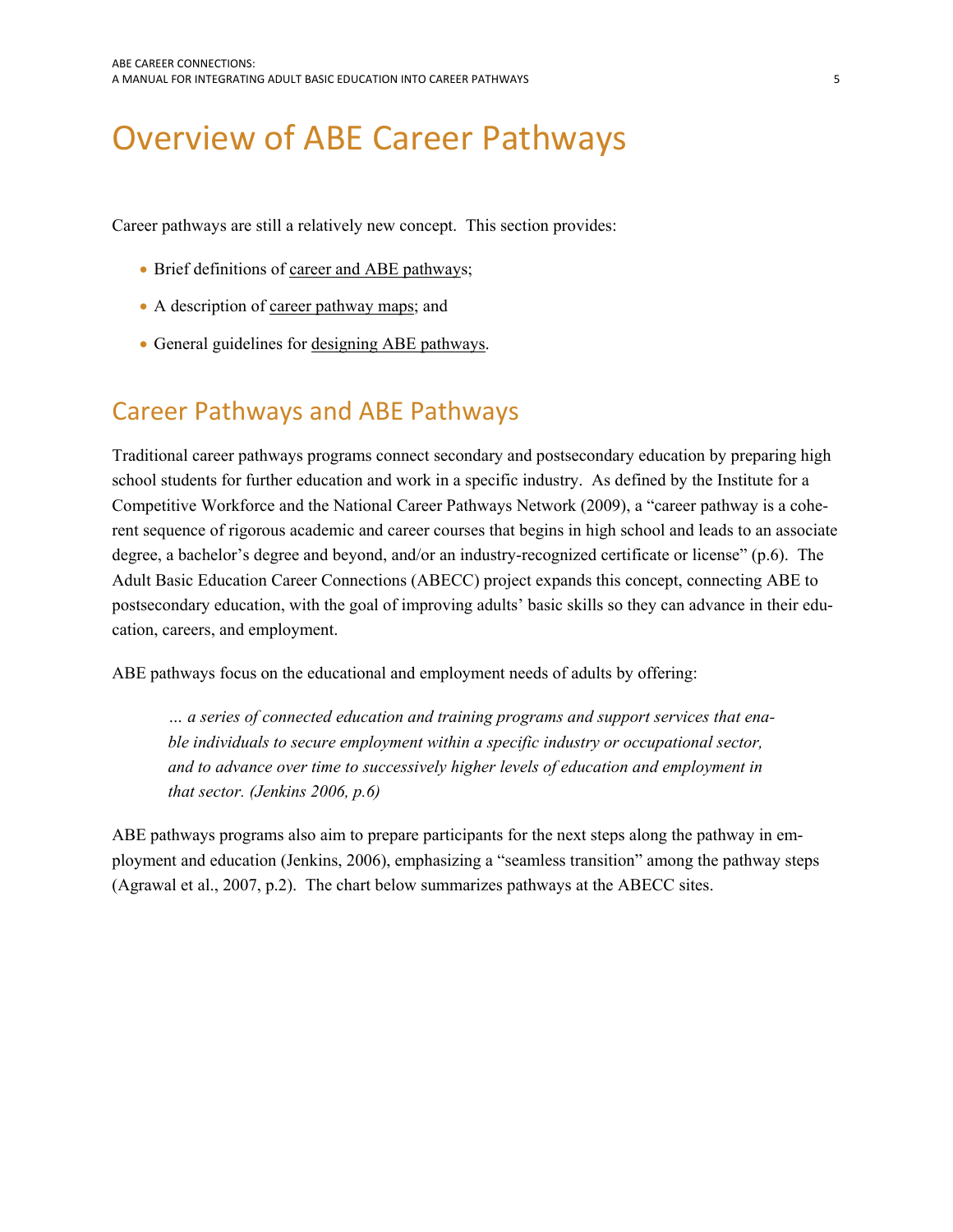## <span id="page-7-1"></span><span id="page-7-0"></span>Pathways at the ABECC Sites

| <b>ABECC Sites</b>       | <b>Pathway Industry</b> | <b>Basic Skills</b>    | <b>Next Steps:</b>  | <b>Next Steps:</b> |
|--------------------------|-------------------------|------------------------|---------------------|--------------------|
|                          |                         | <b>Component</b>       | <b>Education</b>    | <b>Employment</b>  |
| <b>Bluegrass Commu-</b>  | Healthcare              | English as a           | Certified Nursing   | C.N.A.             |
| nity and Technical       |                         | Second Language        | Assistant (C.N.A.)  |                    |
| College                  |                         | (ESL) and pre-         | course at college   |                    |
|                          |                         | CNA training           |                     |                    |
| Instituto del Pro-       | Healthcare              | Pre-CMA course         | Certified Medical   | CMA                |
| greso Latino             |                         |                        | Assistant (C.M.A.)  |                    |
|                          |                         |                        | course or relevant  |                    |
|                          |                         |                        | combination of      |                    |
|                          |                         |                        | other courses at    |                    |
|                          |                         |                        | community college   |                    |
| Jewish Vocational        | Healthcare              | Professional Com-      | Prerequisite        | Various            |
| Service                  |                         | munication for         | courses for postse- |                    |
|                          |                         | Healthcare Work-       | condary certifica-  |                    |
|                          |                         | ers course             | tion programs       |                    |
| Madison Area             | Animal sciences         | Prep for Success       | Lab Animal Care-    | Lab animal care-   |
| <b>Technical College</b> |                         | course                 | taker Training      | taker              |
|                          |                         |                        | (LACT)              |                    |
| Montgomery Col-          | Building trades and     | English for Speak-     | Noncredit postse-   | Various            |
| lege                     | healthcare              | ers of Other Lan-      | condary courses in  |                    |
|                          |                         | guages (ESOL) for      | building trades and |                    |
|                          |                         | <b>Building Trades</b> | healthcare          |                    |
|                          |                         | and Healthcare         |                     |                    |
|                          |                         | Careers                |                     |                    |

## <span id="page-7-2"></span>Career Pathways Maps

Career pathways maps illustrate the steps leading to further education and employment for a specific career. These maps are visual representations of a pathway that highlight key steps and display skills requirements for each step. The key components of pathway maps commonly include:

- Potential jobs in the pathway industry;
- Progression of education and training;
- Salary information;
- Service providers;
- Partnerships;
- Support services; and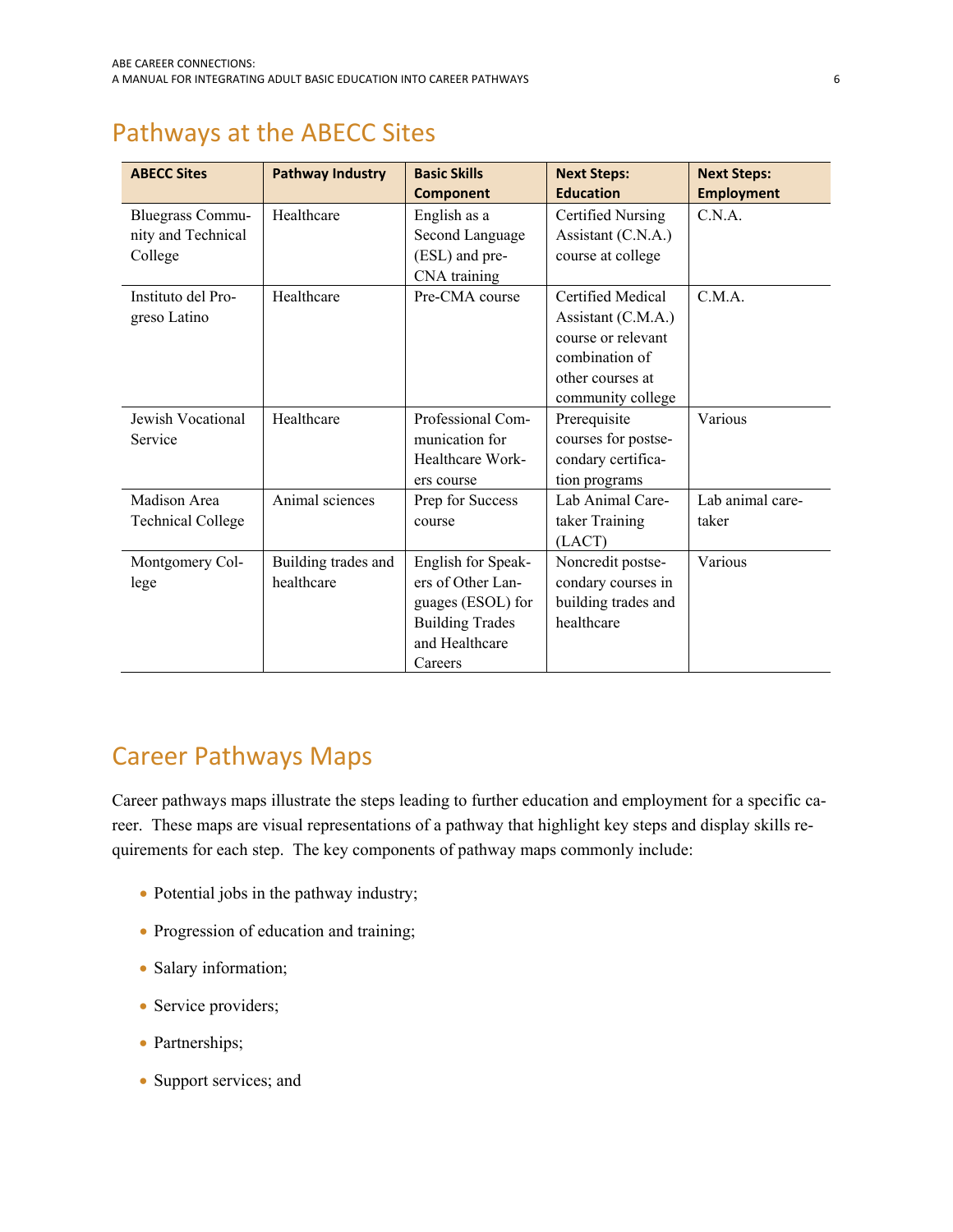<span id="page-8-0"></span>• Arrows denoting links between pathway components (Hinckley & Cotner, 2008).

Pathway maps are developed as information is collected on the pathway, such as labor market data and related postsecondary courses. The maps should be seen as "living" documents, updated regularly to reflect any necessary changes, such as changes in partners or course requirements. The ABECC sites' maps are included in Appendix C.

In 2003, Oregon launched a statewide career pathways initiative that included all 17 community colleges in the state. Pathway maps developed by the colleges provide good illustrations of how maps can be used to communicate information about career pathways. See the following maps for examples: [Portland Community College – Certified Nursing Assistant](http://www.pcc.edu/career/pathways/professional-technical/certified-nursing/road-map.html), [Portland Community College/Mt.](http://www.worksourceoregon.org/index.php/documents-aampamp-publications-mainmenu-50/doc_view/159-direct-care-healthcare-vocational-esl?tmpl=component&format=raw)  [Hood Community College – Direct Care Worker](http://www.worksourceoregon.org/index.php/documents-aampamp-publications-mainmenu-50/doc_view/159-direct-care-healthcare-vocational-esl?tmpl=component&format=raw), [Portland Community College/Mt. Hood Communi](http://www.worksourceoregon.org/index.php/documents-aampamp-publications-mainmenu-50/doc_view/166-food-service-institutional-vocational-esl-pcc-mhcc?tmpl=component&format=raw)[ty College – Food Service Worker](http://www.worksourceoregon.org/index.php/documents-aampamp-publications-mainmenu-50/doc_view/166-food-service-institutional-vocational-esl-pcc-mhcc?tmpl=component&format=raw), and [Mt. Hood Community College – Certified Nursing Assistant.](http://www.worksourceoregon.org/index.php/documents-aampamp-publications-mainmenu-50/doc_view/155-certified-nursing-assistant-plus-mt-hood-cc?tmpl=component&format=raw)

## <span id="page-8-1"></span>Steps in Designing ABE Pathways

To develop ABE pathways, significant up-front planning and development time must be allocated to ensure that the pathway meets local employer needs and enables participants to meet their education and career goals in the allotted time. During the planning stage, ABE programs should allow considerable time to work with their partners, including employers and postsecondary institutions, to:

- Define the pathway's target population;
- Review labor market data to select an industry focus;
- Benchmark the academic and technical skills needed for each pathway step;
- Establish the key education and employment steps along the pathway;
- Identify existing education and training opportunities; and
- Leverage funding opportunities and build on existing pathways efforts to make the pathway sustainable (Alamprese, 2008; Henle, Jenkins & Smith, 2005; Jenkins, 2006).

ABE pathways programs should consider a variety of information in defining their target population, including participants' basic skills levels upon entry to the program, their previous educational experiences, employment status, and possible barriers to participation (Alamprese, 2008). This information can be collected through pre-course assessments, intake forms, focus groups, and one-on-one conversations with participants and should be used to align the target population with pathways goals and entrance requirements. During the intake process, it is especially important, as participants are enrolled, to ensure that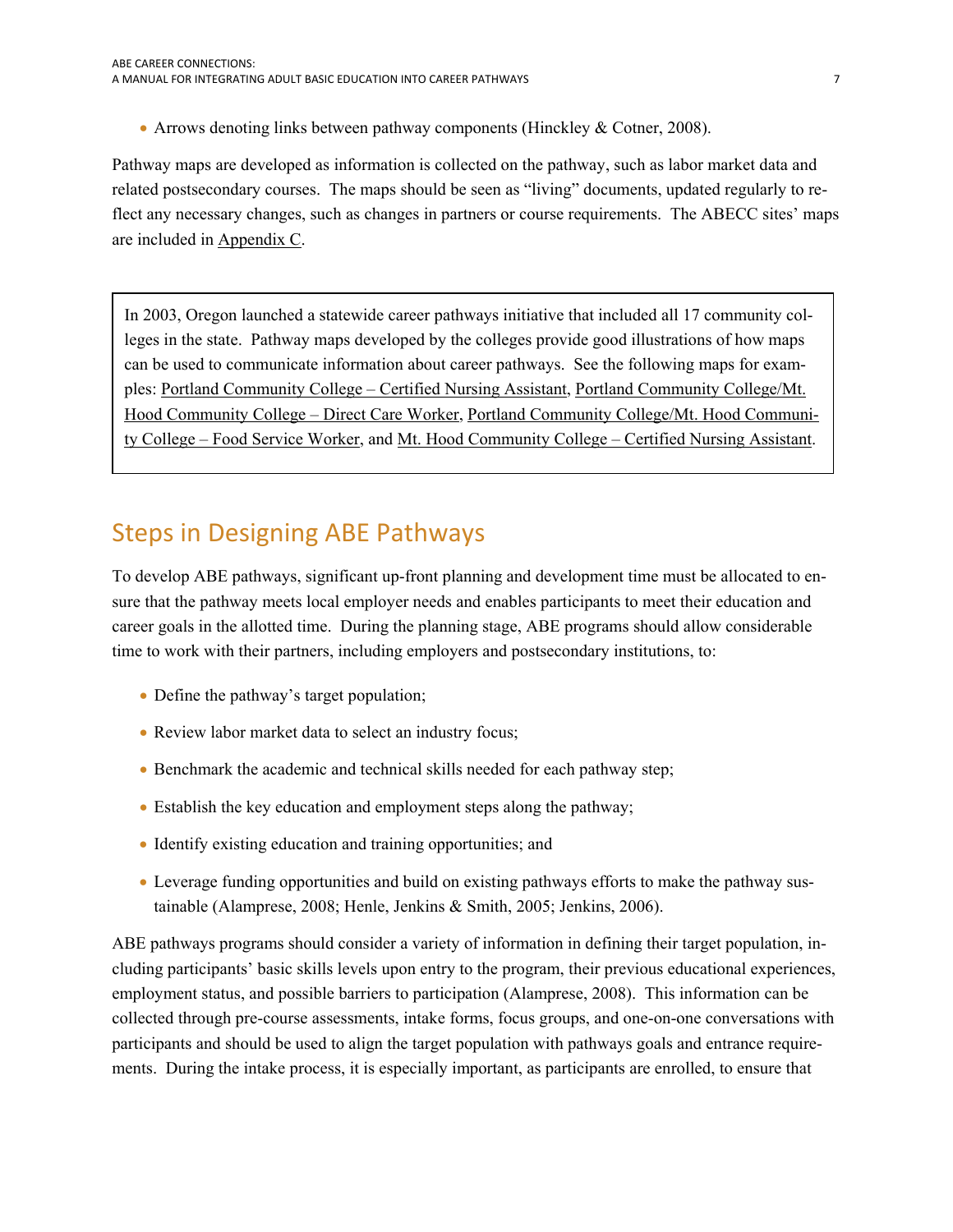their skills match those of the target population identified during the pathway design process. Site profiles in Appendix B describe the target population served by each ABECC site.

Local labor market data and business reports, available from city, state, and federal agencies, employers, and other sources, provide useful information on a community's high-growth industries and should be used to determine the relevance of a pathway's industry focus to the local economy (Alamprese, 2008). The ABECC sites referred to the following sources, for example, to obtain data on the need for skilled workers in their local labor markets:

- National
	- [O\\*NET](http://www.onetcenter.org/) (The Occupational Information Network): Provides access to a database of occupations and includes workforce statistics and data on specific occupations.
	- [U.S. Census Bureau:](http://www.census.gov/) Contains demographic data on national, state, and regional populations, including data on employment status, educational attainment, and English language proficiency.
	- [U.S. Department of Labor](http://www.dol.gov/): Compiles resources on general career and workforce issues and profiles 13 targeted industries.
- State
	- [Kentucky Hospital Association:](http://www.kyha.com/) Summarizes data on Kentucky's healthcare workforce and includes information on supply-and-demand for employees in the state's hospitals.
	- [Maryland Department of Labor, Licensing and Regulation:](http://www.dllr.state.md.us/) Presents statistics on Maryland's labor market and includes descriptions of industry sectors, state occupational projections, wage data, and unemployment rates.
- Local
	- [Metropolitan Chicago Healthcare Council:](http://www.mchc.com/eweb/) Compiles resources describing workforce shortages in the healthcare field in Chicago, IL.
	- [Montgomery Works \(One-Stop Center\):](http://www.montgomeryworks.com/) Presents occupational data for Montgomery County, MD, including profiles of and salary information for the top 50 occupations in the county.
	- [San Francisco Mayor's Office of Economic and Workforce Development](http://www6.sfgov.org/index.aspx?page=134): Provides information on employment and training opportunities for residents of San Francisco, including data on local industries and projections of employment needs.

Since considerable time and effort are required to develop a career pathway, some ABECC sites built upon existing models and leveraged other funding streams to integrate their basic skills component into local pathways efforts. For example, Instituto del Progreso Latino added a horizontal expansion to the Carreras en Salud healthcare pathway by developing a Pre-Certified Medical Assistant (pre-CMA) bridge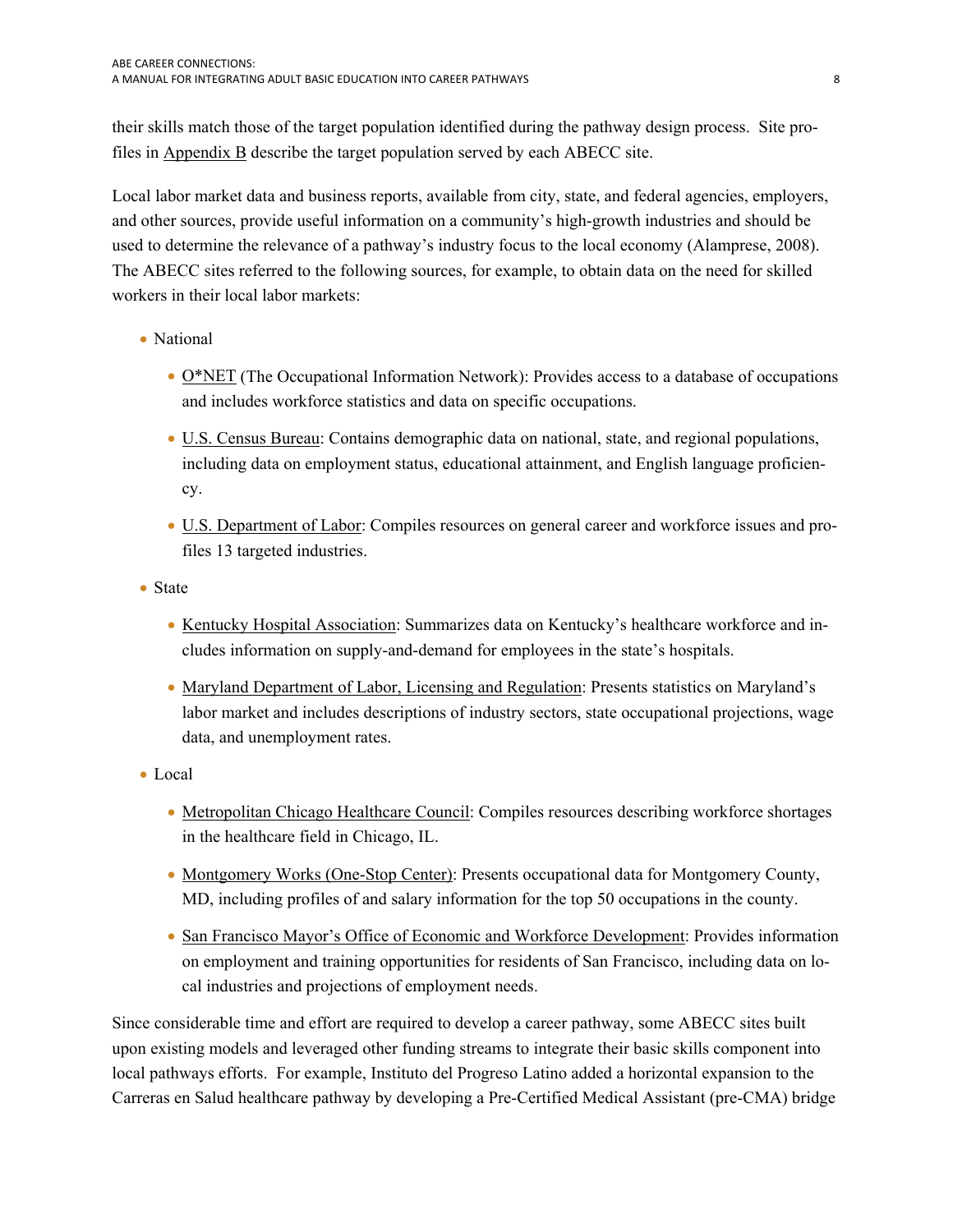program to prepare participants for CMA certification. Likewise, Madison Area Technical College developed a basic skills training course, called *Prep for Success*, to strengthen participants' basic writing and math skills for entry into lab animal caretaker training, an existing career pathway program supported by a U.S. Department of Labor grant. By focusing on expanding existing activities, these sites gained immediate access to information on the target population and skills requirements for the next educational steps and made plans for sustaining the pathway beyond the current project.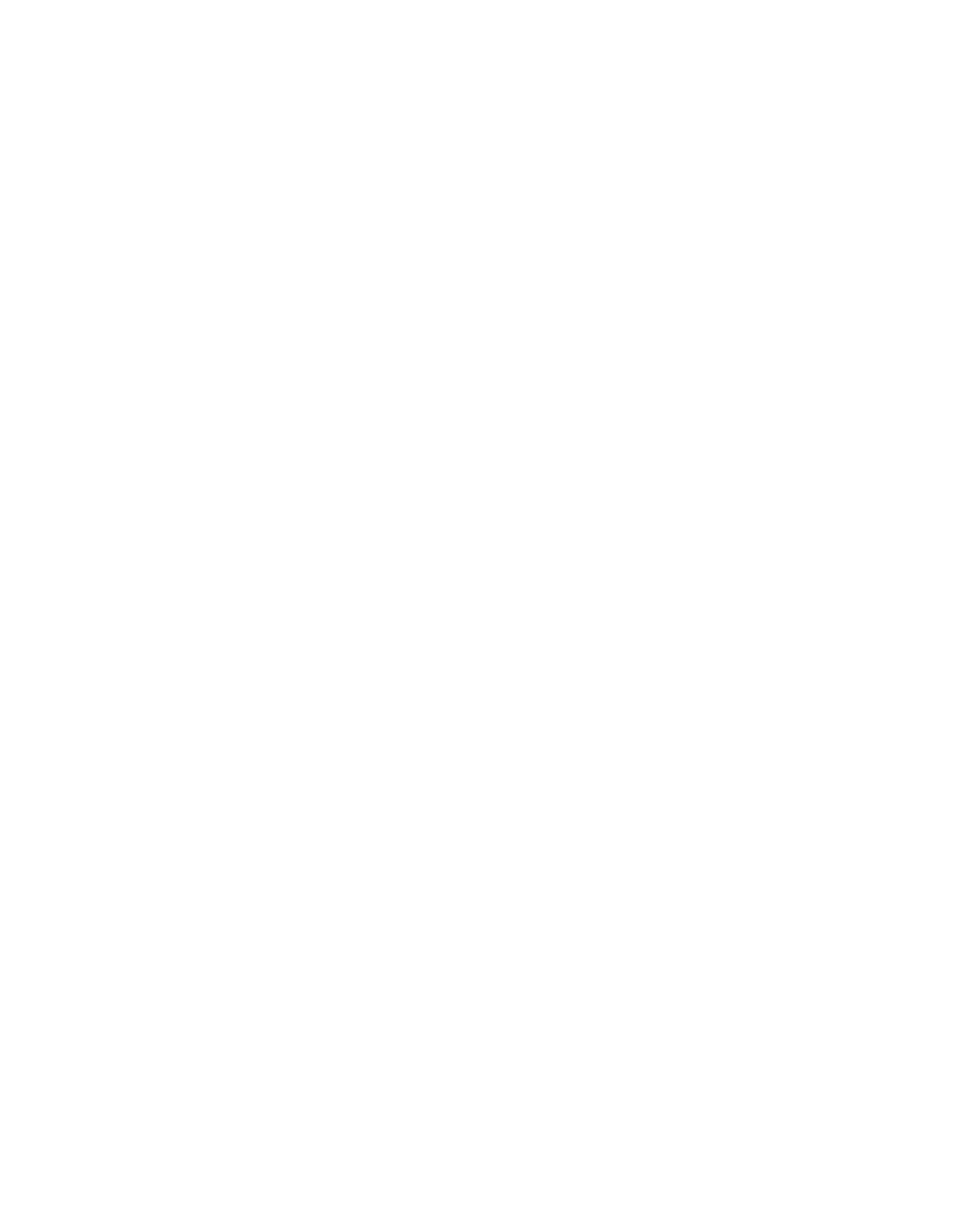# <span id="page-12-1"></span><span id="page-12-0"></span> Descriptions of Pathway Components and Site Examples

The following sections describe significant ABE pathway components, including recruitment, orientation, and placement; course development; partnerships; and data collection and analysis. They also highlight site implementation examples.

## <span id="page-12-2"></span>Student Recruitment, Orientation, and Placement

Considerable time and effort should be devoted to recruiting and orienting participants, a crucial component of developing and implementing ABE career pathways. Programs should adopt active recruitment strategies (Hinckley & Hull, 2007) and advertise broadly to attract a large number of applicants and ensure sufficient enrollment. Recruitment strategies range from disseminating promotional materials about the pathway to conducting informational sessions and presentations and reaching out to partners for referrals (Henle, Jenkins & Smith, 2005). For examples of recruitment flyers, see Madison Area Technical College's *Prep for Success* and JVS's *Professional Communication for Healthcare Workers* flyers in Appendix D.

 programs likely to be interested in the pathway's targeted industry. Other learners already may be em-Potential participants may be recruited from a variety of sources (Alamprese, 2008). Partnerships with employers, community-based organizations, unions, postsecondary institutions, and other local ABE programs and organizations can facilitate student recruitment (Hinckley  $& Hull$ , 2007). Partners can share information about the program with their various networks and refer potential participants. Involving partners in recruitment also benefits pathways participants, enabling them to become familiar with representatives from various pathways components at the start, so that they can begin to consider future employment and training options. The ABE program's own networks are another recruitment source, potentially reaching learners enrolled in other ABE or ESL classes or those in related departments and ployed in the pathway industry, but still interested in basic skills training to advance in their careers.

A primary consideration during recruitment, orientation, and placement is ensuring that participants' career and academic goals align with the pathway's focus, with respect to meeting skill requirements for the next education steps of the pathway and planning for future employment in the targeted industry. To be successful, pathways participants should want to work in the chosen field, possess a minimum level of basic skills (to be determined during pathway design), and have time to participate in the program (Alamprese, 2008).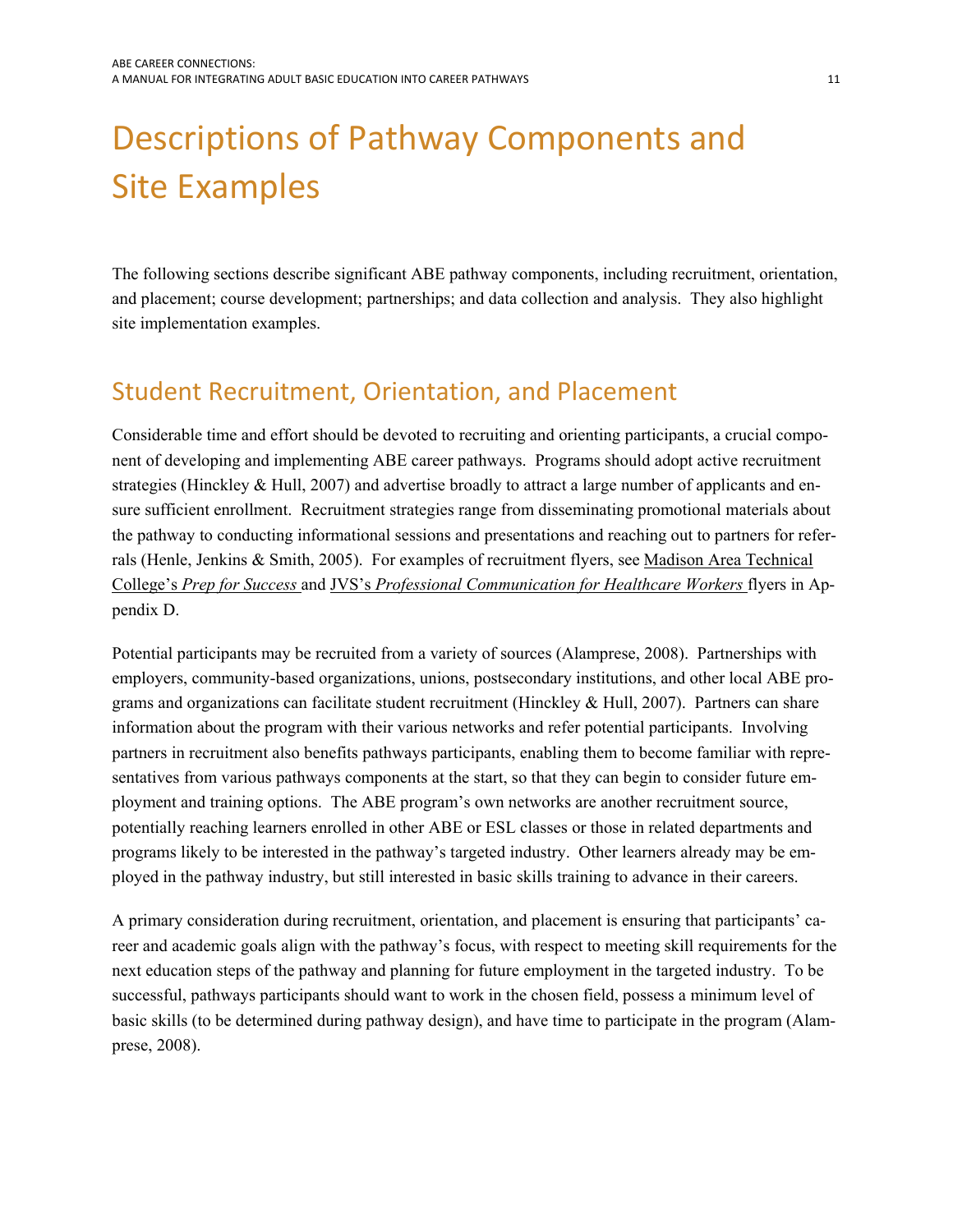Many ABECC demonstration sites faced the challenge of serving participants who did not meet these criteria. Some sites, for example, were limited to serving participants who were not recruited for the pathway, such as incumbent employees at one workplace or participants already connected with the program, often due to time constraints. Still other sites found that some participants were interested mostly in improving their basic skills, but did not intend to pursue employment in the pathway industry. These challenges led sites to revise their basic skills instruction to address the training needs and interests of enrolled participants, or to proceed as planned despite a mismatch between entering participants' basic skills and the requirements for the next steps. ABE programs can ensure better alignment between participants' career goals and program services by offering information sessions, career exploration activities, one-onone interviews with potential participants, placement exams, formal orientation, and other activities designed to create a good match between participants and services.

 the major career and postsecondary steps crucial to progressing in the pathway. Likewise, ABE programs Moreover, the recruitment, orientation, and placement processes offer opportunities for ABE programs to set expectations for pathways participation by collecting information about participants' entering skill levels, establishing attendance requirements, and informing participants about the steps along the career pathway. Programs can help ensure that potential participants understand these expectations by conducting an initial orientation to familiarize them with course content and assessments and introduce them to also can model good workplace behavior by establishing attendance policies and developing student contracts and discussing these during orientation. These efforts can address some of the challenges faced by the ABECC sites, including diminishing attendance as the courses progressed and unexpected barriers to entry into other pathway steps, such as documentation needs for placement tests and wait-lists for popular certification programs. Successful recruitment, orientation, and placement strategies allow programs to provide career-awareness information early on, set clear expectations for participation and goals, and ensure that participants understand pathway requirements. See Appendix D for sample intake forms from Instituto del Progreso Latino and Madison Area Technical College.

Career pathway maps are a useful tool for communicating this information to participants. For example, the pathway maps developed by the ABECC site at Montgomery College presents possible paths for participants in the English for Speakers of Other Languages (ESOL) course in building trades to pursue additional training in the field, including noncredit courses and other courses leading to a certificate and/or associate degree. The maps describe the time requirements for each path and list additional considerations for participants. Pathway maps developed by all of the ABECC sites are included in Appendix C.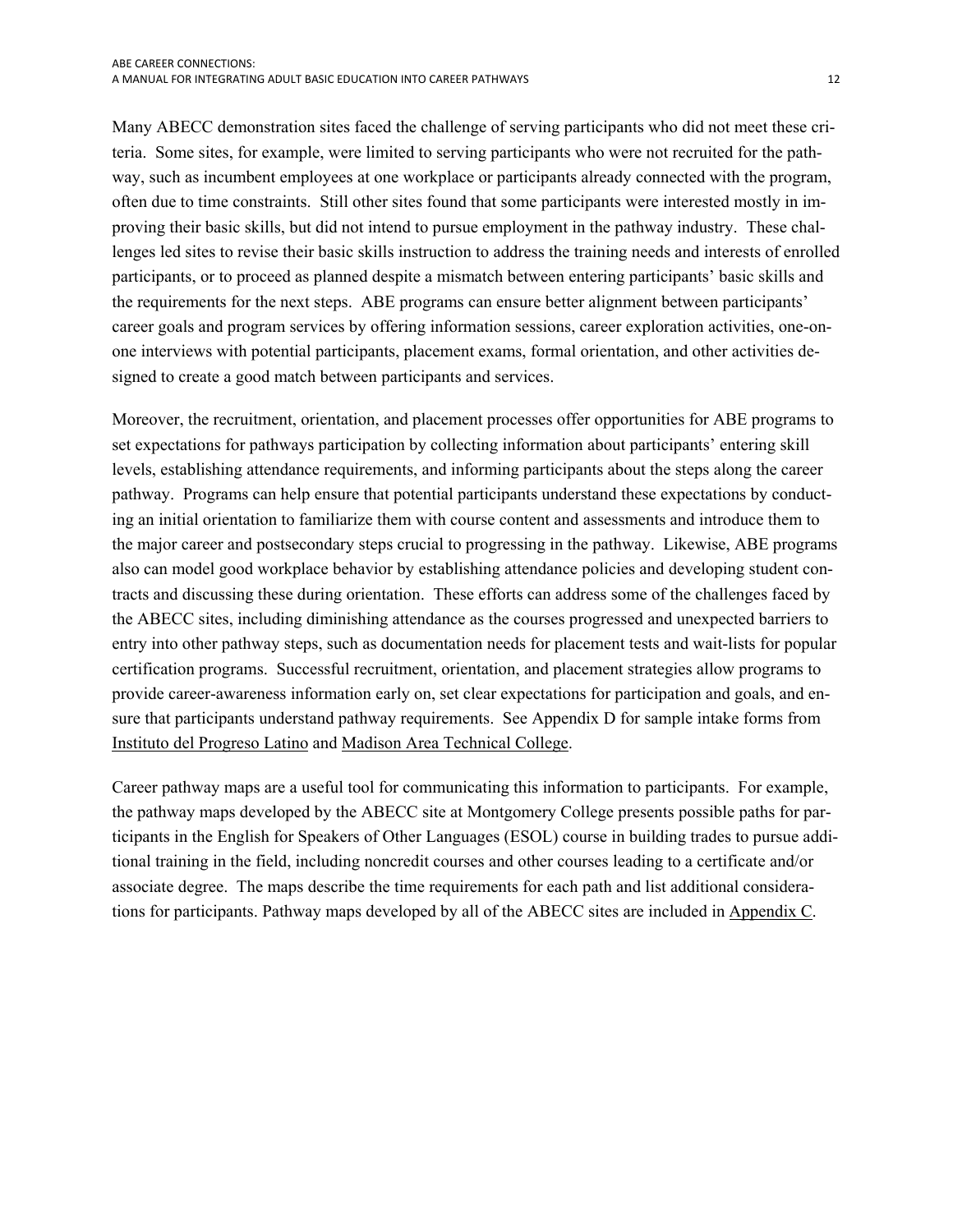## <span id="page-14-1"></span><span id="page-14-0"></span> *Implementation Examples*

The following examples highlight the approaches used by the ABECC sites to recruit and orient students about pathways:

## **External Recruitment**

- [Ask partners to use their networks for recruitment.](#page-14-0)
- [Enlist local media in recruiting participants.](#page-15-0)

## **Internal Participant Recruitment**

- Recruit through internal organizational networks.
- Recruit from adults interested in the pathway industry.

#### **Orientation Activities**

- Prepare adults for the reality of work in the pathway industry.
- [Prepare adults for postsecondary education.](#page-16-0)
- Familiarize participants with the next steps in the pathway.

#### **External Recruitment**

#### **Ask partners to use their networks for recruitment: Jewish Vocational Service (CA)**

All partnership members, including employers, community-based organizations, postsecondary institutions, and others, can provide vital assistance in recruiting participants for ABE pathways. Jewish Vocational Service (JVS) in San Francisco worked with its partners at the SEIU-UHW West & Joint Employer Education Fund (the Education Fund), the education and training arm of the local healthcare union, to recruit union members. The partners agreed that the Education Fund would recruit its members to participate in the JVS basic skills course, which would help prepare union members for enrollment in other Education Fund courses. The partnership thus gave JVS access to a ready pool of potential participants from multiple employers.

This recruitment strategy enabled program staff to spend more time educating union members about the course and tailoring the basic skills curriculum to participants' needs and less time identifying participants through other channels. The Education Fund benefitted by encouraging its members to improve their basic skills, thus preparing them for other courses, many of which were prerequisites for healthcare certification programs at the City College of San Francisco. To recruit participants, Education Fund staff developed and posted recruitment flyers at various area hospitals and spoke informally with its members about the course and other training offered by the union. The Education Fund and JVS also conducted joint information sessions and presentations to inform prospective participants of course goals and requirements.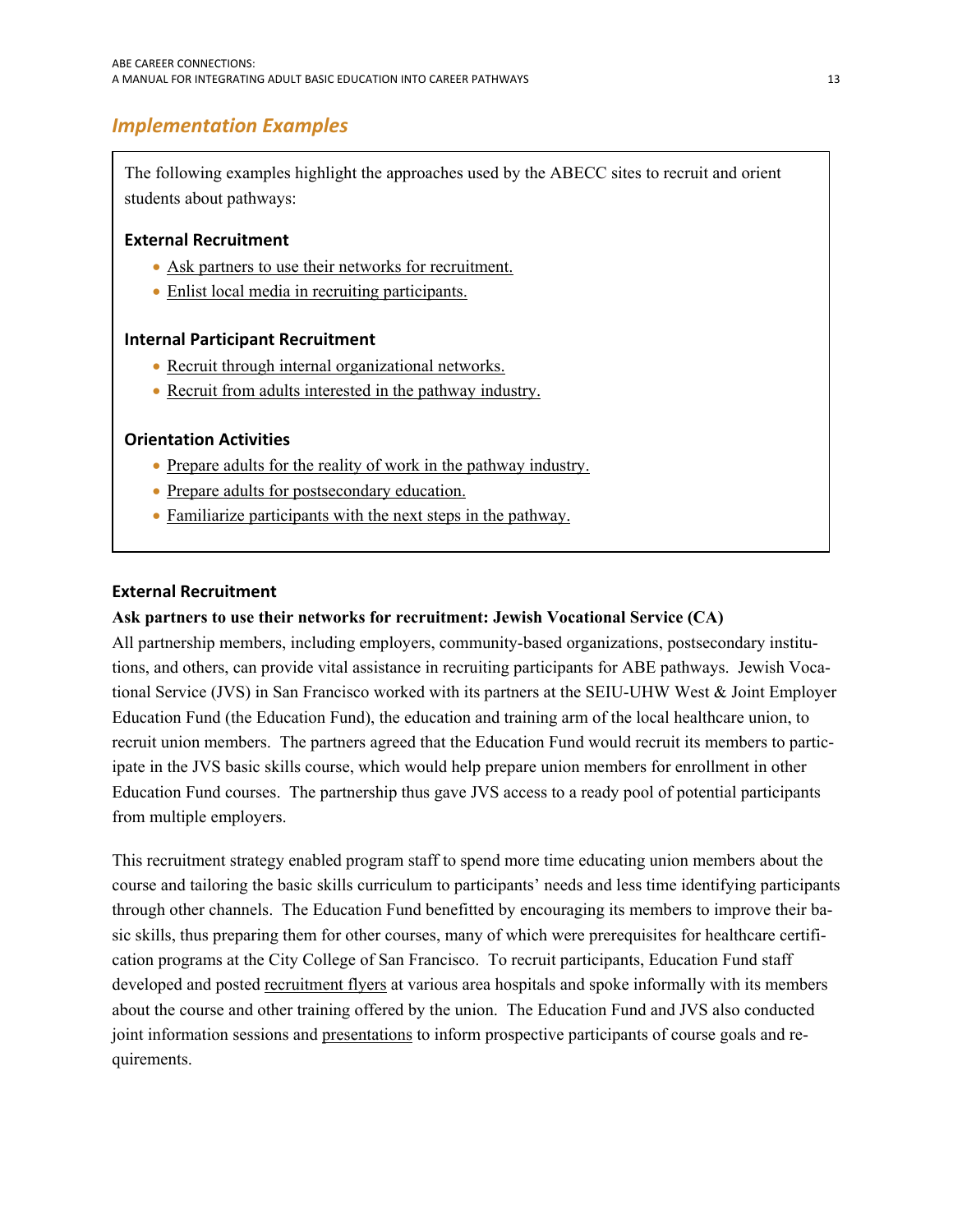#### <span id="page-15-0"></span>**Enlist local media in recruiting participants: Instituto del Progreso Latino (IL)**

ABE programs need to pursue active recruitment strategies that can engage potential program participants effectively. For example, the local Spanish language media played a major role in spreading the word about the various Carreras en Salud programs offered by Instituto del Progreso Latino in Chicago. Radio stations and newspapers donated air time and advertising space, allowing Instituto to reach a broad audience of bilingual adults interested in healthcare careers. After announcements appeared, the site's phone lines were flooded with calls from potential participants, requiring additional staff and a separate phone line to respond to these inquiries.

#### **Internal Participant Recruitment**

#### **Recruit through internal organizational networks: Jewish Vocational Service (CA)**

Identifying participants and promoting their success may require multiple strategies. Besides relying on its partnership with the Education Fund, JVS turned to internal partners to recruit participants for the second and third sessions of the *Professional Communications for Healthcare Workers* course. By recruiting from within the organization, site administrators hoped to ensure sufficient course enrollment and offer contextualized basic skills training to a wider audience. For example, staff in the JVS Employment Services division reached out to colleagues in the JVS nursing department to identify job-seeking clients who might want to improve their basic skills and increase their employment prospects. The course instructor developed guidelines for recruitment to summarize information about course goals and requirements for case managers to use in conversation with potential participants. As a result of these efforts, the third session of the JVS basic skills course enrolled participants recruited from both the Education Fund and current JVS clients, who all shared the common goal of advancing along a healthcare pathway and needed basic skills training to do so. Through this recruitment strategy, JVS could meet basic skills training needs of both internal and external partners.

#### **Recruit from adults interested in the pathway industry: Madison Area Technical College (WI)**

To ensure that prospective participants are the right fit for the pathway, many ABE programs target adults who have already chosen to pursue education and training opportunities in the pathway industry. The ABECC site in Madison initially expected to enroll primarily English-language learners in its *Prep for Success* course to improve their basic skills in preparation for the Laboratory Animal Caretaker Training (LACT) at Madison Area Technical College. To recruit students, the site (based in the college Business, Industry & Community Services department) reached out to several departments on campus, including the adult education department, and used existing recruitment outlets for the LACT, including local community-based organizations and job centers, for student referrals. While this approach resulted in the enrollment of some participants in *Prep for Success*, site staff soon discovered another set of prospective participants—applicants to the college's veterinary technician program, some of whom lacked the basic skills to enroll in the technician program. Targeting vet tech applicants for *Prep for Success* worked well because these adults had already demonstrated interest in the field. These applicants proved to be an ideal match for *Prep for Success*, since they were motivated to improve their skills to pursue training for their chosen careers.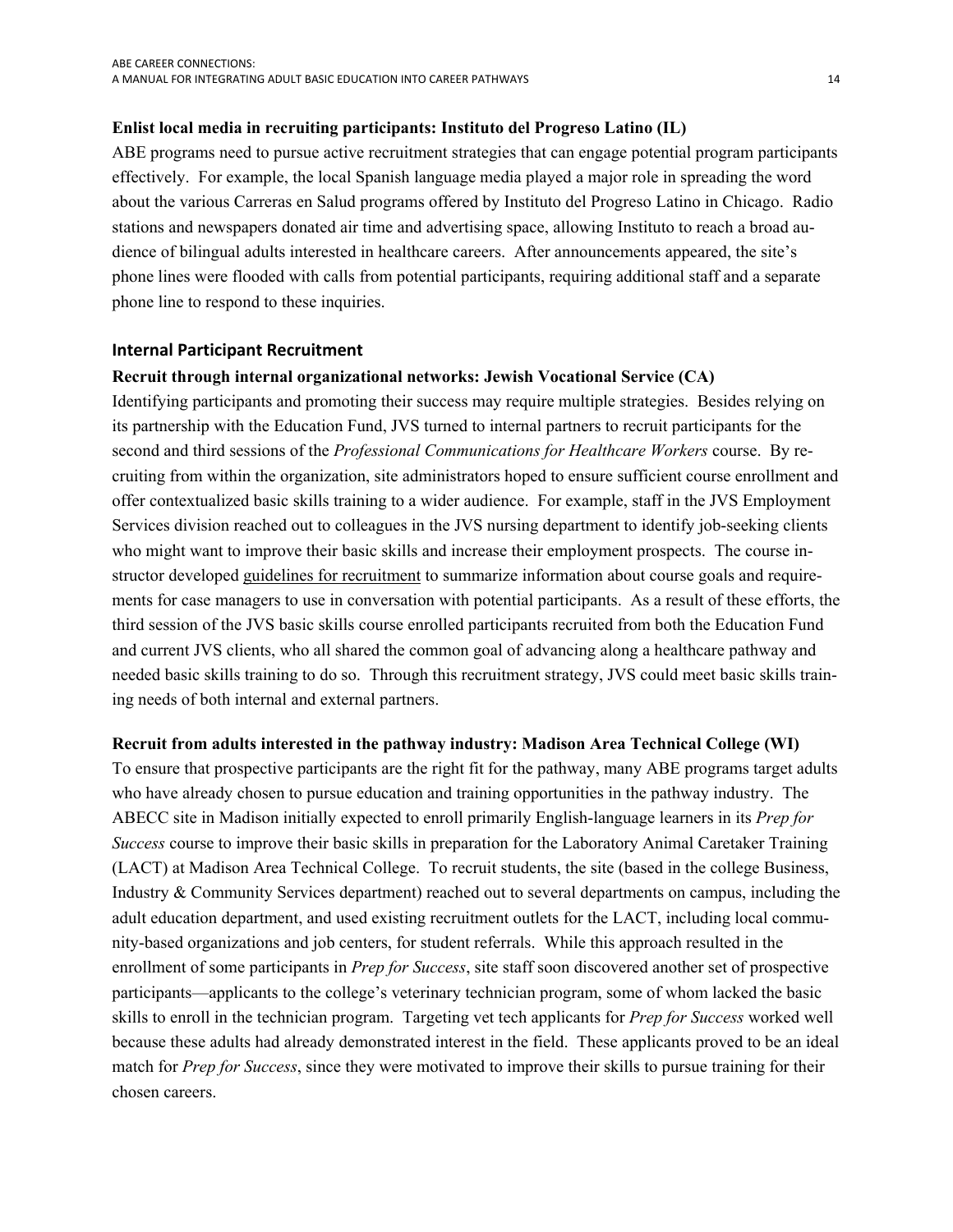### <span id="page-16-0"></span> **Orientation Activities**

## **Prepare adults for the reality of work in the pathway industry: Madison Area Technical College (WI)**

 the career was right for them before progressing further along the pathway. The recruitment and orientation phase is an excellent time to introduce participants to the realities of dayto-day work in the targeted industry. Because of the unique tasks required of lab animal caretakers, the ABECC site in Madison incorporated significant career exploration opportunities into the initial six-hour orientation to the *Prep for Success* course and Lab Animal Caretaker Training (LACT). This orientation gave participants the chance to learn about lab animal caretaker work. Participants were able to use actual protective equipment and clothing required for daily tasks; watch a video about the job; review course requirements and content; and practice test-taking skills. For example, participants completed worksheets to analyze what they liked and disliked about previous jobs and then assessed their employability skills and behaviors, such as timeliness, attention to detail, and ability to work with others. These activities helped participants understand hiring requirements for the lab animal caretaker job and decide whether

#### **Prepare adults for postsecondary education: Bluegrass Community and Technical College (KY)**

Besides preparing participants for careers in the targeted industry, ABE programs can use recruitment and orientation activities to help adults consider the steps required for transitioning to postsecondary education. During its initial orientation to the English as a Second Language (ESL) and pre-certified nursing assistant (pre-CNA) classes at Pine Meadows Health Center and midway through the pre-CNA class, the ABECC site brought in representatives from Bluegrass Community and Technical College to familiarize participants with the educational requirements for the nursing pathway. During orientation, the dean of the nursing department spoke with participants, most of whom were employed in housekeeping and other non-patient-care positions, about nursing careers and the nursing career pathway. A translator made sure that this information was accessible to English-language learners. Later in the pre-CNA course, the college's Hispanic Outreach Coordinator followed up with participants to prepare them to apply for college admissions and financial aid. By meeting with these college partners at the start, Pine Meadows employees gained a thorough understanding of pathway requirements and processes related to moving on to the next educational step of the pathway.

#### **Familiarize participants with the next steps in the pathway: Montgomery College (MD)**

During orientation, ABE programs can establish expectations for participation in the current and future steps of the pathway. For example, the ABECC site at Montgomery College devoted some time during its initial orientation and later during the ESOL courses to prepare participants for enrolling in other courses at the college. In addition, to help students navigate potential paths through credit, non-credit, and vocational courses at Montgomery College, the Adult-ESOL and Literacy GED (AELG) program at the college developed worksheets that outlined the necessary steps for participants to enroll in college courses—and then quizzed them on the process. This encouraged participants to begin thinking about their progress along the pathway from the start.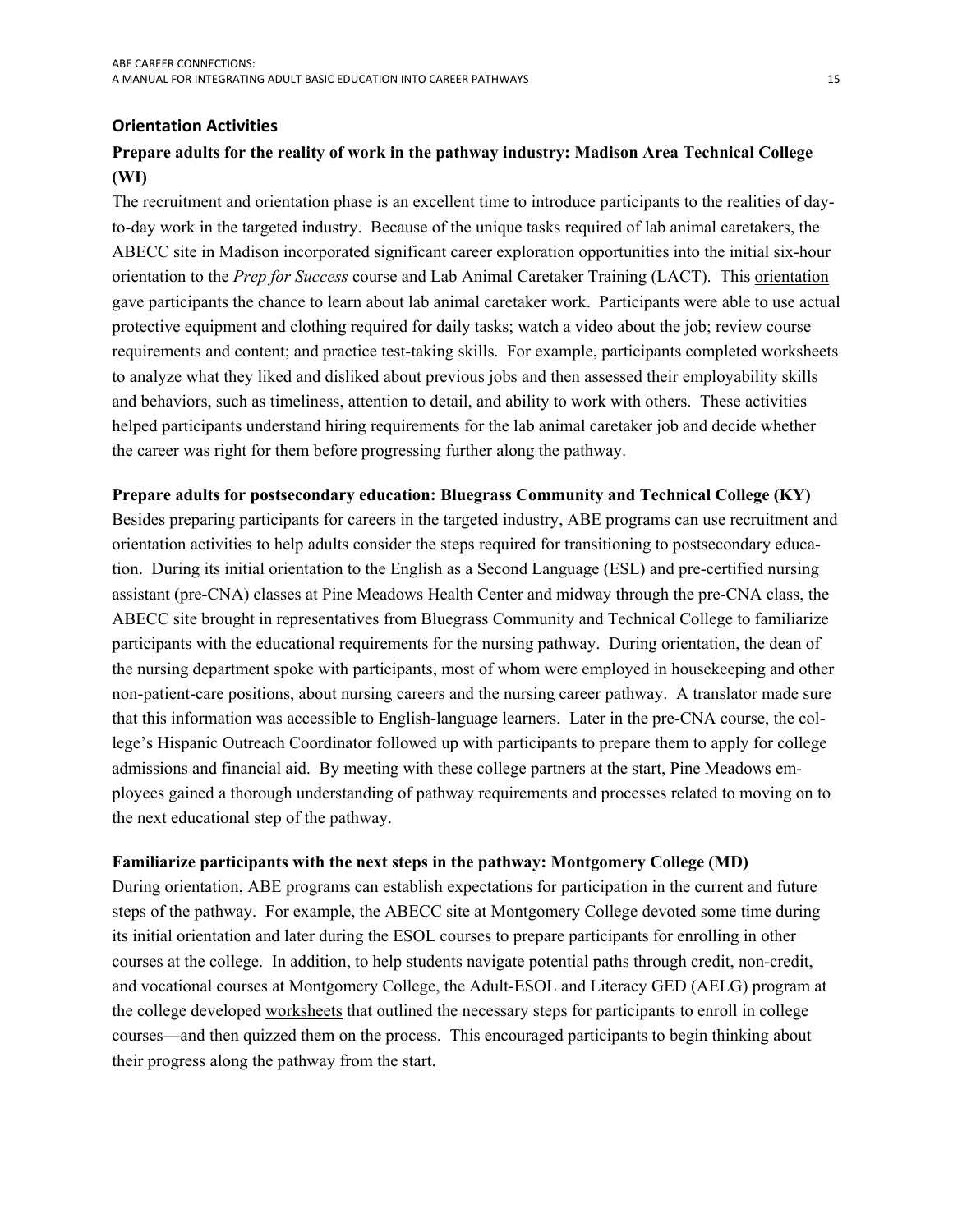## <span id="page-17-1"></span><span id="page-17-0"></span>Course Development

 al., 2007; Henle, Jenkins & Smith, 2005; Hinckley & Hull, 2007; ICW & NCPN, 2009). One approach to The quality of basic skills instruction in a pathways program plays an important role in successfully connecting ABE programs with career pathways. Ideally, if learners master the skills and content taught in an ABE pathways course, they will be prepared for the next steps in their education and careers. Thus the basic skills course must be carefully designed to align with other courses in the pathway and teach the necessary basic skills within the course timeframe. The course curriculum also must address general workplace and specific industry skills to prepare participants for progress along the pathway (Agrawal et developing high-quality curriculum that integrates basic skills with technical content is beginning with a foundation of well-defined educational objectives, such as [adult education content standards,](http://www.adultedcontentstandards.ed.gov/) industryskill standards, and workforce-readiness standards (Grossman, 2009; Hinckley & Hull, 2007).

Before developing a course, ABE programs must determine the appropriate course design. They must take into account participants' basic reading, writing, and math skills needs, incorporate occupational information, and recognize the other demands on participants, such as work and family obligations. Programs must also decide the length of the classes and duration of the course and then identify the basic and occupational skills that can be taught effectively in that timeframe (Alamprese, 2008). Whenever possible, ABE programs should consider aligning the course schedule with other steps in the pathway, such as modeling the timing and length of postsecondary courses and avoiding conflicts with employees' shifts (Henle, Jenkins & Smith, 2005; ICW & NCPN, 2009). Some ABECC sites found that course schedules were particularly difficult for incumbent workers, whose work shifts may change during the course and interfere with their attendance. For courses with a small number of students, some sites were able to change class times to accommodate these unexpected shift changes. Others established agreements with employers to avoid changing shift schedules during the course.

The key components of course design for ABE pathways include benchmarking the basic and technical skills needed for an effective transition to postsecondary education and employment. Benchmarking activities include analyzing the skill requirements of postsecondary texts and course assignments and may involve a literacy task analysis of materials used in the jobs in the pathway. This information about basic skills, occupational applications of basic skills, and academic knowledge can be used to design an ABE pathways course that enables participants to gain the essential skills needed to advance along the pathway (Alamprese, 2008). Course development in this context requires significant up-front planning and the involvement of postsecondary and employer partners to ensure that the basic skills taught will meet labor market demands and enable participants to transition to college-level classes (Hinckley & Hull, 2007; ICW & NCPN, 2009).

For some pathways, ABE program staff may need to design new course outlines and lessons, while, for other pathways, staff may be able to build on existing models and adjust existing courses. Regardless of the approach, course development, especially when it involves integrating basic skills and technical con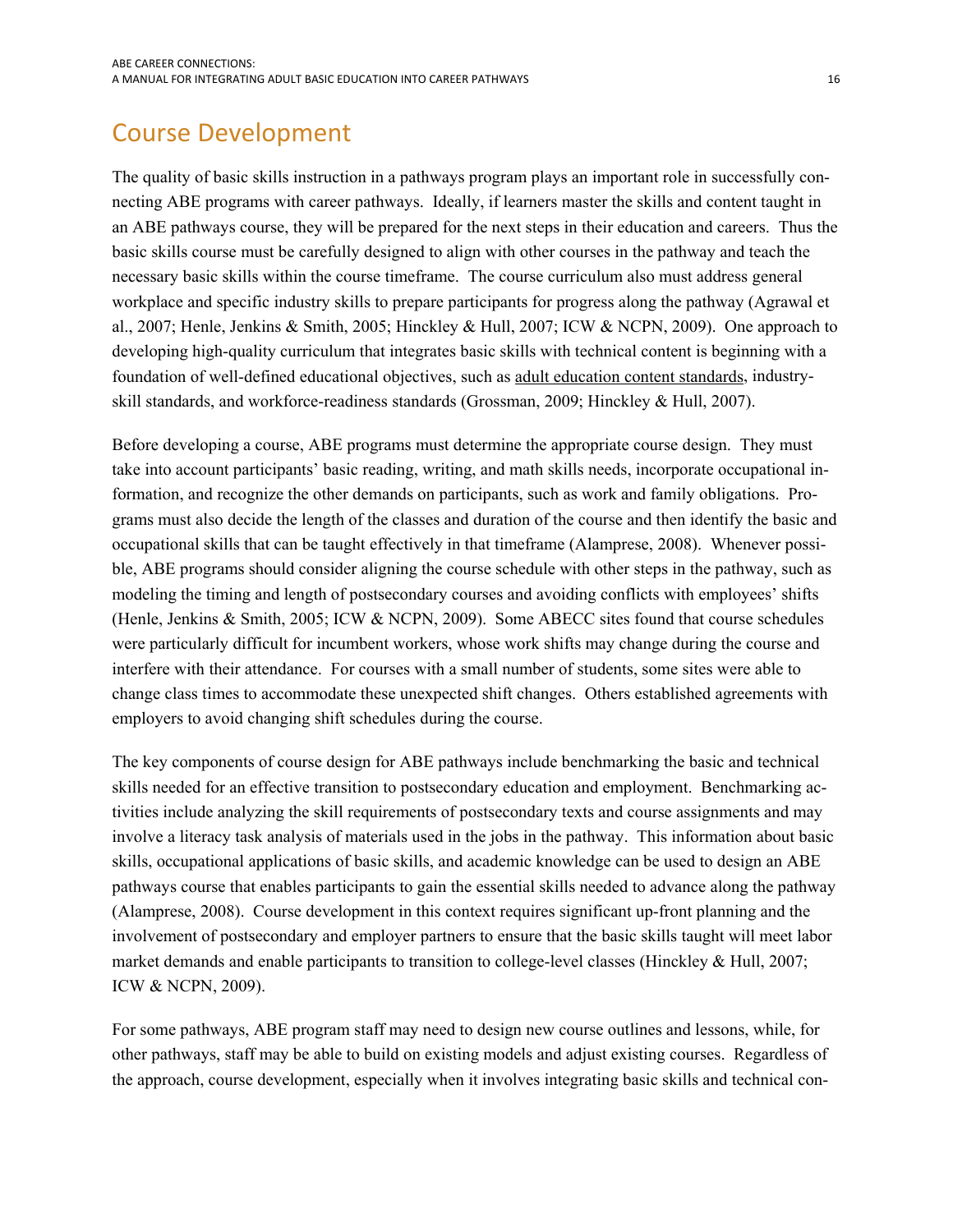tent, requires significant investments of staff time and effort (Grossman, 2009). Common activities for course development at the ABECC sites included:

- Reviewing relevant texts and materials from other pathway courses;
- Identifying content and industry skill standards addressed in the other courses;
- Benchmarking the basic skills needed for postsecondary education and the occupational content and skills needed for employment;
- Developing course objectives and lessons; and
- Locating appropriate materials.

Moreover, course development does not end when instruction begins, as program staff must constantly review how well the curriculum meets participants' needs and course objectives and make adjustments as necessary (Hinckley & Hull, 2007). In some cases, the curriculum must be approved by college or state regulatory bodies, which can affect when the course is launched. The ABECC sites learned that these approvals may take a year or longer to obtain.

As course information is developed, details about the course skills requirements, articulation with postsecondary courses, and links to jobs within an industry should be added to the career pathway maps. While multiple maps may be needed for different audiences, the maps can be an effective tool for communicating information about the course to participants, partners, and employers. For example, the pathway map developed by the site at Bluegrass Community and Technical College shows the pathway for incumbent employees at the Pine Meadows Health Center who want to move from housekeeping jobs to certified nursing assistant positions. The map describes the target population, lists entrance skills requirements, and shows the number of instructional hours for each educational component.

An integrated basic skills curriculum requires an instructor with the content and pedagogical expertise to teach integrated basic and technical skills (Grossman, 2009). Some ABE programs use a team-teaching model, in which basic skills and technical skills instructors are paired in the classroom to teach their respective components (Henle, Jenkins & Smith, 2005). Whether the course is taught by one or several instructors, most instructors will benefit from additional training and/or support, such as sustained professional development; time to collaborate with other teachers; additional planning time; access to employer and postsecondary partners for lesson planning; and financial compensation for extra time, if possible. I n addition to the challenges encountered in finding qualified instructors, the ABECC sites had difficulty retaining instructors, especially given the additional time and effort required to develop and implement integrated basic skills courses. Some sites found that additional training and support were incentives that aided instructor retention.

Finally, besides providing integrated basic skills instruction, programs should consider other kinds of support that adults may need to learn the required content and prepare for employment in the pathway industry (Henle, Jenkins & Smith, 2005; ICW & NCPN, 2009). This support may include career aware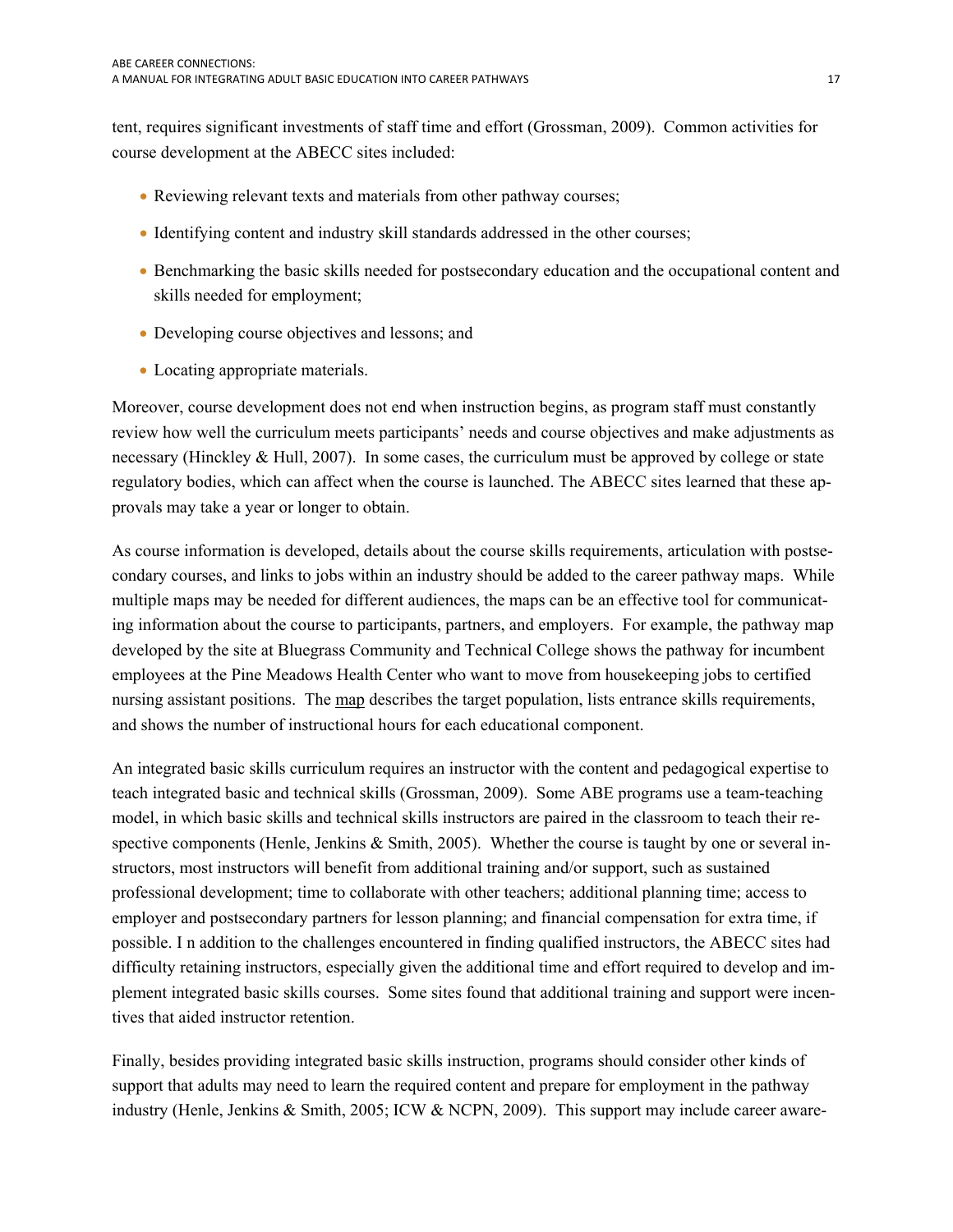<span id="page-19-0"></span>ness activities, advising, instructional support (i.e. tutoring), opportunities for job shadowing, internships, and mentoring.

## <span id="page-19-1"></span> *Implementation Examples*

The following examples highlight the approaches used by the ABECC sites to recruit and orient students about pathways:

## **Course Development and Delivery**

- Schedule courses at times convenient for employees and employers.
- Conduct a benchmarking process to determine skills required for pathway progress.
- [Contextualize basic skills with workplace skills.](#page-20-0)
- Build on existing courses.
- [Involve postsecondary partners in curriculum development.](#page-21-0)
- [Involve employers in curriculum development.](#page-21-0)
- [Build staff capacity to develop integrated basic skills curriculum.](#page-22-0)
- [Revise the course design to address instructional needs.](#page-22-0)
- [Provide additional support to instructors.](#page-22-0)

## **Supplemental Student Support**

- [Offer academic support to participants outside the classroom.](#page-23-0)
- [Provide opportunities for career exploration.](#page-23-0)

### **Transition to Next Steps**

- [Align ABE program and college schedules to ensure a seamless transition.](#page-24-0)
- Provide extra support to help students transition.

### **Course Development and Delivery**

## **Schedule courses at times convenient for employees and employers: Bluegrass Community and Technical College (KY)**

Courses should be designed, to the extent possible, to accommodate the schedules of working participants. For example, the ABECC site in Lexington, KY tried to schedule its English-language and precertified nursing assistant (pre-CNA) courses at Pine Meadows Health Center during times that would be least disruptive to both employees and their supervisors. Because Pine Meadows administrators granted employees paid release time to attend classes, this meant that classes could be scheduled during work hours to allow employees to attend. To avoid disrupting normal business operations, however, site staff agreed to offer multiple class sessions so that no more than five employees would be "off the job" at one time.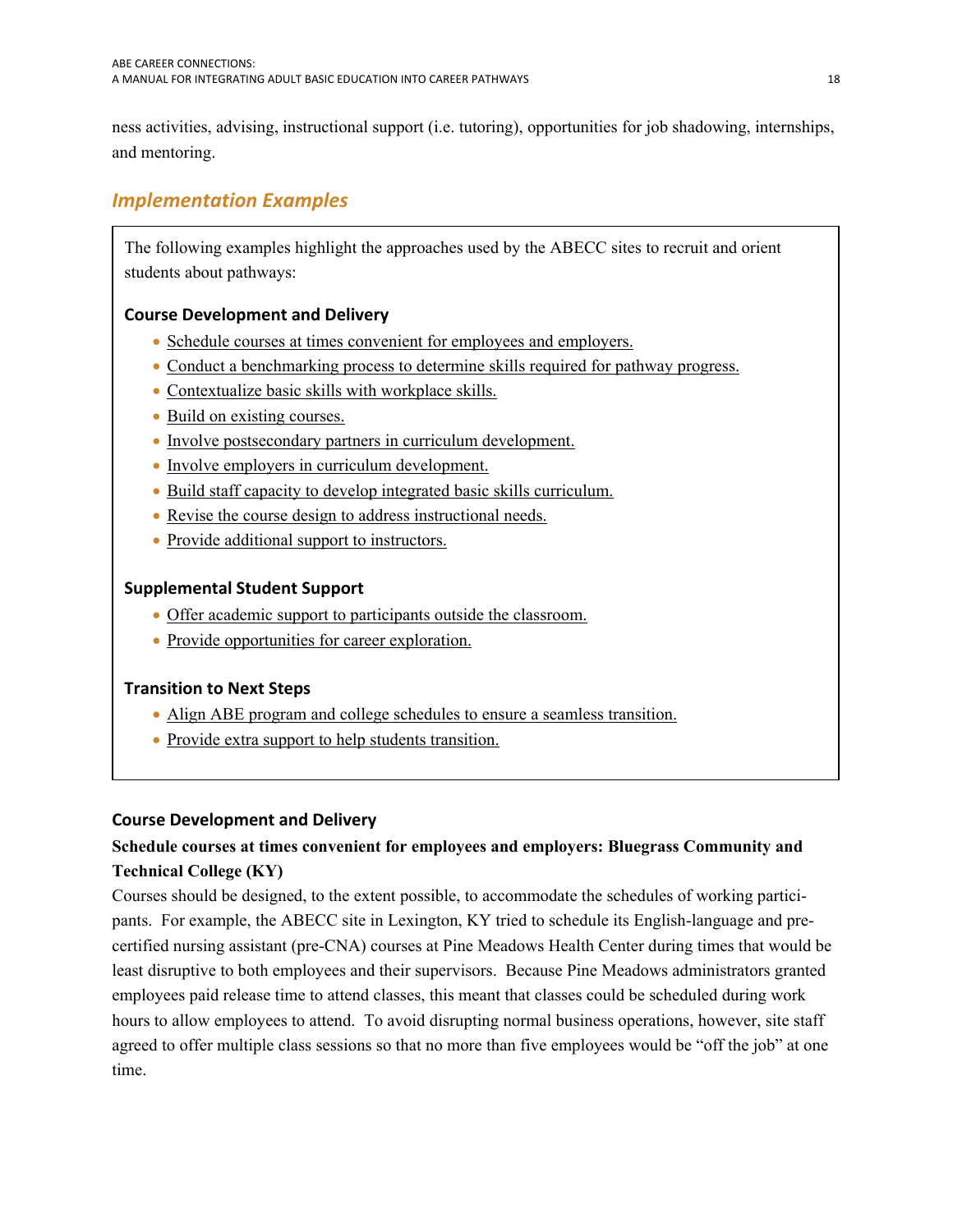## <span id="page-20-0"></span>**Conduct a benchmarking process to determine skills required for pathway progress: Montgomery College (MD)**

Before designing a course, ABE programs should devote considerable time to understanding the basic and technical skills participants will need for success in the pathway. Programs need to compare the end-ofcourse goals with participants' starting skills to develop detailed instructional plans to address participant needs. The ABECC site at Montgomery College undertook a comprehensive course design process, represented in its project model, to ensure alignment between the goals of its *English for Speakers of Other Languages for Building Trades* (ESOL-BT) courses with entrance requirements for the college's other non-credit building trades classes. Site staff began by meeting with the non-credit course instructors and staff to discuss syllabi, texts, and assignments from their courses. This analysis helped site staff identify the language and content skills students would need to acquire by the end of the course and to establish these skills as the "benchmarks" for participant attainment by the end of the third class in the series (advanced ESOL-BT).

and advanced ESOL course levels. Site staff then compared the program frameworks to [Maryland's con-](http://www.gogedgo.org/CS_Preface_08.pdf) ing trades pathway. The benchmarking process led to the development of a program framework that included course objectives, course content, and an outline of the skills and topics to be taught at the beginning, intermediate, [tent standards](http://www.gogedgo.org/CS_Preface_08.pdf) for adult English language instruction to ensure the courses covered the necessary skills. Once the overall structure of the courses was laid out, site staff focused on the content of the advanced course, which they planned to implement as a pilot class before developing the intermediate and beginning levels. Next they developed a matrix outlining topics and skills to be covered by each proposed unit. These tools helped instructors create lessons to teach the skills and topics. Although time consuming, this process ensured that the basic skills component properly linked to the other educational steps in the build-

#### **Contextualize basic skills with workplace skills: Jewish Vocational Service (CA)**

Integrating basic skills instruction with occupational knowledge and technical skills is one approach to preparing adults for both education and careers. The ABECC site at Jewish Vocational Service (JVS) worked closely with its partners at the City College of San Francisco to develop a curriculum module that contextualized supervisory and management skills with basic reading, writing, and math skills for incumbent food service workers. Upon completing the module, participants would be prepared to enter a supervisory course in the college's Healthcare Technology department.

To develop the module, JVS staff reviewed the syllabus and texts from the college's supervisory course to understand the reading levels and basic skills participants would need. When the focus of the site's basic skills course changed and the supervisory module was no longer relevant to the new target population, site staff were able to adapt the initial curriculum to address more general workplace skills. The supervisory content was incorporated into a separate unit for future use. In the meantime, JVS implemented the *Professional Communication for Healthcare Workers* course, which emphasized the original curriculum units on active listening and reading strategies for the workplace and reading and writing assignments addressing on-the-job duties, such as reading charts, communicating with supervisors, and writing busi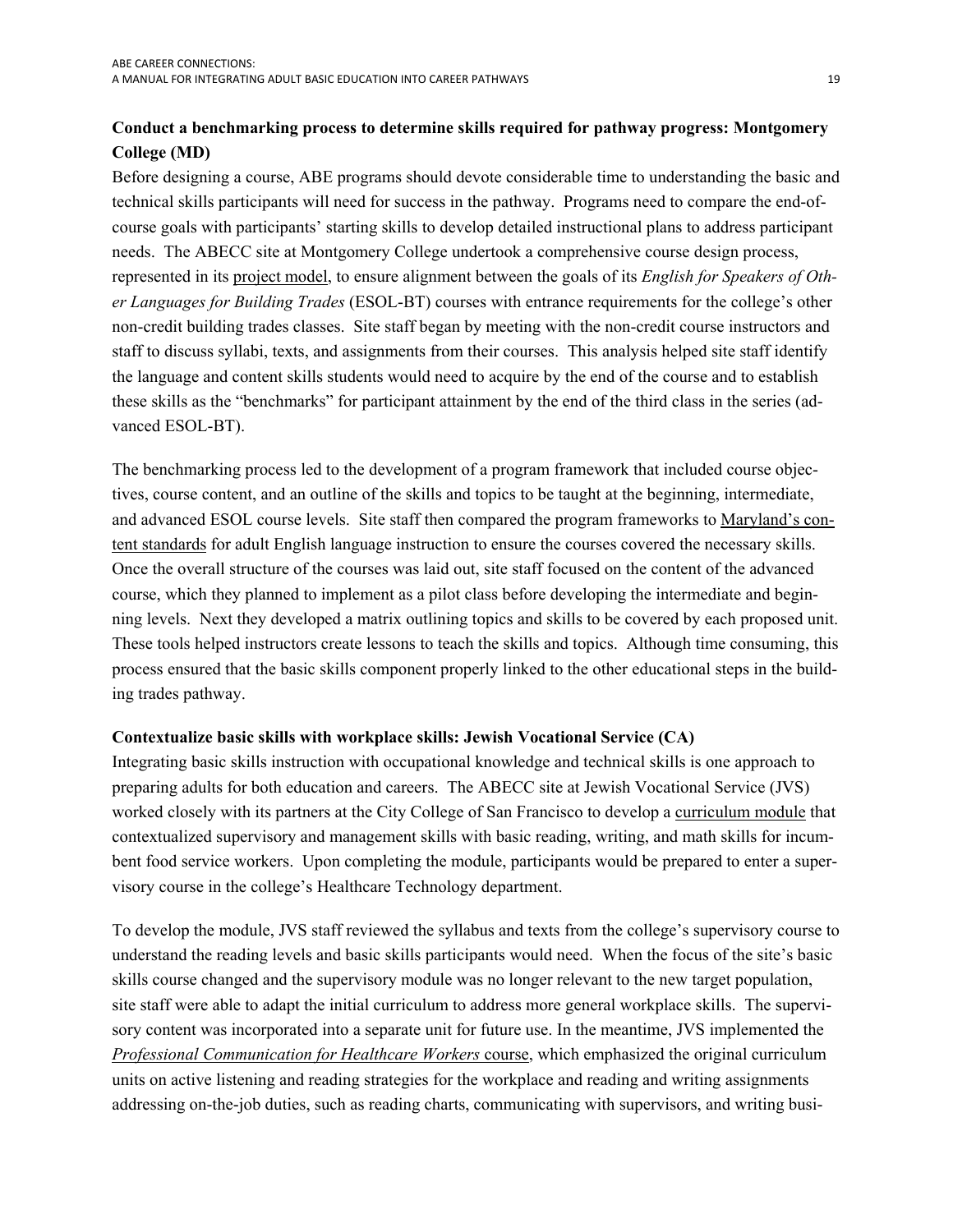<span id="page-21-0"></span>ness memos. This more general focus meant that the course would be widely applicable to participants' personal and professional goals and prepare them for further education, training, and career advancement opportunities within the healthcare pathway.

## **Build on existing courses: Instituto del Progreso Latino (IL) and Madison Area Technical College (WI)**

Given the relatively large amount of time and effort necessary to develop contextualized curriculum, ABE programs can benefit by locating and adapting existing curricula for basic skills courses. Staff at the ABECC site at Instituto del Progreso Latino in Chicago created its pre-Certified Medical Assistant (pre-CMA) curriculum by building on and adapting curricula used in its other courses, including the precertified nursing assistant (pre-CNA) and pre-licensed practical nurse (pre-LPN) bridge programs. These curricula had been developed with industry partners and piloted in other courses, which helped simplify implementation of the new course. Time-intensive steps, such as conducting an assessment of postsecondary skills requirements and a literacy task analysis of workplace materials, had already been completed and could be adapted for the pre-CMA level.

The ABECC site in Madison also developed its basic skills curriculum by reviewing other courses. Site staff conducted extensive research on the course and curriculum design of other technical training programs for English language learners so they could better understand existing integrated curriculum models for possible adaptation for *Prep for Success*.

### **Involve postsecondary partners in curriculum development: Jewish Vocational Service (CA)**

Community college instructors and deans can provide valuable advice about the development of basic skills courses to prepare participants for postsecondary courses. To develop the supervisory course module, staff from the ABECC site at JVS met with the chair of the Healthcare Technology Program at City College of San Francisco and the instructor for the department's Organization and Supervision course to ensure that the goals of the module would align with and effectively prepare students for the college course. To develop the basic skills module, JVS consulted the college course syllabus and assignments to understand the reading and math requirements and supervisory content. Site staff also spoke with an academic counselor about the college's placement exam to ensure participants would acquire skills needed to pass it. By involving college partners in course development, site staff sought to create a course that would help students transition successfully to the next level.

#### **Involve employers in curriculum development: Instituto del Progreso Latino (IL)**

Employers can play a major role in course development by providing information about skills requirements for jobs in the industry and ensuring that the occupational knowledge taught is relevant to their workplace. Instituto del Progreso Latino in Chicago involved employers in these ways to create a curricular model for the Carreras en Salud pathway, which was ultimately adapted for the pre-Certified Medical Assistant (pre-CMA) bridge program for the ABECC project. The site worked with a local hospital association to reach multiple employers. Instituto sought ongoing employer input, including at the beginning of the curriculum development process, by gathering information about technical skills requirements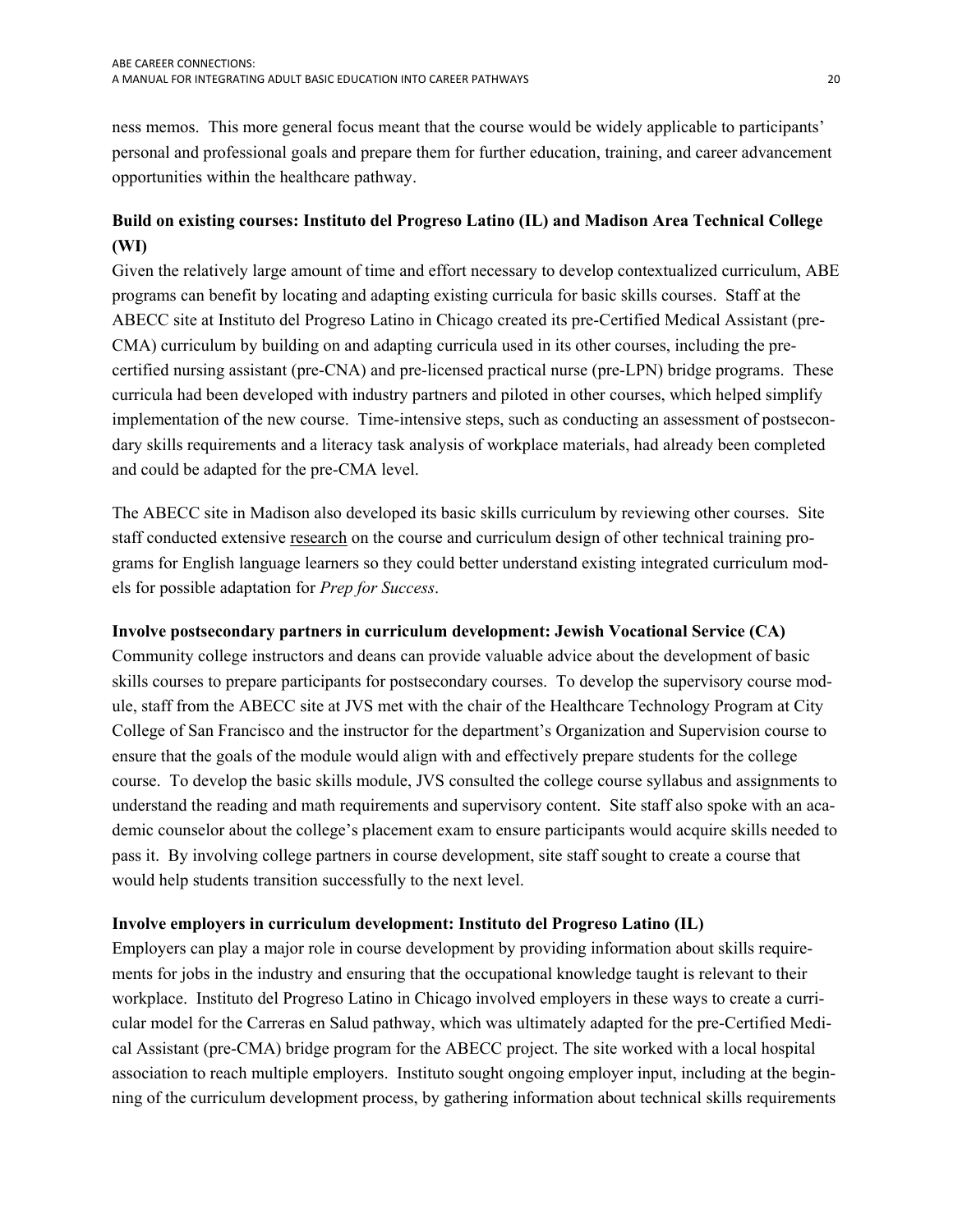<span id="page-22-0"></span>at two employer breakfasts, and after the curriculum was developed, by requesting employer feedback. For the ABECC project, the site included employers in the development of the pre-CMA curriculum by surveying community clinics about their need for medical assistants and making adjustments to the Carreras curriculum model to address these needs and include content relevant to the CMA position.

#### **Build staff capacity to develop integrated basic skills curriculum: Montgomery College (MD)**

Course development can also provide useful professional development for staff and instructors, allowing them to learn the industry content and basic skills requirements for career pathways. Staff at the ABECC site at Montgomery College saw an opportunity to build internal staff capacity in course development by involving its entire adult education team in developing the curriculum for the *ESOL for Healthcare Careers* courses. As a team, the adult education staff went through the same course development process used for the *ESOL for Building Trades* course and learned how to conduct an assessment of postsecondary and technical skills requirements for a new industry. They benchmarked the skills needed for transition to other non-credit healthcare courses, established course goals and objectives, reviewed existing healthcare texts and materials, and developed the program framework outlining course topics and content standards to be incorporated at the beginning, intermediate, and advanced ESOL levels. To support instruction, the adult education staff also created a <u>resource binder</u> with relevant texts, materials, and sample lesson plans. Developing the course in this way helped the site ensure that staff can undertake this process again for other industries and continue to adapt or build new integrated basic skills curricula inhouse.

#### **Revise the course design to address instructional needs: Madison Area Technical College (WI)**

 tively. If course goals and objectives cannot be met in the time initially allotted, program and instructional staff may increase the instructional hours offered to help participants attain the necessary basic skills gains to advance in the pathway. For example, after the first *Prep for Success* session, staff at the ABECC site in Madison realized that the course schedule needed to be adjusted because both participants and the instructor wanted to spend more time on math and writing practice. Many *Prep for Success* participants had little or no previous knowledge of the metric system, so the instructor devoted more time than originally planned to teaching this information, which is essential to employment in the lab animal caretaker industry. Site staff also added time to the actual *Lab Animal Caretaker Training* (LACT) course—the next step for most *Prep for Success* participants—to allow a greater focus on writing. By adding four hours to *Prep for Success* and four hours to LACT, site staff sought to meet participants' basic skills needs more effec-

#### **Provide additional support to instructors: Montgomery College (MD)**

Not only is course development time consuming for ABE programs, but instruction also requires a significant investment of planning time and effort to ensure that participants can master both basic skills and technical content. Staff at the ABECC site at Montgomery College recognized the need for additional support for its *ESOL for Building Trades* and *ESOL for Healthcare Careers* instructors so that the instructors could fulfill course objectives, especially since they were employed only part time. The site's adult education staff made themselves available on a regular basis to help the instructor plan course activities,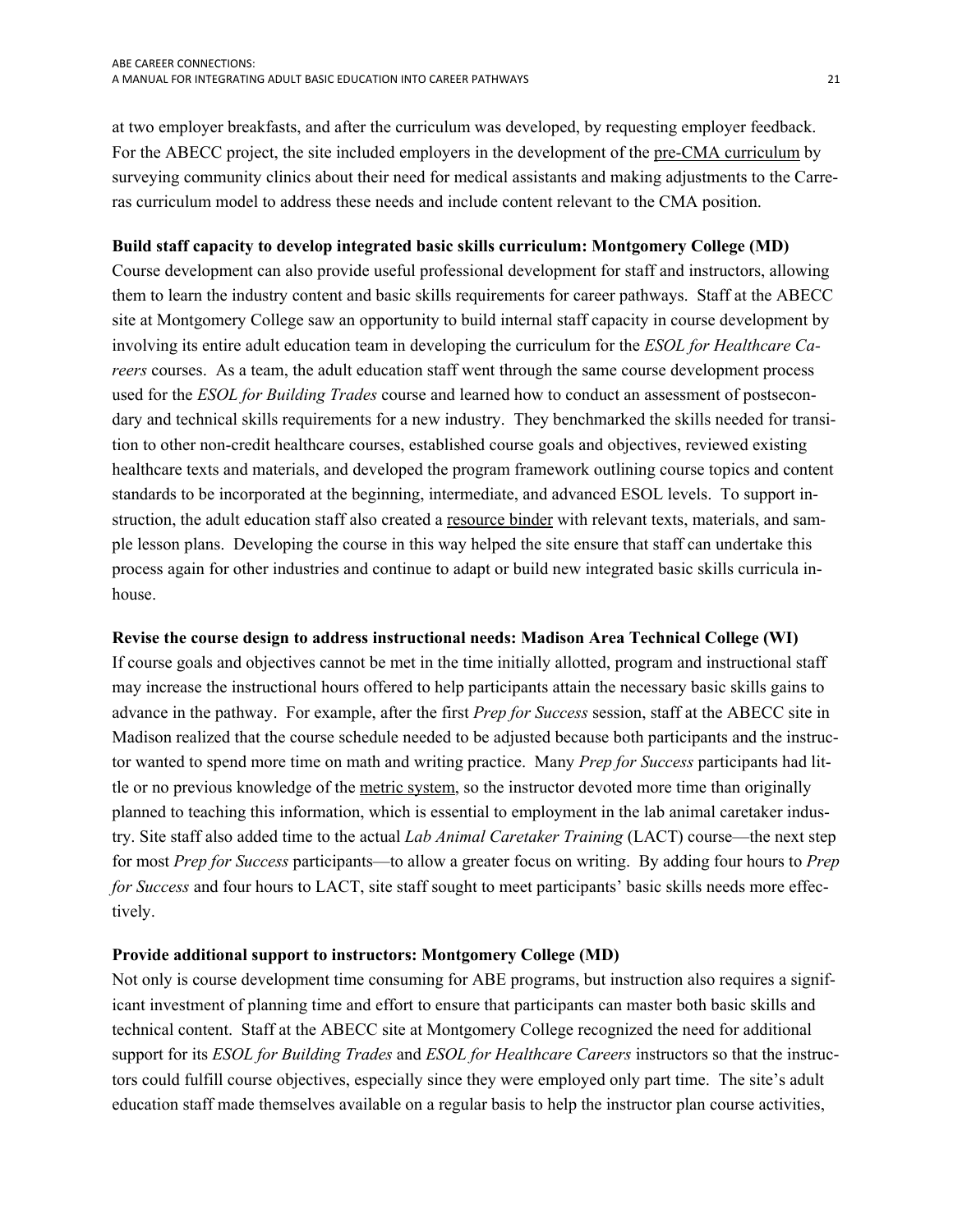<span id="page-23-0"></span>offer examples of supplemental resources, and adjust the curriculum framework as needed. Instructors also were compensated for the time they devoted to lesson planning and meeting with staff about the curriculum.

#### **Supplemental Student Support**

## **Offer academic support to participants outside the classroom: Instituto del Progreso Latino (IL) and Bluegrass Community and Technical College (KY)**

Many pathway participants need academic support outside the classroom to ensure their mastery of basic skills. To help participants succeed in their coursework, staff at the ABECC site at Instituto del Progreso Latino encouraged them to work with a tutor. Site staff suggested that finding the right tutor, especially someone with teaching and industry experience, can make a big difference in participants' commitment to the pathway. Instituto's tutor, a clinical nurse with an understanding of the job requirements, helps with academic work and serves as a mentor to Carreras en Salud participants. Tutoring is available at all times to participants, including weekends, late nights, and via the Internet, to accommodate their busy schedules.

The ABECC Site in Lexington, KY encouraged participants to practice their English language skills by inviting them to spend their daily lunch hour eating together and speaking English informally with the English as a Second Language (ESL) instructor. "Lunch with Randy" provided an informal and safe environment for practicing language skills at the workplace. Site staff also made instructional software available for participants to practice their English at home or to use during their breaks on computers in the classroom.

#### **Provide opportunities for career exploration: Jewish Vocational Service (CA)**

Career awareness is an important part of ABE pathways and can be incorporated into basic skills instruction. For example, JVS developed a career advising manual for staff and instructors dealing with working adults, to supplement its basic skills curriculum and build on its experience working with job-seekers. The manual has resources, information, and worksheets for career advisors to promote better understanding of their roles in working with clients seeking career advancement. It also provides information about the career development process and effective communication strategies, such as how to structure conversations with clients, and offers suggestions for helping clients conduct a self-assessment, set goals, and develop an action plan using career pathway maps. In addition to the manual, JVS staff incorporated career information into the *Professional Communication for Healthcare Workers* course in several ways. General workplace skills, such as team building and active listening, are included in the course to provide context for the basic skills instruction. The SEIU-UHW West & Joint Employer Education (the Education Fund) career counselor met regularly with union participants to tell them about options for further education and training and help them explore career advancement opportunities. For non-Education-Fund participants, JVS made its internal career advisors available to talk with them about healthcare careers and job search strategies. This allowed the site to offer supplemental support to participants to help them succeed both academically and professionally.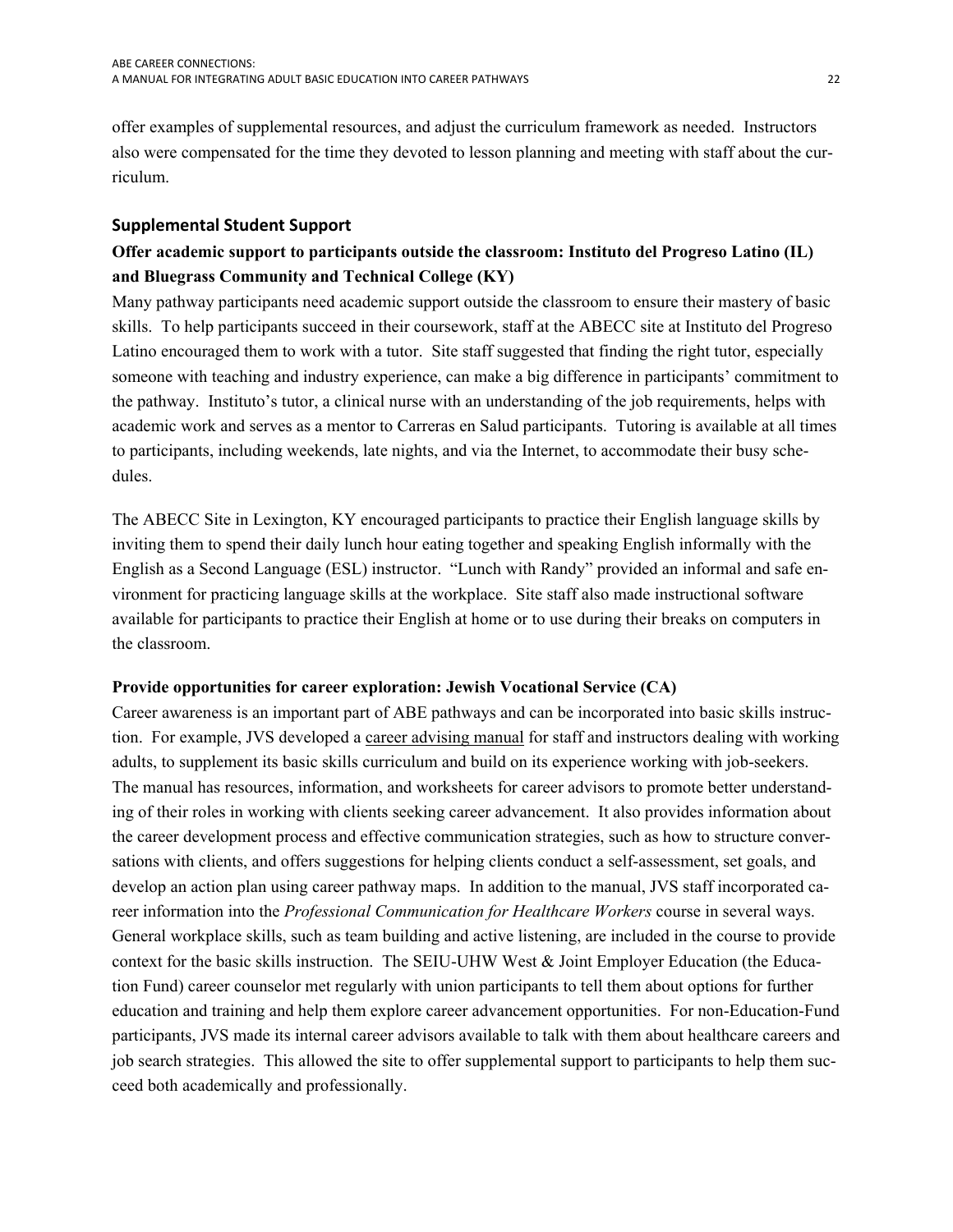## <span id="page-24-0"></span> **Transition to Next Steps**

## **Align ABE program and college schedules to ensure a seamless transition: Montgomery College (MD)**

 requirements, and undertake procedures for moving to the next academic step on the pathway. To help As many ABECC sites learned, aligning the schedules of various pathway components is essential to student progress. From the beginning, participants must think about transition, know when they must fulfill participants in the *ESOL for Building Trades* and *ESOL for Healthcare Careers* courses prepare for transition to other non-credit classes at Montgomery College, the ABECC site staff changed the ESOL course schedules to align with the college schedule. The site also hired a Transition Coordinator and adjusted course length and activities to be consistent with college deadlines for registration, enrollment, and financial aid. This allowed participants additional time to consider their transition options and prepare to meet college deadlines.

#### **Provide extra support to help students transition: Montgomery College (MD)**

Financial limitations often prevent adult learners from completing pathway components. Through a grant from the John Edward Fowler Memorial Foundation, the ABECC site at Montgomery College was able to offer adults in its ESOL building trades and healthcare courses scholarships for enrolling in the college's non-credit building trades or healthcare classes—the next steps after *ESOL for Building Trades* or *ESOL for Healthcare Careers*. To receive a scholarship, participants had to complete an application successfully describing their career and educational goals. Site staff designed the application process to prepare participants for the other applications they might encounter at Montgomery College, such as the financial aid application, for example, and offered support in developing and presenting their applications. Those receiving scholarships could continue their education at no extra cost.

## <span id="page-24-1"></span>Partnerships

Partners play a significant role in all components of ABE pathways, including recruitment, orientation, and placement, course development and delivery, and data collection and analysis (Jenkins & Spence, 2006). Through these partnerships, individual organizations combine their efforts to achieve the common goal of preparing adults for educational and career advancement (Hinckley & Hull, 2007).

Different types of partners contribute to the pathway in different ways. For example, employer partners may supply information about their workforce needs and technical skills and standards to aid curriculum development (Hinckley & Hull, 2007; ICW & NCPN, 2009; Jenkins & Spence, 2006). Employers also might partner with ABE programs to develop basic skills training for their current employees or serve as mentors to pathway participants. Postsecondary partners may share information about entrance requirements for college certification programs and develop articulation agreements to facilitate adults' transition to college courses. These partners might also join forces with ABE programs to provide basic skills instruction or share college facilities and classrooms. Other important partners include community-based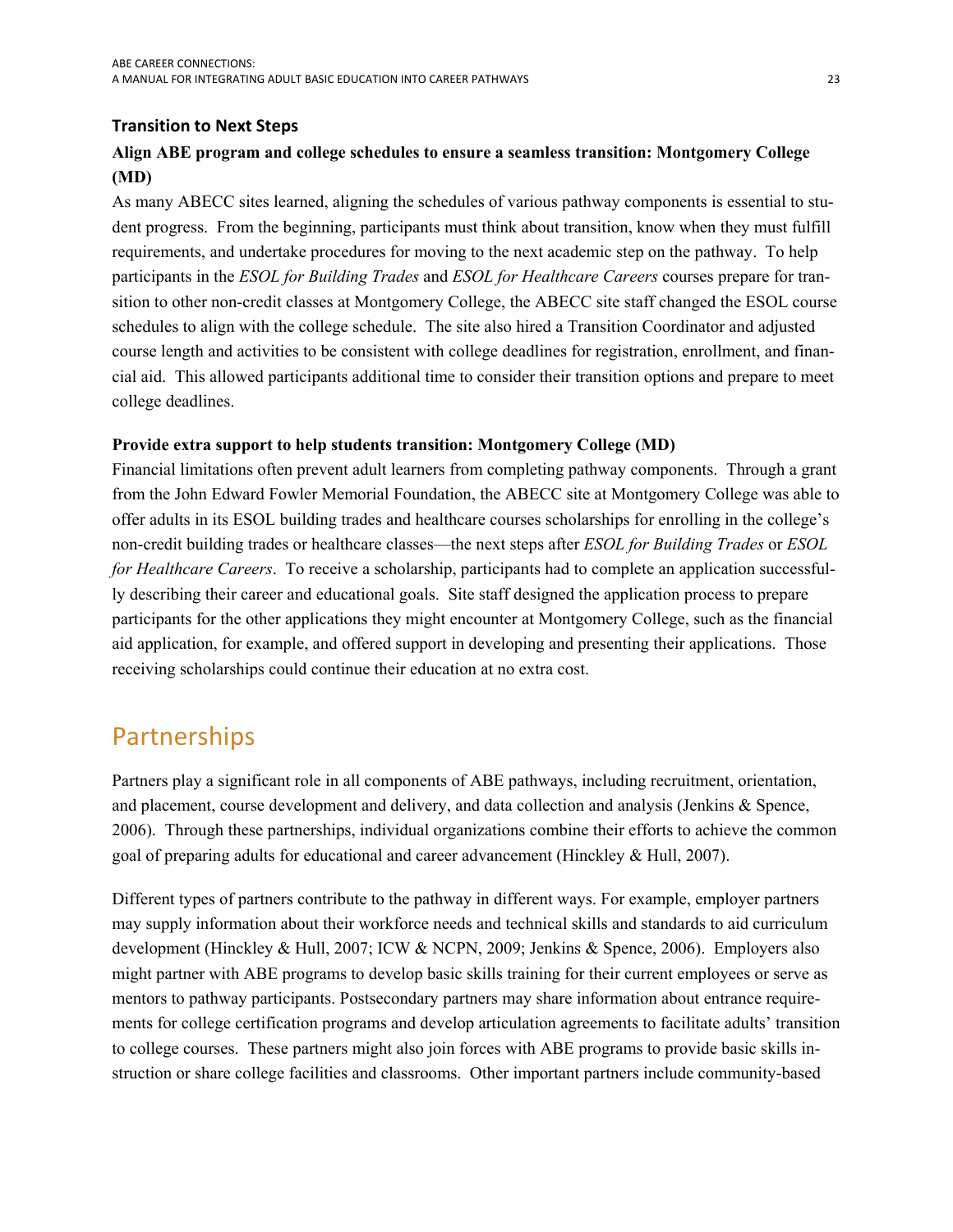organizations, unions, school districts, other ABE programs, one-stop centers, and other workforce agencies (Agrawal et al, 2007; ICW & NCPN, 2009).

When seeking partners for ABE pathways, ABE programs should consider building on existing partnerships along with establishing new ones. With existing partnerships, partners can establish new terms and specific agreements for the pathways project work. ABE programs also may benefit from strengthening intra-organizational partnerships, such as those with other departments on campus or within an organization, to facilitate close ties with important stakeholders and build on internal expertise (Alamprese, 2008). Finally, outreach and networking are important in promoting ABE pathways and partnership opportunities, for example, through meetings with employer associations, local Chambers of Commerce, and advisory groups that convene educational stakeholders.

Alamprese (in press) identified the following factors as essential to the success of partnerships:

- Supportive environmental conditions, such as previous successful collaborations and compatible political and organizational climates;
- nership goals; • Interpersonal relationships built on trust, respect, and a willingness to be flexible to achieve part-
- An approach to partnership formation that includes a clear vision and well-defined goals and objectives;
- An established infrastructure to support partnership activities, including multiple levels of staff involvement and defined roles for each partner; and
- Regular communication that involves an articulated process for addressing partnership challenges and sharing accomplishments.

Other elements contributing to success focus on establishing clear roles for partners and identifying strategies for collaboration. Sometimes this means determining what each partner may need to give up in order for the partnership to be successful (Hinckley & Hull, 2007). For example, employers who compete with each other for business will need to develop ways to work together in support of pathways. Likewise, postsecondary partners may need to overcome any unsuccessful attempts to work with employers in the past to embrace the pathways concept.

To strengthen partnership efforts, one partner should assume responsibility for coordinating the various partners' involvement and formalizing the partnership activities (Alamprese, 2008; Henle, Jenkins & Smith, 2005; Jenkins & Spence, 2006). Taking the approach that works best for partners, some programs have established steering committees or advisory groups to formalize the participation of employers, postsecondary representatives, and other key stakeholders. Regardless of the approach, it's important to formalize partnership roles and expectations in writing, such as a memorandum of understanding, to ensure that all partners understand the goals of collaboration and can participate fully (Jenkins & Spence, 2006). A sample partnership agreement from Instituto del Progreso Latino is included in Appendix D.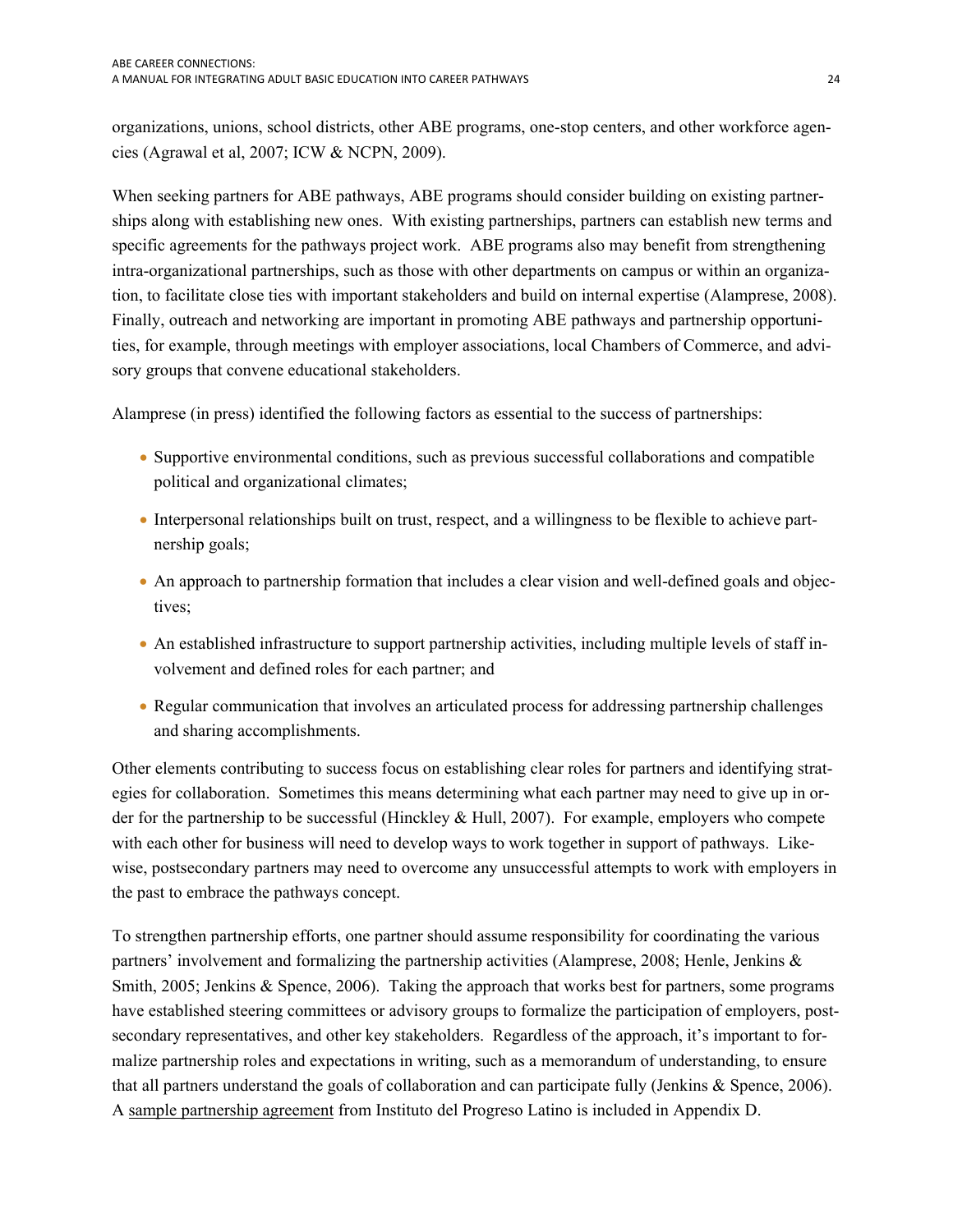<span id="page-26-0"></span>While many partnerships are formed by the leaders of partner organizations (Hinckley & Hull, 2007; Jenkins & Spence, 2006), the ABECC sites found it essential to shift partnership responsibilities from a highlevel administrator to someone who can oversee the day-to-day work of the partnership. Additionally, effective partnerships involve multiple levels of staff, ranging from top-level leaders to managers and instructors, to provide diverse input and expertise.

The ABECC sites faced some challenges in establishing and sustaining partnerships. For example, unforeseen factors, such as economic and institutional changes, can affect a partner's ability to participate in ABE pathways work. Some changes, such as staff turnover, can be addressed in written agreements that clearly delineate each partner's roles. Other changes, such as budget cuts and administrative reorganization, require partners to be flexible and develop contingency plans as needed.

 if not, establish plans for improving or changing it. Scheduling a debriefing session after the completion Likewise, for a variety of reasons, not every partnership will be successful. Personality issues, economic factors, and changes in organizational priorities can affect partnerships adversely. Partnerships should establish mechanisms for regularly evaluating whether the partnership is still achieving its objectives and, of a basic skills course or other pathway activity is one way to assess the effectiveness of the partnership.

## <span id="page-26-1"></span> *Implementation Examples*

The following examples highlight the approaches used by the ABECC sites to recruit and orient students about pathways:

## **Employer Partnerships**

- [Design partnerships to address employer needs.](#page-27-0)
- [Build new partnerships with existing partners.](#page-27-0)
- Find employers through networking.
- Convene multiple employers within an industry to serve as advisors.

### **Postsecondary Partnerships**

- [Design partnerships to facilitate participants' transitions to postsecondary education.](#page-28-0)
- [Involve postsecondary partners in curriculum development.](#page-29-0)

### **Intra‐Organizational Partnerships**

- Expand intra-organizational connections.
- [Reach out to internal partners for programmatic support.](#page-30-0)

### **Partnership Activities**

- [Work with partners to expand program efforts.](#page-30-0)
- [Leverage other funding and partnerships to support pathways work.](#page-30-0)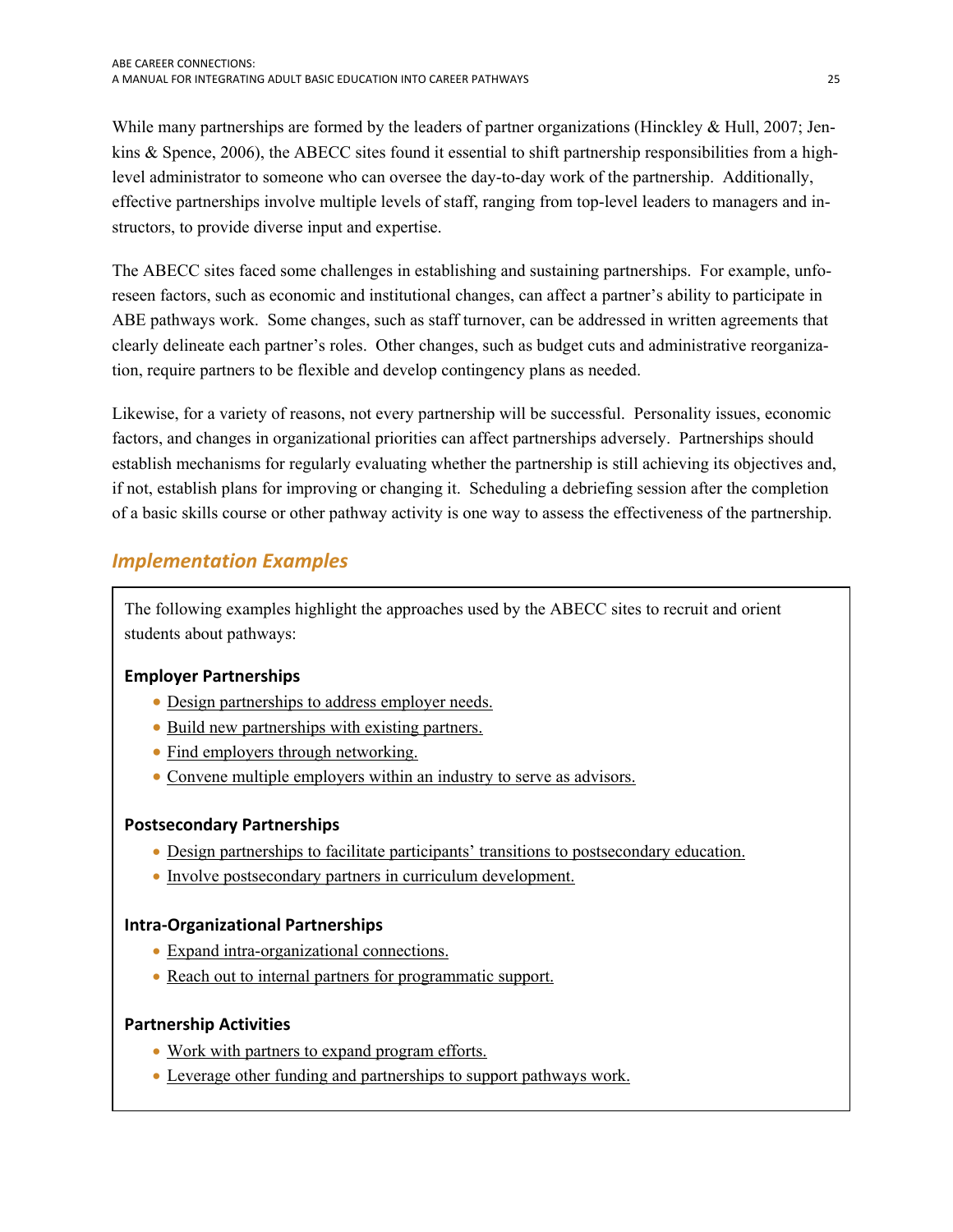#### <span id="page-27-0"></span>**Employer Partnerships**

**Design partnerships to address employer needs: Bluegrass Community and Technical College (KY)**  Supporting ABE pathways can help employers meet a crucial workforce need: improving adults' basic skills for participation and advancement in the labor market. By partnering with ABE programs, businesses can provide input into the development of basic skills training programs and support specific classes for incumbent employees. The adult education program at Bluegrass Community and Technical College (BCTC) has been providing English language training to employees at the Louden Company nursing home facilities for three years as part of another nursing career pathways initiative. Because of this existing relationship, the employer asked for help from BCTC in addressing challenges associated with the high turnover of nursing assistants.

 qualified candidates for its nursing assistant certification program. Further, employees benefitted from With support from the ABECC project, BCTC designed pre-certified nursing assistant (pre-CNA) training for current housekeeping employees at Louden who had expressed interest in transferring to patient-care jobs. As part of the partnership, Louden agreed to offer incentives to its incumbent workers who enrolled in both the English language and pre-CNA courses, including a \$50 bonus for completing the English classes and a \$1 hourly raise for becoming certified as a nurse aide. As its contribution to the partnership, the ABECC site expanded English as a Second Language (ESL) courses to introduce medical terminology and nursing equipment and developed the pre-CNA course to prepare participants for the certification program at BCTC. This partnership benefits both the employer and the college: Louden Company retained current employees and helped them advance to patient-care careers, while the college had a pool of the opportunity to improve their language skills, become nurse aides, and increase their salaries.

#### **Build new partnerships with existing partners: Jewish Vocational Service (CA)**

Successful partnerships often lead to new opportunities for collaboration. The ABECC site at Jewish Vocational Service (JVS) in San Francisco built upon its history of collaboration with several employers to implement basic skills training. For example, for many years JVS has partnered with the Joint Employer Education Fund (Education Fund), the training arm of the local healthcare union, to provide workforce development for union members, including retraining healthcare administrative staff to work with patients and in other customer-focused positions. Because of this shared history, when other employer partners could no longer participate, JVS approached the Education Fund to help design a contextualized basic skills course for the healthcare career pathway. The Education Fund provided JVS with access to incumbent workers at multiple employment sites and served as an intermediary between potential union participants and JVS (the basic skills provider). The Education Fund agreed to this new partnership because many union members were interested in furthering their education and careers, but they needed to improve their basic skills to enroll in the postsecondary courses offered by the union. To re-establish the terms of the partnership, the two organizations met to discuss the goals and objectives of the basic skills course, delineate partners' roles in recruitment and outreach, career advising, and service provision, and determine the appropriate course schedule and design. Together, the partners contributed infrastructure and expertise to their common goal of improving participants' basic skills and increasing their success in the workforce.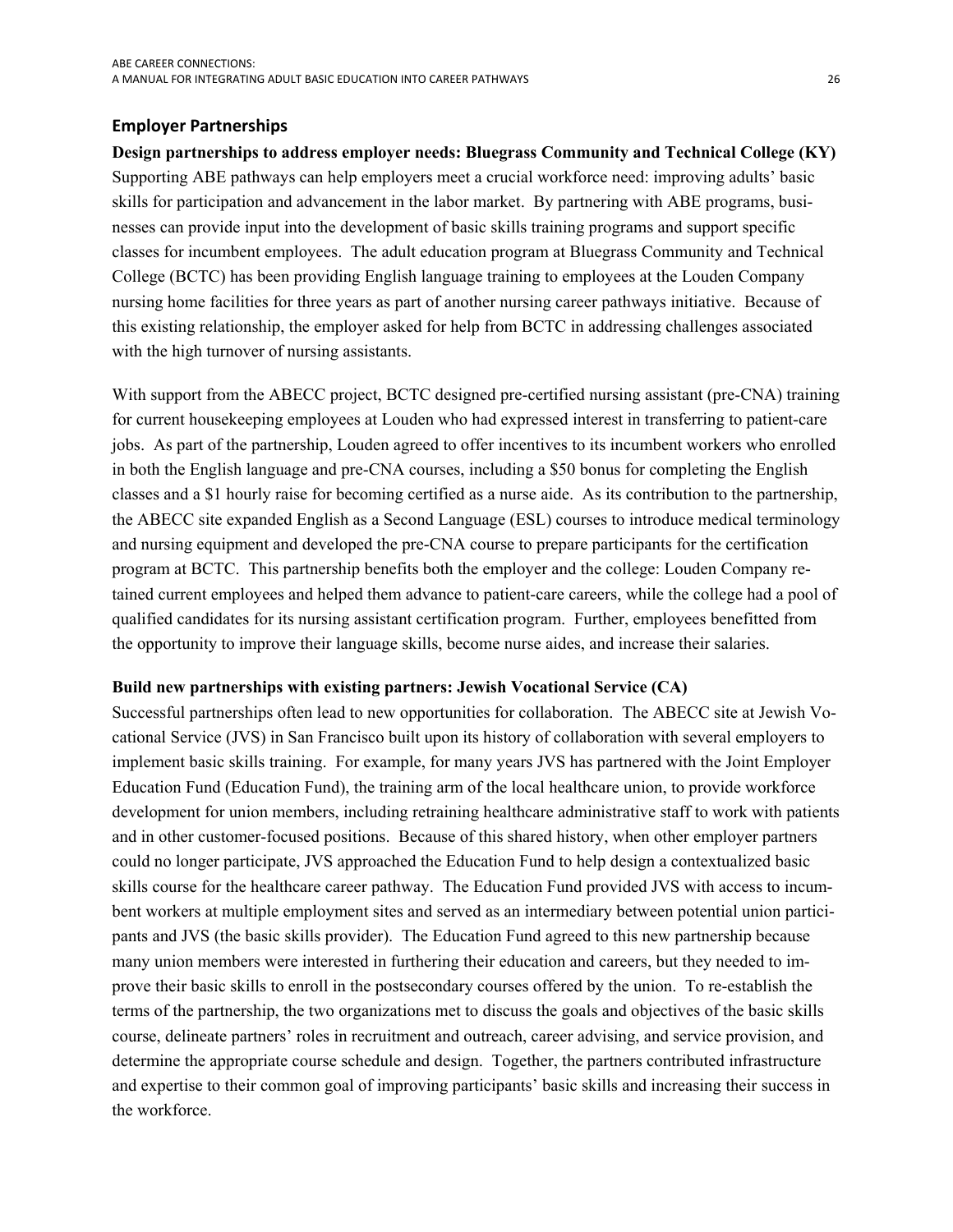#### <span id="page-28-0"></span>**Find employers through networking: Montgomery College (MD)**

 opportunities to work with employers and sharing information about the site's ABE pathways work. Informal and formal networking opportunities can provide access to local employers and offer ABE programs the chance to connect their services to business needs. To understand the needs of employers in the community, the ABECC site director and dean of the Adult ESOL and Literacy-GED (AELG) program at Montgomery College reached out to potential partners by serving on several advisory committees composed of local education and business representatives. For example, the site director represented the college on the Montgomery County Chamber of Commerce Education and Workforce Committee and participated in meetings of the Montgomery County Career Cluster Advisory Board in Health Sciences and Biotechnology. Through these networks, site staff met with representatives from other careerfocused programs in the county's K-12, college, and university systems and with employers in industries of importance to the local economy. As a result, the site learned more about employers' needs and other educational programs' attempts to meet these needs. Site staff became more proactive about developing

## **Convene multiple employers within an industry to serve as advisors: Instituto del Progreso Latino (IL)**

Offering concrete opportunities for partnering, such as participation on an advisory committee or attendance at a program event, is one way to expand employer participation in ABE pathways. Employers have been involved in many aspects of the Carreras en Salud program at Instituto del Progreso Latino, from contributing to initial project conception to offering input on curriculum development and providing career exploration opportunities for Carreras participants. To recognize its longstanding employer partnerships and to attract new employers, the ABECC site at Instituto hosted an employer breakfast for more than 70 representatives of hospitals and long-term care facilities in Chicago.

Following a welcome from the president of Wilbur Wright College and the dean of the Humboldt Park Vocational Education Center, Instituto staff shared data on the progress of Carreras participants and updated employers on the program. Two employers also described how their workforce has benefited from the Carreras program. After the presentations, employers were invited to join the partnership by identifying three possible roles to play, including providing clinical space, reviewing industry-based basic skills curriculum, and identifying potential instructors with the necessary technical skills. As a result of this breakfast, 10 employers immediately volunteered to be part of a new advisory council to support and expand Instituto's career pathway efforts. By recognizing past partnership efforts and clearly delineating future partnership needs, Instituto engaged new employer partners in its current work.

#### **Postsecondary Partnerships**

## **Design partnerships to facilitate participants' transitions to postsecondary education: Bluegrass Community and Technical College (KY)**

By working with postsecondary institutions from the start, ABE programs can ensure that the basic skills component of career pathways will prepare adults effectively for future enrollment in college certification and degree programs. To prepare participants for the certified nurse assistant (CNA) program at BCTC, the ABECC site offered on-site contextualized English language and pre-CNA instruction to incumbent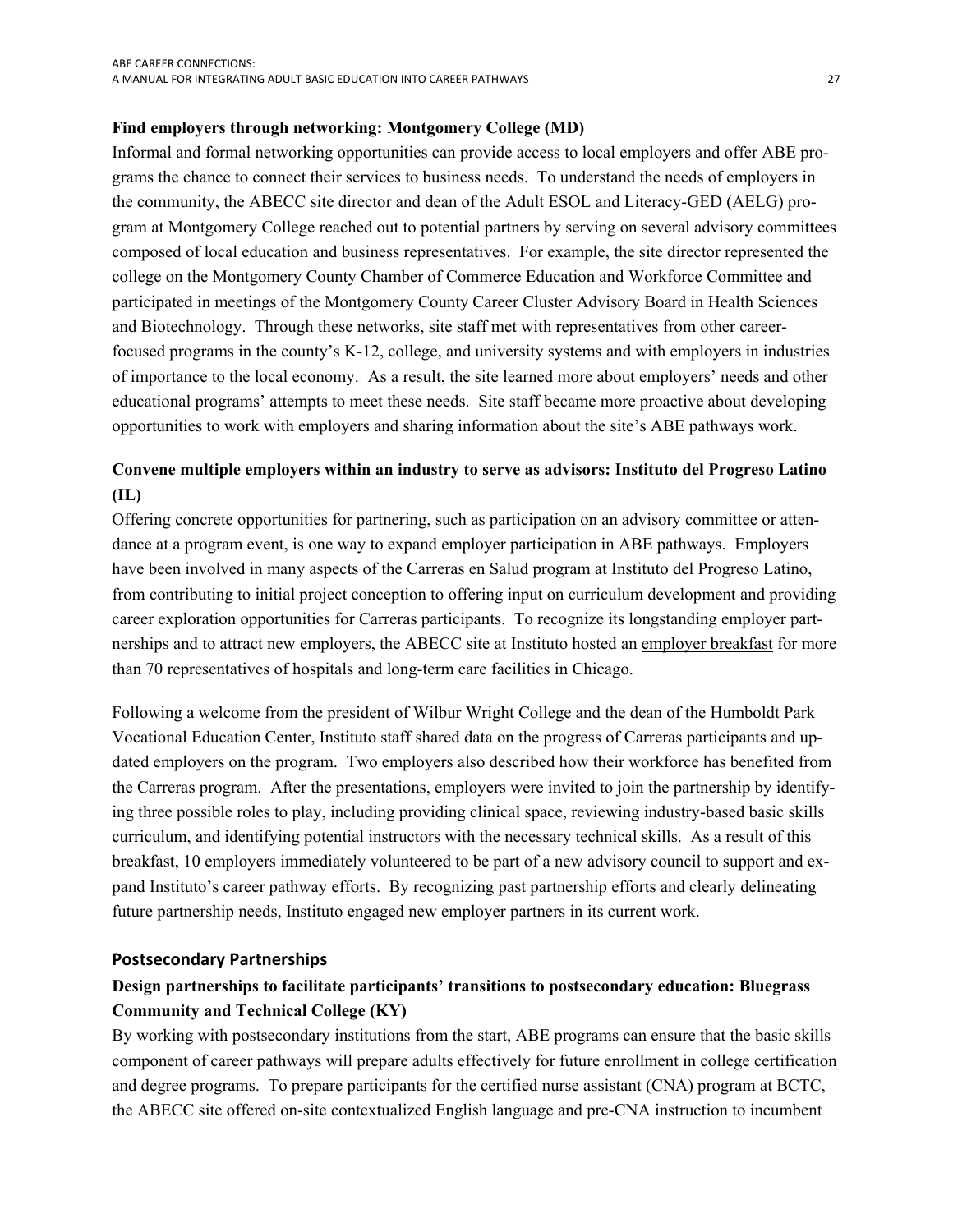<span id="page-29-0"></span>housekeeping workers at Pine Meadows Health Care. To facilitate participants' transition to college courses, the ABECC site established agreements with BCTC's nursing department to give participants college credit for the nurse aide training and to waive their tuition costs. The college partners also contributed to the basic skills program in other ways, such as sending representatives from the nursing department to speak with participants at Pine Meadows about the nursing profession and related certification programs at BCTC. As a result of this partnership, the ABECC site was able to offer incentives to participants to enroll at the college and BCTC expected to benefit from the pool of potential nurse aid candidates with the appropriate basic skills to enter and succeed in the program.

#### **Involve postsecondary partners in curriculum development: Jewish Vocational Service (CA)**

Postsecondary partners can provide advice and establish articulation guidelines for transitioning adults from ABE to college certification programs within a career pathway. As they developed the supervisory module for the original basic skills course, staff from the ABECC site at JVS met with the chair of the Healthcare Technology Program at City College of San Francisco and the instructor for the department's Organization and Supervision course, to ensure that the goals of the module would align with and effectively prepare students for the college course. J VS consulted the college course syllabus and assignments to understand its reading and math requirements and supervisory content to develop the basic skills module. Site staff also spoke with an academic counselor about the college's placement exam to ensure participants would acquire the skills necessary to pass it. By involving college partners in curriculum development, the site sought to create a course that would transition students effectively to the next level.

#### **Intra‐Organizational Partnerships**

#### **Expand intra-organizational connections: Montgomery College (MD)**

Intra-organizational partnerships can be important in supporting and promoting ABE pathways. Because adult education services in Montgomery County recently transferred from the K-12 school system to the community college, the dean of the Adult ESOL and Literacy-GED (AELG) program at Montgomery College worked hard to establish internal partnerships to support the ABECC project and its other adult education services. This outreach involved educating other college departments on the characteristics and needs of adult learners and on the services offered by AELG to encourage referrals to the adult education program from other departments and help transition adults to other college programs. The site has benefitted from these partnerships by gaining access to the college's employer partners and promoting its programs on campus. Further, through a similar intra-organizational partnership within the Workforce Development and Continuing Education Unit, the ABECC site learned about and received a grant from the Fowler Foundation to provide scholarships to participants in the *English for Speakers of Other Languages for Building Trades and Healthcare Careers* classes. The site then worked with the college financial aid department and the college foundation to support participants' applications for scholarships. By strengthening ties within the college, the ABECC site was able to offer a unique scholarship opportunity to its participants.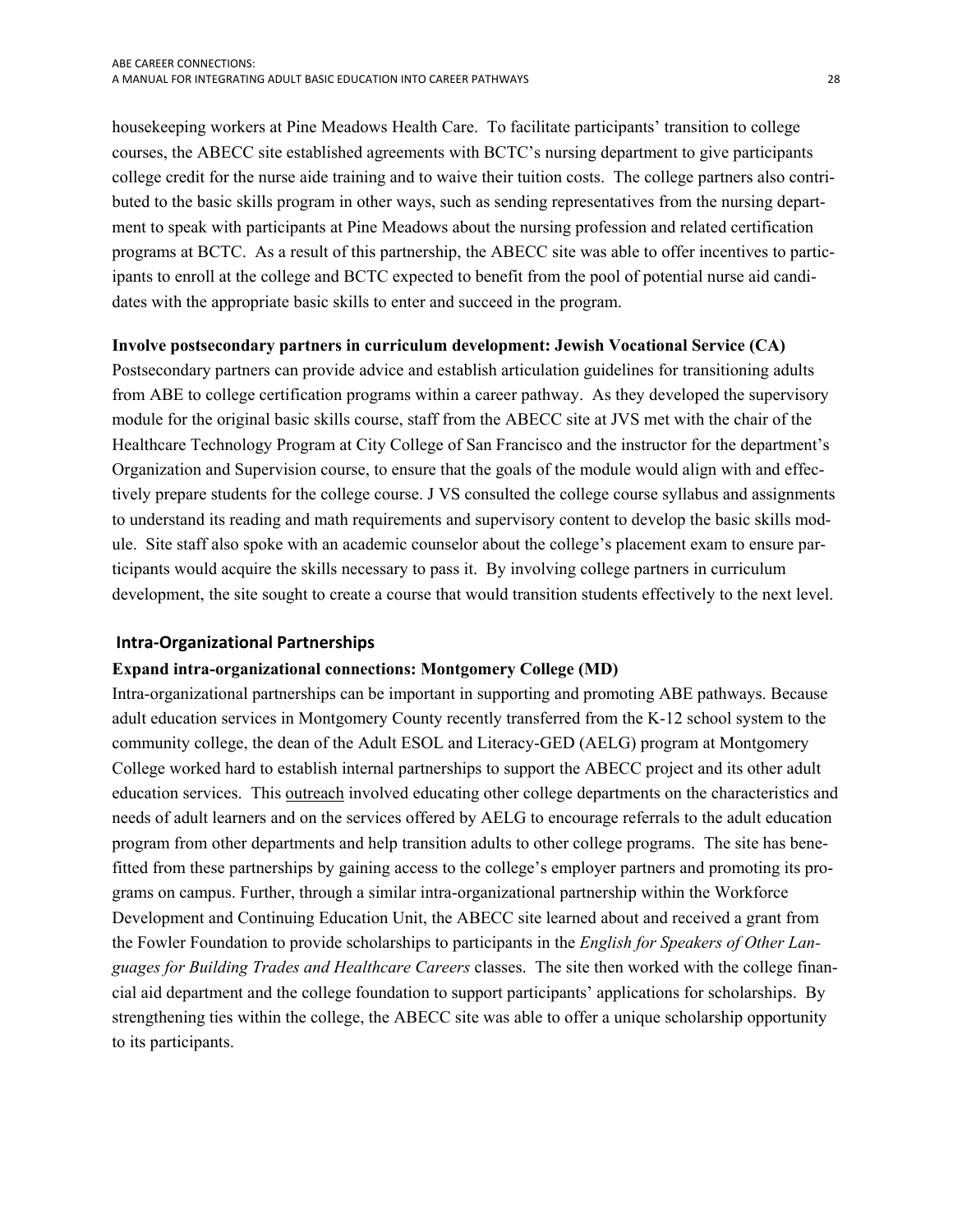#### <span id="page-30-0"></span>**Reach out to internal partners for programmatic support: Jewish Vocational Service (CA)**

ABE pathways can take advantage of the internal expertise of many adult education programs. As previously noted, the ABECC site at JVS in San Francisco successfully recruited for its basic skills course by reaching out to other departments for referrals of current JVS clients to the course. In addition, the site shared information about the *Professional Communication for Healthcare Workers* course with its colleagues in the Client Services, Nursing, and Allied Health departments and asked for their support in finetuning the curriculum for the healthcare industry and identifying potential course participants. According to the site director, this internal outreach helped strengthen communication among the various departments and identified ways in which they could partner in the future on other career pathway projects.

#### **Partnership Activities**

#### **Work with partners to expand program efforts: Madison Area Technical College (WI)**

Partnerships can contribute to the expansion of ABE pathways, especially by considering ways to sustain pathway activities through securing additional funds or identifying other adult populations to participate in basic skills training. After implementing six sessions of the *Prep for Success* course, the ABECC site in Madison realized that more adults could benefit from a similar bridge program if they broadened the curriculum focus from preparation for lab animal caretaker careers to careers in health sciences. To oversee the expansion of *Prep for Success*, the site reached out to the Madison Area Technical College's College Preparedness and Academic Advancement Center (CPAAC), which coordinates adult education services on campus, and the Health and Safety Education Department, forming an intra-organizational partnership to assess how to replicate *Prep for Success* to prepare adults for other career pathways. Representatives from the three departments, including the Business, Industry, and Community Services division that currently oversees the ABECC project, met to secure support from college deans and expand the *Prep for Success* curriculum for adults seeking more general health sciences careers. As agreed upon by the new partners, the new course will provide basic skills training for adults interested in entering the health sciences career pathway, along with a focus on study and test-taking skills, to prepare them for enrollment in the health sciences' prerequisite course, *Medical Terminology*. As a result of these internal partnerships, the ABECC site is able to expand the *Prep for Success* model to serve more participants and has strengthened its connections with the adult education program and other departments on campus, with the goal of better meeting adults' needs for workforce and basic skills training.

## **Leverage other funding and partnerships to support pathways work: Instituto del Progreso Latino (IL)**

Effective partnerships with employers and others can serve as a model for future ABE pathways programs and funding. Because of its partnerships, Instituto del Progreso Latino has received additional funding and support to document its work and expand the Carreras model. For example, the site received funding from the Illinois Department of Commerce and Economic Opportunity to develop a guide (available in mid-March 2010) on how community colleges can partner effectively with community-based organizations and employers to develop bridge and career pathway programs based on Instituto's partnership with Wilbur Wright College to support the Carreras model. In addition, the site has received funding from the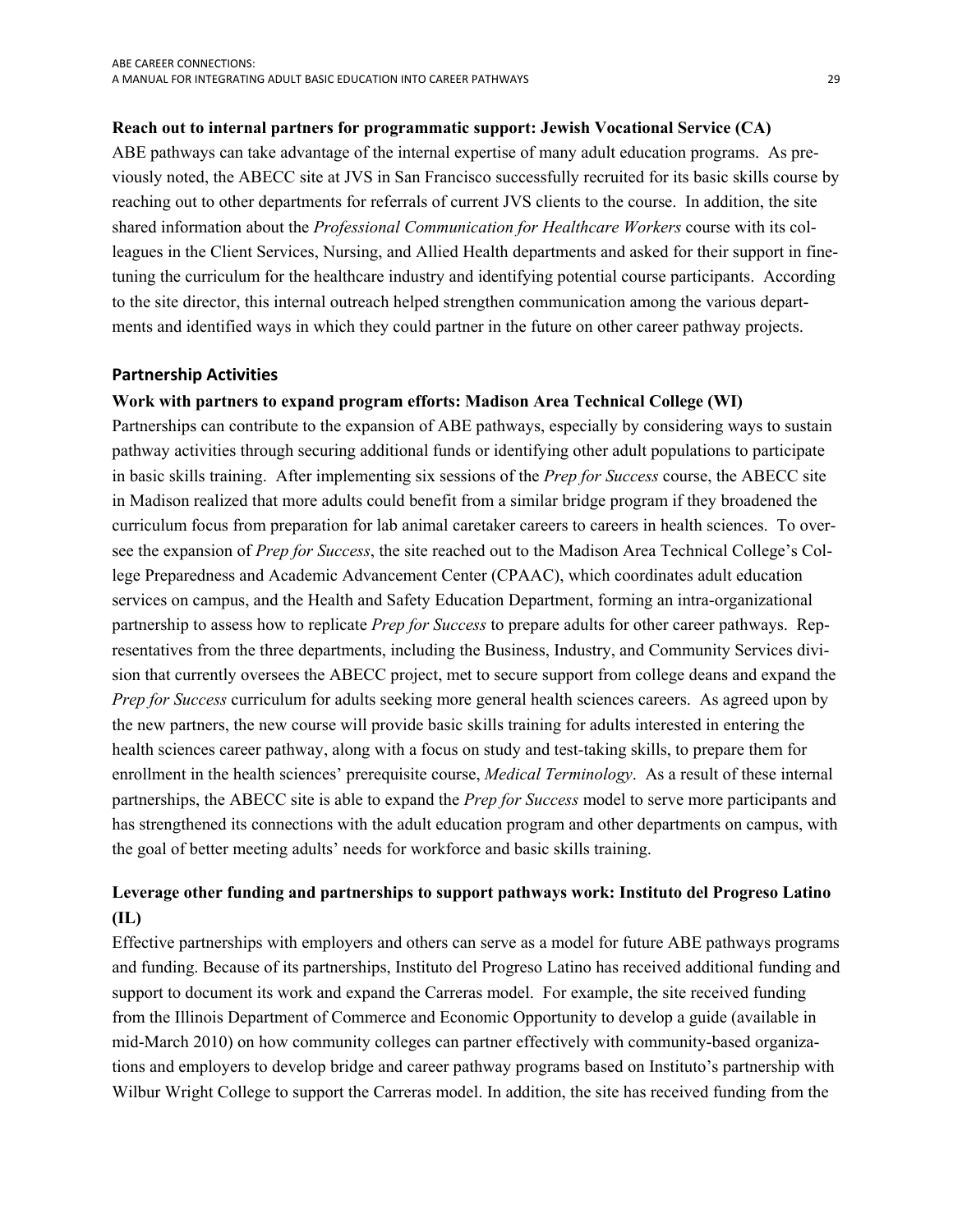<span id="page-31-0"></span>Illinois Community College Board to develop other career bridge programs in healthcare to prepare ABE students for certified nursing assistant programs. Finally, Instituto has reached out to other colleges in the Chicago Community Colleges system to establish partnerships for replicating the Carreras model on a larger scale and to help other colleges develop career pathways to train bilingual nurses. In these ways, the Carreras model will expand to benefit more adults.

## <span id="page-31-1"></span>Data Collection and Analysis

Ongoing data collection and analysis are essential in supporting the design, implementation, and evaluation of ABE pathways (Jenkins, 2006). In the planning stages, an analysis of labor market data can help ABE programs identify local workforce needs and select an occupational focus for the pathway (Alamprese, 2008). During the course, program-level and participant data can provide immediate feedback on how well course objectives are being met and suggest areas for improvement, if necessary. Finally, data are needed at the conclusion of instruction to evaluate the effectiveness of the basic skills training and assess participant skills gains (Henle, Jenkins & Smith, 2005).

ABE programs can benefit by collecting and analyzing a variety of data throughout their pathway endeavors (ICW & NCPN, 2009). Using a pathway map, programs can identify expected participant outcomes at all stages of the pathway and the appropriate assessment tool for measuring each outcome. For example, Alamprese (2009) compiled the following list of possible outcomes and related assessment tools for the five ABECC sites:

| <b>Expected Outcomes</b>                                             | <b>Instruments/Measures</b>                                                                                                |
|----------------------------------------------------------------------|----------------------------------------------------------------------------------------------------------------------------|
| Basic skills gains                                                   | CASAS, TABE, and other standardized pre- and post- tests<br>Writing assessments<br>Oral assessments                        |
| Occupational knowledge/skills gain                                   | Content exams<br>Supervisor evaluations                                                                                    |
| Progress in pathway                                                  | Enrollment in and/or completion of next class level<br>Attainment of certificate or degree<br>Job promotion or advancement |
| Affective changes (e.g., self-confi-<br>dence, learner satisfaction) | Course evaluations and participant feedback forms<br>End-of-course interviews                                              |

While some of these outcomes are measured after completion of basic skills training, others might take longer to assess as participants progress through the pathway, such as attainment of certificate or degrees and job promotion or advancement. Programs should develop plans to measure participant outcomes at all future educational and employment steps along the pathway (Jenkins & Spence, 2006). The schedule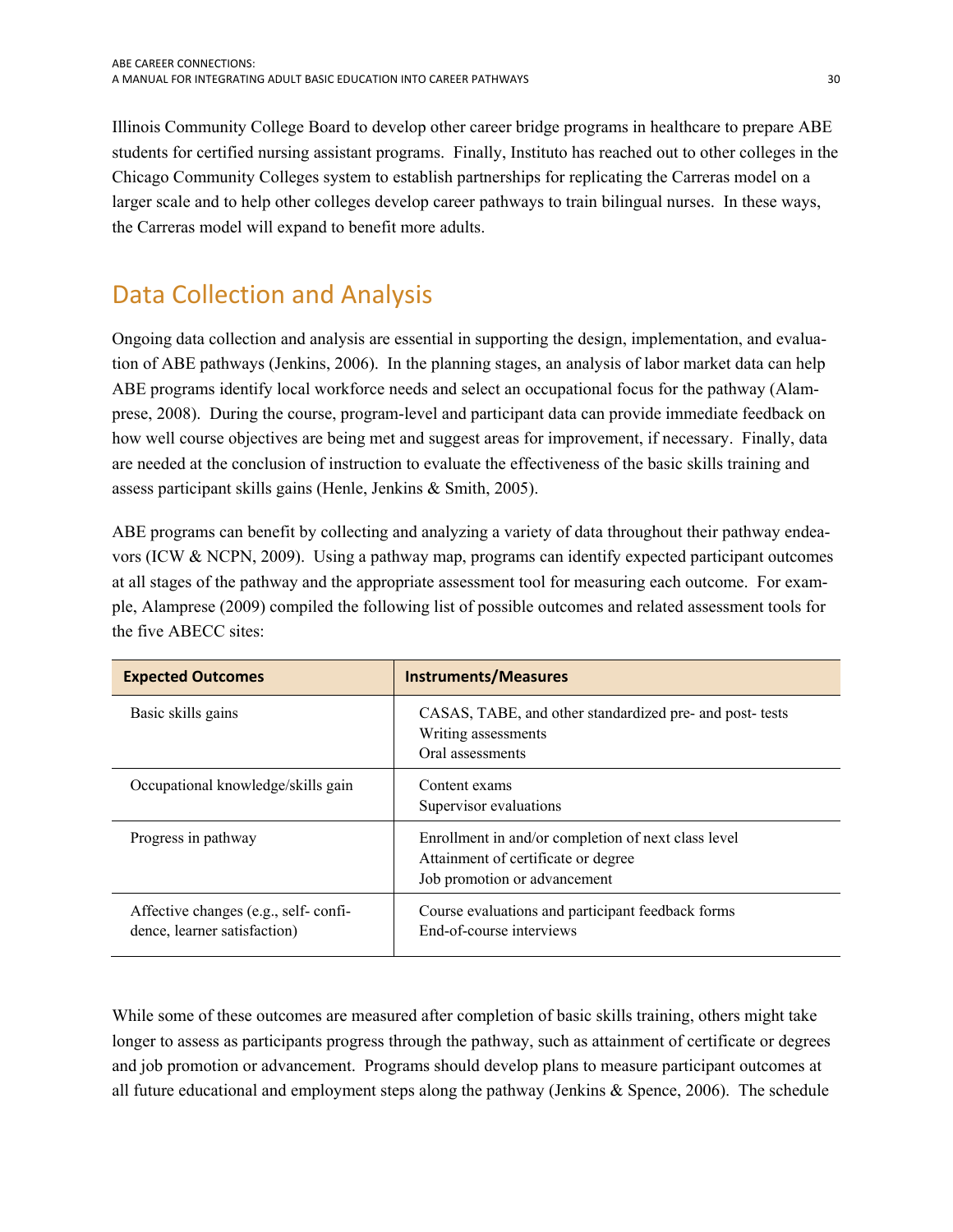<span id="page-32-0"></span>for this project allowed participants served by the ABECC sites to complete only the basic skills component; these sites thus have limited data on participants' transitions and performance in other pathway steps.

To collect participant data, ABE programs should select assessment tools that take into account institutional requirements (such as the [COMPASS](http://www.act.org/compass/) or other placement exams for community colleges), are appropriate for adult learners (such as the [Test for Adult Basic Education,](http://sabes.org/assessment/tabe.htm) [Comprehensive Adult Student](https://www.casas.org/home/index.cfm?fuseaction=home.showContent&MapID=197)  [Assessment Systems](https://www.casas.org/home/index.cfm?fuseaction=home.showContent&MapID=197), or [Basic English Skills Test\)](http://www.cal.org/topics/ta/bestliteracy.html), and are reliable and valid measures for the outcomes (Mellard & Anderson, 2007). Programs often can incorporate a combination of standardized and nonstandardized assessments into instruction to collect a variety of information on participants' skills gains. Moreover, some adults may have learning objectives not easily measured on a written or standardized exam. The ABECC sites adapted and/or selected other assessment tools to track these objectives, such as oral or listening communication skills. Finally, to measure such skills as occupational knowledge and general workplace behavior, ABE programs can work with employers to determine appropriate ways to evaluate participants' workplace performance as related to the ABE pathway. Programs also will want to capture participants' understanding of industry-specific content, for example, through a content exam.

Besides selecting appropriate assessment tools, ABE programs should consider the number of instructional hours required between pre- and post-tests and schedule time for administering the assessments from the start. For example, many ABECC sites realized once instruction had started that they needed to increase the instructional hours allotted to their basic skills training to include time for pre- and post-testing. Building in time for assessment can help ensure that the course has sufficient instructional hours between the two test administrations.

## <span id="page-32-1"></span> *Implementation Examples*

The following examples highlight the approaches used by the ABECC sites to recruit and orient students about pathways:

### **Assessment Selection and Design**

- [Measure participant skills gains with a variety of assessments.](#page-33-0)
- [Design assessments to evaluate participants' mastery of basic skills and technical content.](#page-33-0)

### **Assessment Administration**

- [Incorporate informal assessment methods into classroom instruction.](#page-33-0)
- [Collect participant feedback during and at the end of class sessions.](#page-34-0)
- [Familiarize participants with assessment tools.](#page-34-0)

#### **Data Use**

- Track student progress along the pathway.
- [Use participant data for program improvement.](#page-35-0)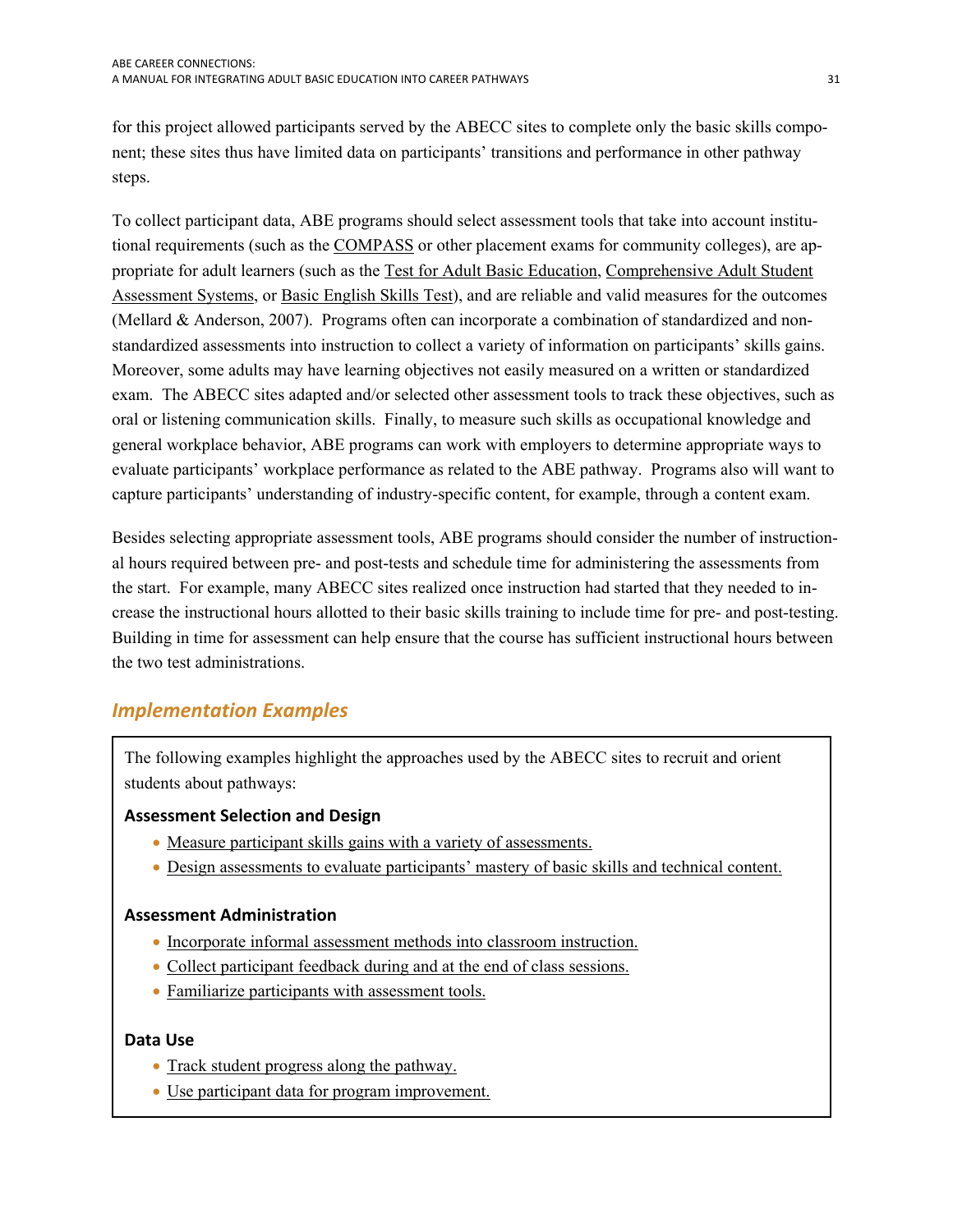#### <span id="page-33-0"></span> **Assessment Selection and Design**

## **Measure participant skills gains with a variety of assessments: Jewish Vocational Service (CA)**

Different types of assessments, such as performance-based and standardized, can provide ABE programs with outcome data. The ABECC site at Jewish Vocational Service (JVS) in San Francisco, for example, used a combination of assessments, including the [CASAS exam](https://www.casas.org/home/), to measure participants' reading abilities in English, an oral assessment to measure speaking skills, and multiple written assignments designed by the instructor. The site chose to supplement the CASAS exam with other non-standardized assessments to evaluate participants' attainment of their oral and written communication skills goals.

At the start of each class session, the instructor assessed participants' entering writing abilities by asking them to describe their goals for enrolling in the *Professional Communication for Healthcare Workers*  course. Participants were asked to reflect on past positive educational and employment experiences. Their responses to these prompts were measured against a writing rubric designed by JVS and compared to other written exercises completed throughout the course. The instructor also developed an interview protocol for conducting pre- and post- course oral assessments to evaluate participants' English fluency skills at the beginning and end of class sessions. This information could then be used to supplement data attained from participants' performance on the CASAS exam to give site staff a good understanding of participants' skills gains and attainment of course goals.

## **Design assessments to evaluate participants' mastery of basic skills and technical content: Montgomery College (MD)**

ABE programs should select assessments that measure both basic and technical skills imparted by the integrated basic skills curriculum. After searching for an assessment to measure participants' mastery of building trades content, staff at the ABECC site at Montgomery College decided to create their own. The *ESOL for Building Trades* final exam tests participants' vocabulary, general workplace communication skills, grammar, and math skills in the context of the building trades industry. For example, participants are asked to select the correct construction term to complete a sentence and to compute the perimeter of a room and the area of a patio. The site also developed a final content exam for the *ESOL for Healthcare Careers* course. The content exams, along with the results of the CASAS assessment, measure participants' basic and technical skills and demonstrate their preparedness for both further education and employment in the pathway industry.

#### **Assessment Administration**

## **Incorporate informal assessment methods into classroom instruction: Bluegrass Community and Technical College (KY)**

Daily classroom activities offer an opportunity for informally assessing how well participants are learning course content and making basic skills gains. The English language and pre-CNA instructor at the ABECC site in Lexington, KY relied on a combination of informal methods to assess participants' English speaking abilities. To encourage participants to speak English outside of class, the instructor asked them to reflect daily on when and with whom they practiced English. The instructor also evaluated participants' speaking ability according to a rubric developed for the course. The site consulted informally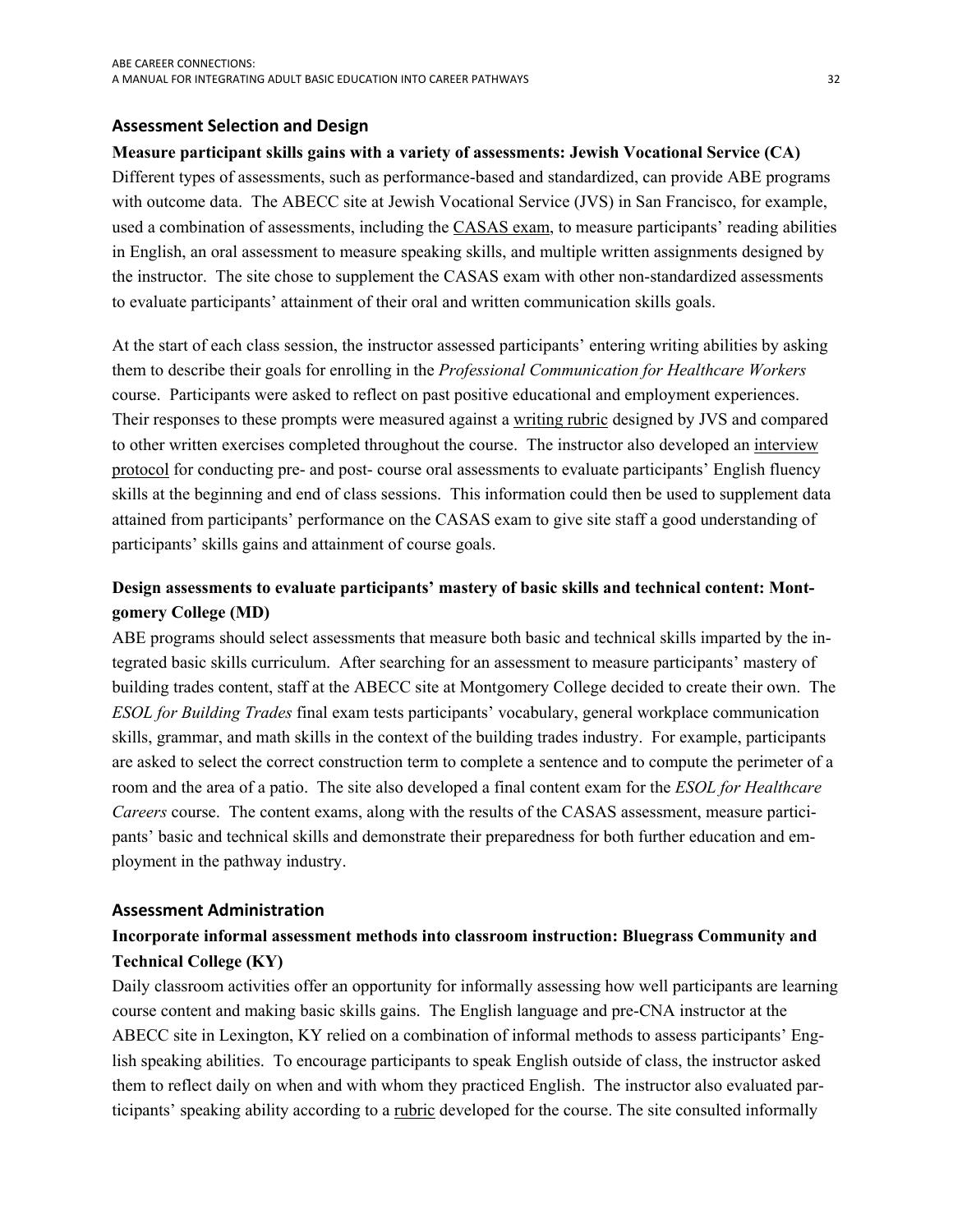<span id="page-34-0"></span>with participants' supervisors at the Pine Meadows Health Center to collect information about how often and how well they spoke in English. Supervisors indicated that participants appeared more comfortable informally speaking in English as a result of the classes and were more likely to respond to patient call signals. While participants' skills also were assessed on the pre- and post-CASAS exam, the informal evaluations of English usage provided the instructor with more immediate feedback.

## **Collect participant feedback during and at the end of class sessions: Jewish Vocational Service (CA) and Montgomery College (MD)**

Participant surveys and feedback forms can provide important information about the effectiveness of the basic skills curriculum and instruction. Mid-course surveys can be especially helpful in adjusting the course to meet participants' instructional needs before the course ends. The ABECC sites at JVS and at Montgomery College, for example, designed end-of-course evaluation forms to obtain participants' input to improve future class sessions. The JVS evaluation asked participants to rate the course materials and instruction, comment on how they have applied what they learned at work, and describe their future education and training interests. Montgomery College's final evaluation form asked participants to indicate their interest in other classes at the college, provide recommendations for course improvements, and share what they most liked about the course. The site administered a similar survey midway through the class, which prompted participants to assess whether they were enrolled in the correct course level and to suggest ways to improve the course. These examples illustrate some standard approaches to collecting participant feedback, especially for the purpose of improving the curriculum and instruction, but other sites collected information more informally, such as through one-on-one or group conversations with participants.

#### **Familiarize participants with assessment tools: Madison Area Technical College (WI)**

Many adult learners have been out of school for some time and may experience test anxiety as a result of this lapse and/or previous negative experiences with testing. To help participants prepare for and feel more comfortable during exams, staff at the ABECC site in Madison developed a unit on test-taking skills to be used in conjunction with the [Test of Adult Basic Education \(TABE\).](http://sabes.org/assessment/tabe.htm) During this unit, the site instructor provided tips to participants on preparing for exams and strategies for determining the correct multiple choice answers. Participants then applied these strategies to a practice exam, with the goal of diminishing their anxiety during formal test conditions in future postsecondary courses.

#### **Data Use**

#### **Track student progress along the pathway: Instituto del Progreso Latino (IL)**

Besides measuring participants' basic skills improvements, ABE programs also should determine how well the basic skills instruction has prepared them for progress along the pathway, including tracking their enrollment and completion of further postsecondary education and assessing their on-the-job performance and career advancement. To capture participants' postsecondary participation, Instituto del Progreso Latino developed a data-sharing agreement with Wilbur Wright College in Chicago.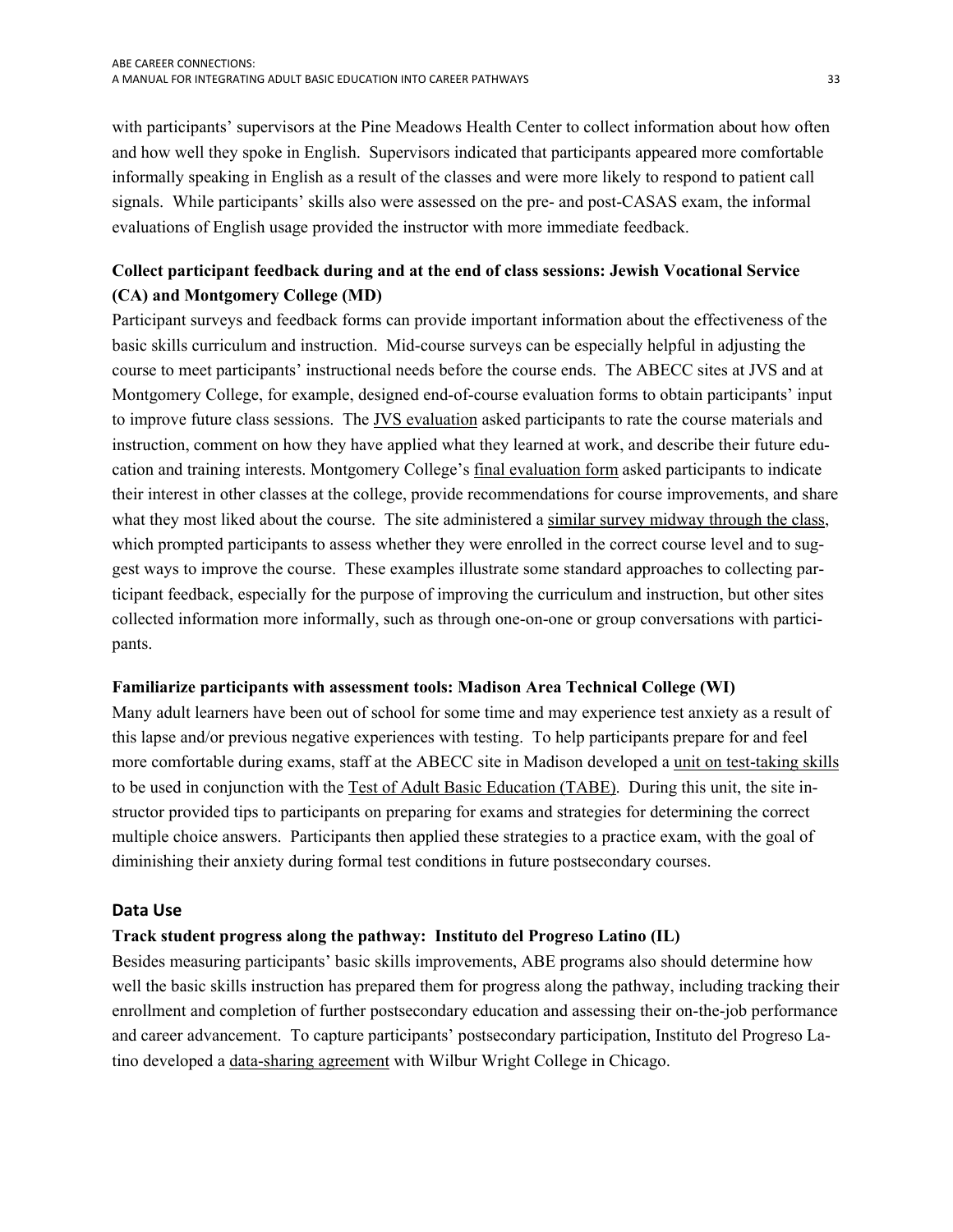<span id="page-35-0"></span>Supported by a grant from the Aspen Institute, the data-sharing agreement allowed the site to incorporate college data into Instituto's database and get a better picture of the certifications and licenses obtained by Carreras del Salud participants and their employment status. For example, the agreement allowed the site to collect information on participants who completed the pre-certified medical assistant course and went on to enroll in other certification programs at Wilbur Wright College. The site also collects Carreras students' demographic data, such as information about participants' native and second languages, income data, and family size and dependents. While establishing the agreement took significant effort, especially to address privacy concerns, and managing the databases requires specific technical skills, the site can now access follow-up data on its participants and measure long-term academic and employment outcomes.

#### **Use participant data for program improvement: Madison Area Technical College (WI)**

Assessment data can identify skills in which participants need additional instruction and practice, especially to ensure mastery of these skills during the time allotted for the course. In some cases, participant data may suggest a need for changes to the course design to allow additional time to focus on specific skills. After the first *Prep for Success* class session, for example, staff at the ABECC site in Madison realized they needed to adjust the course schedule because both participants and the instructor wanted to spend more time on math and writing practice. Participants requested more focus on these skills during informal mid-course evaluations, and the instructor for the Lab Animal Caretaker Training (LACT), the next step after *Prep for Success*, alerted program staff of similar writing and math skills' needs after reviewing participants' classroom results. The ABECC site thus was able to respond to an obvious need identified in the data by expanding the instructional hours for both *Prep for Success* and the LACT to include a greater emphasis on the metric system and basic math skills as well as allow more time for writing practice, especially with cover letters.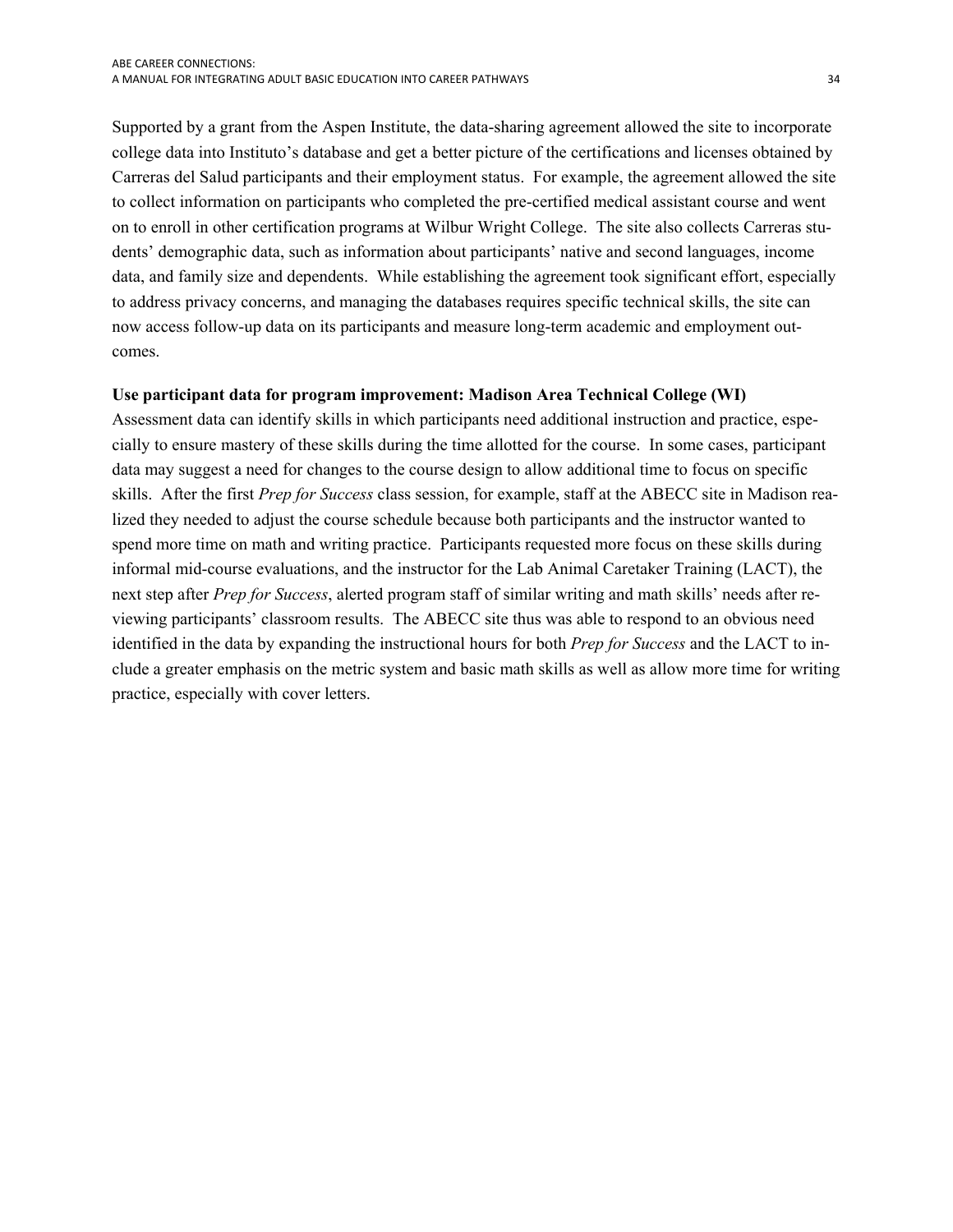# <span id="page-36-1"></span><span id="page-36-0"></span>**Conclusion**

The information in this manual and the examples from the Adult Basic Education Career Connections project summarize various approaches to implementing ABE career pathways. Regardless of how pathways are implemented, the five sites all worked towards a common goal: improving the educational and employment outcomes of ABE participants. Furthermore, the sites' experiences resulted in some common insights about ABE pathways:

- Pathway design and implementation requires significant investments of time and effort, especially during the initial planning stage.
- Considerable time should be devoted to ensuring that the skills and interests of potential participants match pathways' goals and requirements.
- Information from multiple sources must be consulted to ensure that:
	- The pathway focus is relevant to employers;
	- The curriculum aligns with postsecondary entry requirements; and
	- Participants can acquire the necessary knowledge and skills within the established timeframe to be successful in further education and at work.
	- Partnerships are essential to the success of ABE pathways.
	- Programs can expand pathway efforts by leveraging other funding sources and building on existing models.
	- Pathway programs should be evaluated continually to assess their effectiveness and to make any improvements needed to better serve pathway participants.

More research is needed to gain a better understanding of the effectiveness of career pathways, especially with regard to adults' transition from ABE to postsecondary education. There is also a need to evaluate whether lessons learned from local pathway efforts can be applied on a statewide level to develop a largescale systematic approach. Despite the need for more information, the examples in this manual show how ABE programs can construct connections to career pathways to promote educational and career advancement for adults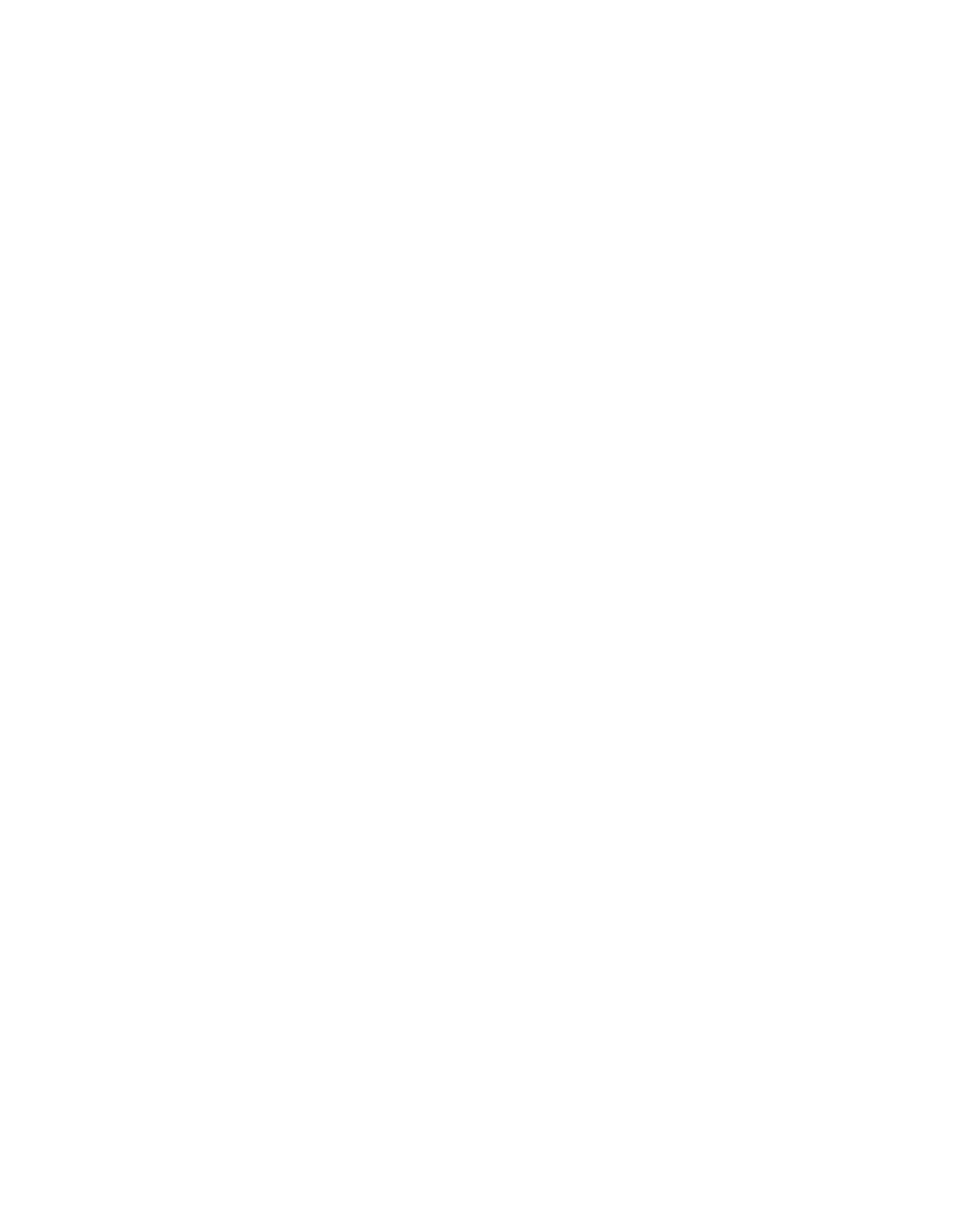# <span id="page-38-1"></span><span id="page-38-0"></span>Resources

These resources were made available to ABECC project staff and participants and consulted for this manual. Resources in bold are cited in the text.

## **Adult Education Content Standards Warehouse. (n.d.). Retrieved on January 22, 2010, from [http://www.adultedcontentstandards.ed.gov/.](http://www.adultedcontentstandards.ed.gov/)**

Funded by the U.S. Department of Education, compiles information related to standards-based education for adult education programs. Includes links to state content standards and professional development resources for program administrators on using standards in the classroom.

## **Agrawal, A., Alssid, J., Bird, K., Goldberg, M., Hess, S., Jacobs, J., Jenkins, D. et al. (2007).** *Career Pathways as a Systemic Framework: Rethinking Education for Student Success in College and Careers***. Retrieved on January 15, 2010, from [http://www.league.org/league/projects/ccti/files/Systemic\\_Framework.pdf](http://www.league.org/league/projects/ccti/files/Systemic_Framework.pdf).**

Presents a framework for establishing career pathways at community colleges. Focuses on institutional and instructional transformation (i.e. articulation and mission integration), student support and tools, partnerships and employer involvement, planning and accountability, and sustainability.

## **Alamprese, J. (in press).** *Shared Goals, Common Ground: State and Local Coordination and Planning to Strengthen Adult Basic Education Services***. Bethesda, MD: Abt Associates Inc.**

Summarizes results from the Adult Education Coordination and Planning (AECAP) demonstration project, which aimed to develop and test state and local planning processes for improving adult education and workforce services in six demonstration states. Describes findings related to state-level collaboration.

## **Alamprese, J. (2009). ABE Career Connections Implementation Guidelines. Presentation at ABE Career Connections Second National Meeting, June 9-10, 2009, Washington, DC.**

Presentation slides from the ABECC national meeting in 2009, which brought together ABECC sites and coaches to discuss issues related to the implementation of sites' work plans. Slides are included with other project materials in Appendix E.

## **Alamprese, J. (2008). ABE Career Connections Implementation Guidelines. Presentation at ABE Career Connections First National Meeting, May 21-22, 2008, Washington, DC.**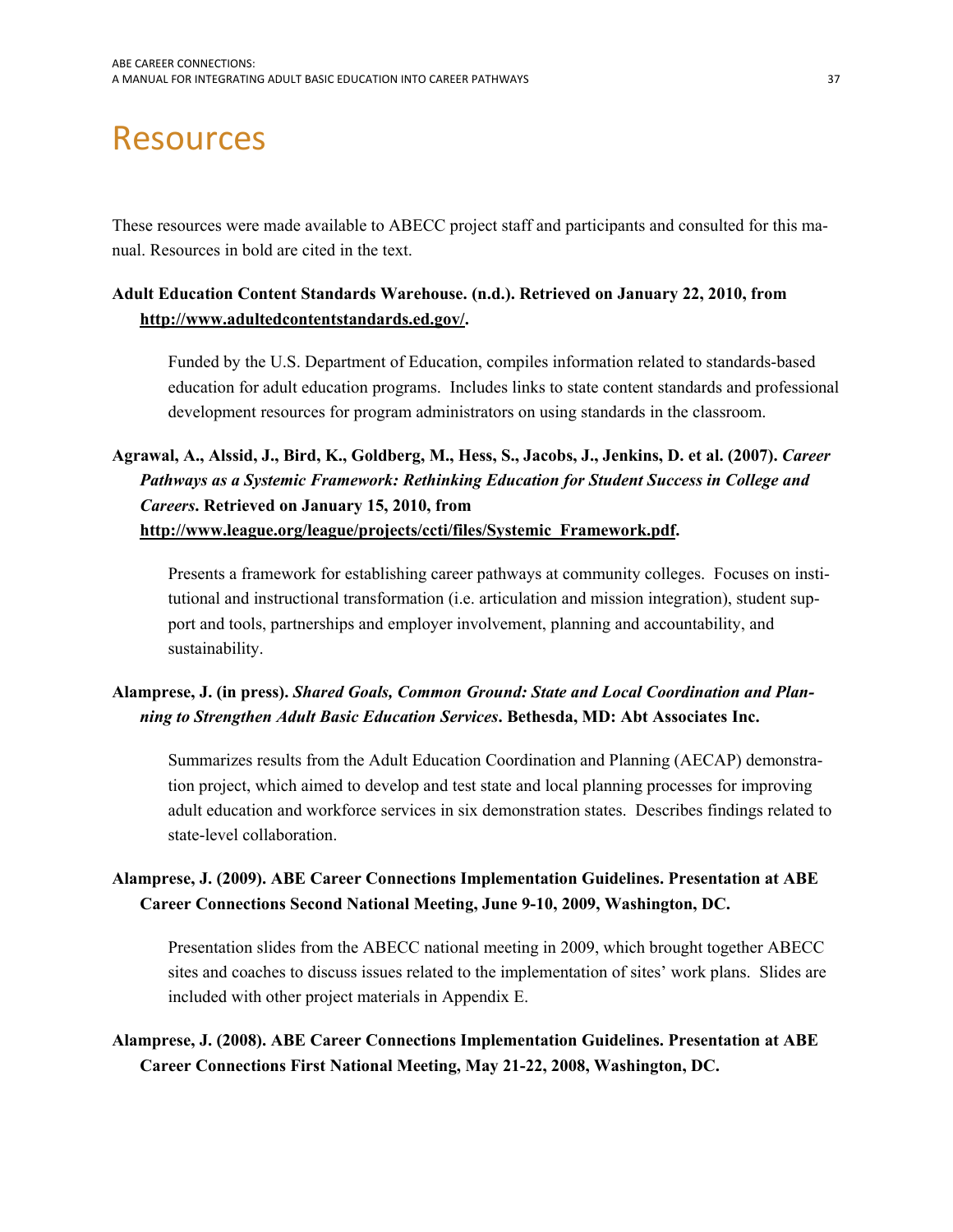Presentation slides from the ABECC national meeting in 2008, which brought together ABECC sites and coaches to discuss issues related to the development of sites' work plans. Slides are included with other project materials in Appendix E.

**Bailey, T., Kienzl, G., and Marcotte, D.(2004, August).** *The Return of a Sub-Baccalaureate Education: The Effects of Schooling, Credentials, and Program of Study on Economic Outcomes.* **Paper prepared for the National Assessment of Vocational Education, U.S. Department of Education. Retrieved January 13, 2009, from [http://www.ed.gov/rschstat/eval/sectech/nave/subbac-ed.pdf.](http://www.ed.gov/rschstat/eval/sectech/nave/subbac-ed.pdf)** 

Analyzes survey data from the National Center for Education Statistics to understand the economic returns of postsecondary education. Finds that students who earn a postsecondary certificate or associate's degree earn more than students with only a high school diploma.

## Bragg, D., Bremer, C., Castellano, M., Kirby, C., Mavis, A., Schaad, D., and Sunderman, J. (2007). *A Cross-Case Analysis of Career Pathway Programs that Link Low-Skilled Adults to Family-Sustaining Wage Careers.* **Retrieved on January 20, 2010, from [http://136.165.122.102/UserFiles/File/pubs/Career\\_Pathways.pdf](http://136.165.122.102/UserFiles/File/pubs/Career_Pathways.pdf)**.

Presents case study reports of three career pathway programs at Instituto del Progreso Latino in Chicago, Shoreline Community College in Washington State, and Ouachita Technical College in Arkansas. Discusses the programs, policies, and practices associated with pathways that support adults' transitions to postsecondary education.

Career Voyages. (n.d.). Construction - Certifications. Retrieved on January 21, 2010, from <http://www.careervoyages.gov/construction-certifications.cfm>**.** 

Website for students, career changers, parents, and career advisors that provides an overview of certification in the construction industry and links to certification information in other industries.

Career Voyages. (n.d.). Health Care - Certifications. Retrieved on January 21, 2010, from <http://www.careervoyages.gov/healthcare-certifications.cfm>.

Website for students, career changers, parents, and career advisors that provides an overview of certification in the healthcare industry and links to certification information in other industries.

Carman, P., Van Horn, B., Hamilton, K., and Williams, M.K. (2002). *Exploring Work-Based Foundation Skills in the ABLE Classroom. Instructional Activities and Resources for the Adult Learner [and] Supplemental Handouts for Modules*. University Park, PA: Institute for the Study of Adult Literacy, Pennsylvania State University. Retrieved on January 20, 2010, from [http://www.eric.ed.gov/ERICDocs/data/ericdocs2sql/content\\_storage\\_01/0000019b/80/1a/af/3d.pdf.](http://www.eric.ed.gov/ERICDocs/data/ericdocs2sql/content_storage_01/0000019b/80/1a/af/3d.pdf)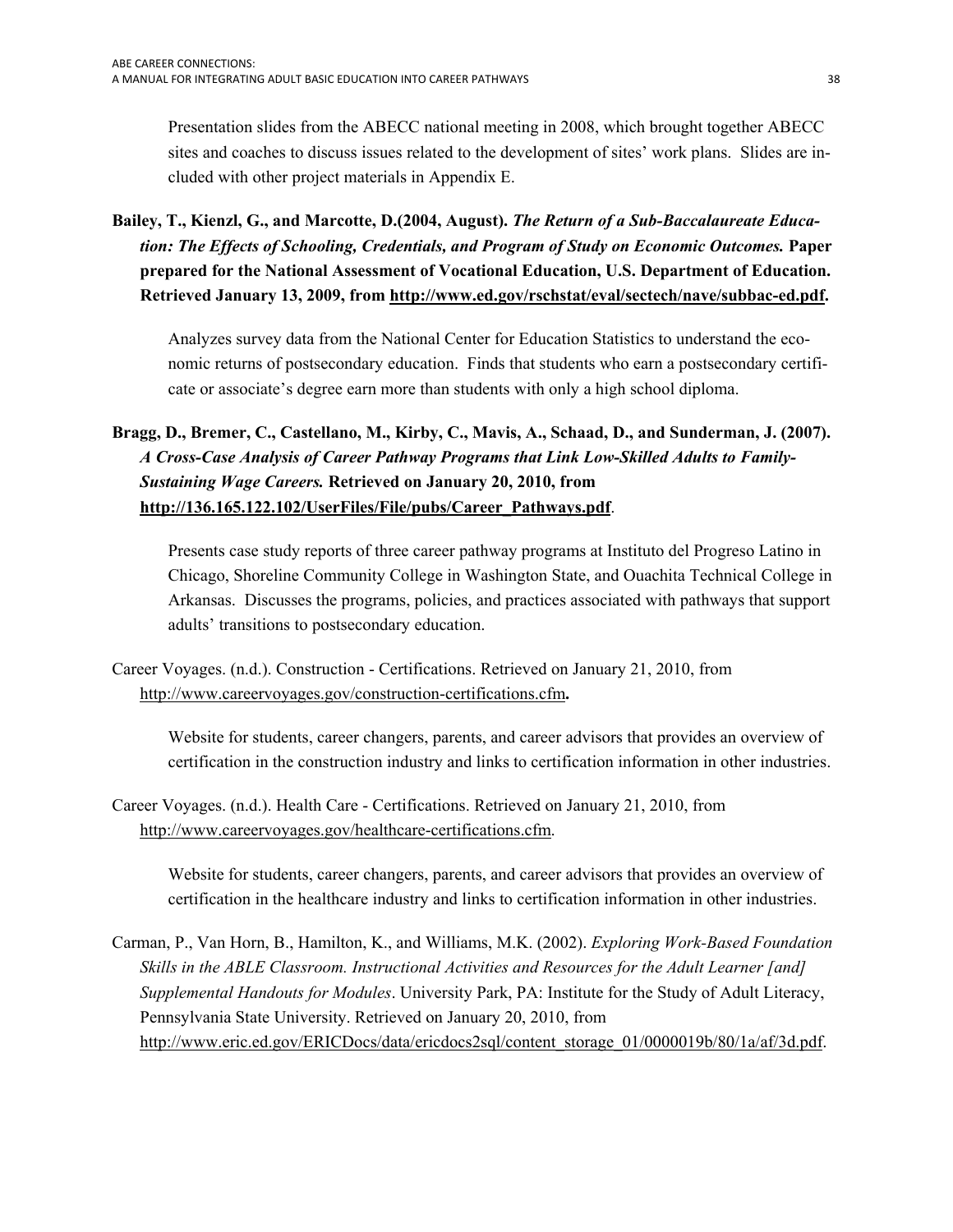Guide for instructors that features classroom activities and instructional resources to help adults develop work-based skills, including basic employability skills, workplace knowledge, and lifelong learning skills.

CASAS Basic Skills Content Standards. (n.d.). Retrieved January 21, 2010, from [https://www.casas.org/home/index.cfm?fuseaction=home.showContent&MapID=1720.](https://www.casas.org/home/index.cfm?fuseaction=home.showContent&MapID=1720)

Presents tools for instructors to implement the CASAS basic skills standards. Outlines standards as they relate to specific CASAS test items, content areas, and student levels and provides worksheets to address standards in the classroom.

CASAS Frequently Asked Questions. (n.d.) Retrieved January 21, 2010, from <https://www.casas.org/home/?fuseaction=home.faqs>.

> Answers frequently asked questions about the CASAS exam on topics such as test administration, interpretation and use of results, staff training, and general assessment information.

Chernus, K., and Fowler, D. (in press). Integrating Curriculum: Lessons for Adult Education From Career and Technical Education. Washington, D.C.: National Institute for Literacy.

Summarizes literature on integrated curriculum and discusses approaches used in secondary education that could be applied to adult education.

Georgetown University. (n.d.). *Nursing Career Pathway.* Retrieved on January 21, 2010, from <http://careerweb.georgetown.edu/71654.html>.

Outlines the training and skills necessary to become a registered nurse for nursing majors at Georgetown University. Includes links to relevant websites, publications, and professional associations.

Gershwin, M., Coxen, T., Kelley, B., and Yakimov, G. (2008). *Building Tomorrow's Workforce: Promoting the Education and Advancement of Hispanic Immigrant Workers in America.* Retrieved on January 20, 2010, from http://www.nam.org/ $\sim$ /media/Files/s\_nam/docs/240600/240524.pdf.ashx.

Highlights examples of partnerships between employers and community colleges to improve the educational and employment outcomes of Hispanic immigrants in the manufacturing industry. Focuses on promising features of the partnerships, including career pathways.

**Grossman, L. (2009). New York City Career Pathways: Skill Strategies for Low-paid Immigrants. In F. Froy, S. Giguere, and A.R. Hofer (Eds.),** *Designing Local Skills Strategies* **(pp. 239-274)***.*  **Paris: Organisation for Economic Co-operation and Development.**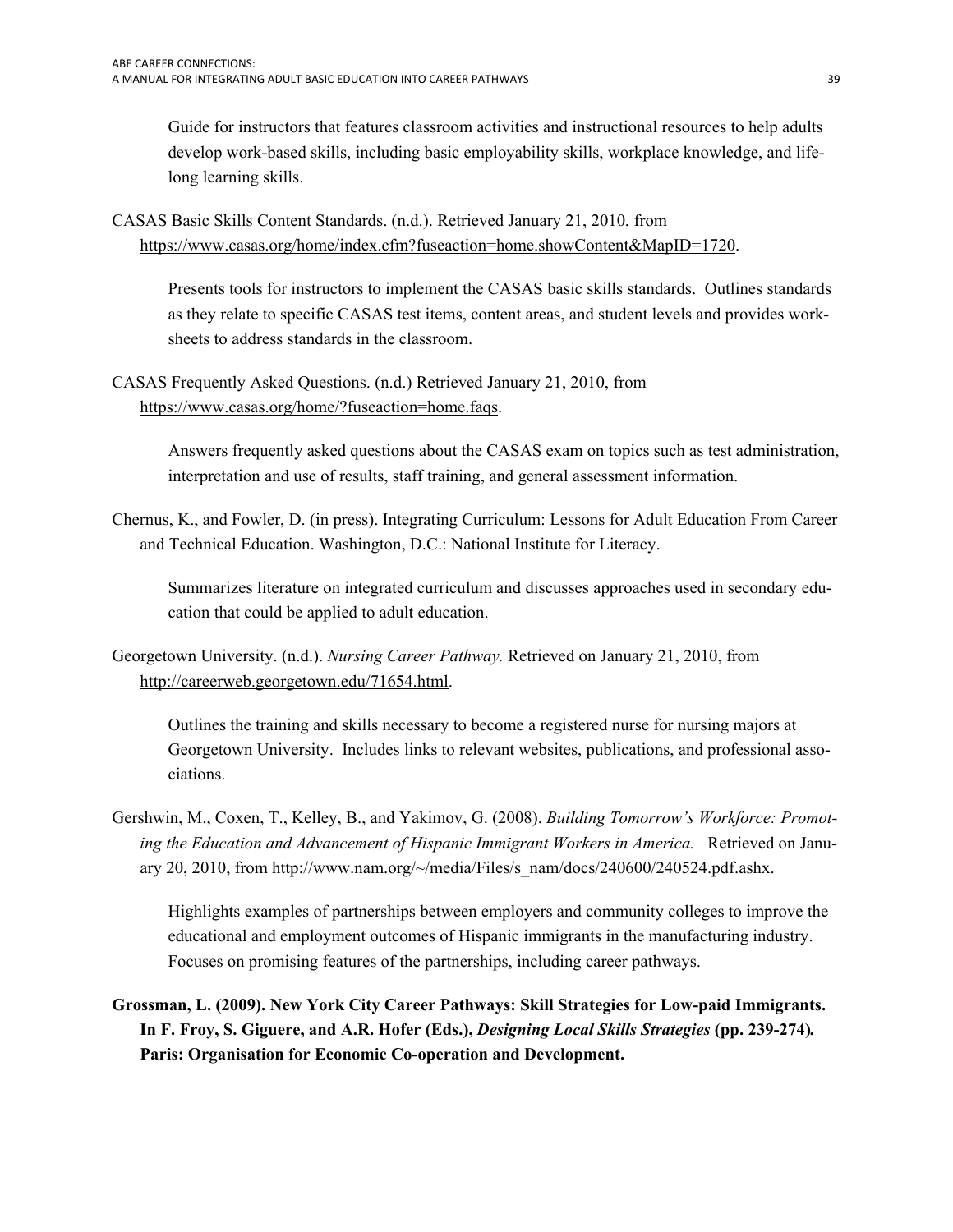case study of career pathways in New York in healthcare, retail, and hospitality and tourism. Part of a report that discusses promising features of models used across the world to improve adults' basic skills and prepare them for postsecondary education and employment. Presents a

## **Henle, T., Jenkins, D., and Smith, W. (2005).** *Bridges to Careers for Low-Skilled Adults: A Program Development Guide***. Retrieved on January 12, 2010, from [http://www.womenemployed.org/docs/BridgeGuideFinal.pdf.](http://www.womenemployed.org/docs/BridgeGuideFinal.pdf)**

Guide to developing and implementing bridge programs to prepare adults for career and educational advancement. Describes the steps to design a bridge program, establish partnerships, involve employers, develop curriculum, offer support services, and place participants in jobs and training programs. Also discusses funding and managing bridge programs.

*ing Assistants.* Retrieved on January 21, 2010, from [http://assets.aarp.org/rgcenter/il/2006\\_08\\_cna.pdf](http://assets.aarp.org/rgcenter/il/2006_08_cna.pdf) Discusses federal and state training requirements to become a certified nursing assistant (CNA) Hernandez-Medina, E., Eaton, S., Hurd, D., and White, A. (2006). *Training Programs for Certified Nurs-*

based on an examination of CNA training programs in 10 states. Describes the CNA profession, certification test, and recommendations for instructional hours and clinical training.

Higgs, A. (2007). *An Overview of the TABE test*. Retrieved on January 21, 2010, from [http://www.associatedcontent.com/article/405888/an\\_overview\\_of\\_the\\_tabe\\_test\\_pg2.html?cat=4](http://www.associatedcontent.com/article/405888/an_overview_of_the_tabe_test_pg2.html?cat=4).

Provides an overview of the reading comprehension, math comprehension, math application, and language sections of the Test of Adult Basic Education (TABE), as well as three optional TABE tests: language mechanics, vocabulary, and spelling.

Hinckley, R., and Cotner, H. (2008). *Creating, Refining, and Using Career Pathways Maps*. Webinar Presentation for the Adult Basic Education Career Connections Project.

Presentation slides from the ABECC project webinar in 2008, facilitated by the Center for Occupational Research and Development (CORD), which convened ABECC sites, coaches, project staff, and consultants to discuss issues related to career pathways maps.

## **Hinckley, R., and Hull, D. (2007).** *Providing a Second Chance in Public Education: Adult Career Pathways***. Waco, TX: CORD Communications.**

Describes the components of adult career pathways, including personal needs, academic skills, career focus, employability skills, career and technical skills, job entry skills, and advanced skills. Presents strategies for implementing adult career pathways, such as involving employers, recruiting participants, and developing curricula, and discusses related state and federal policies.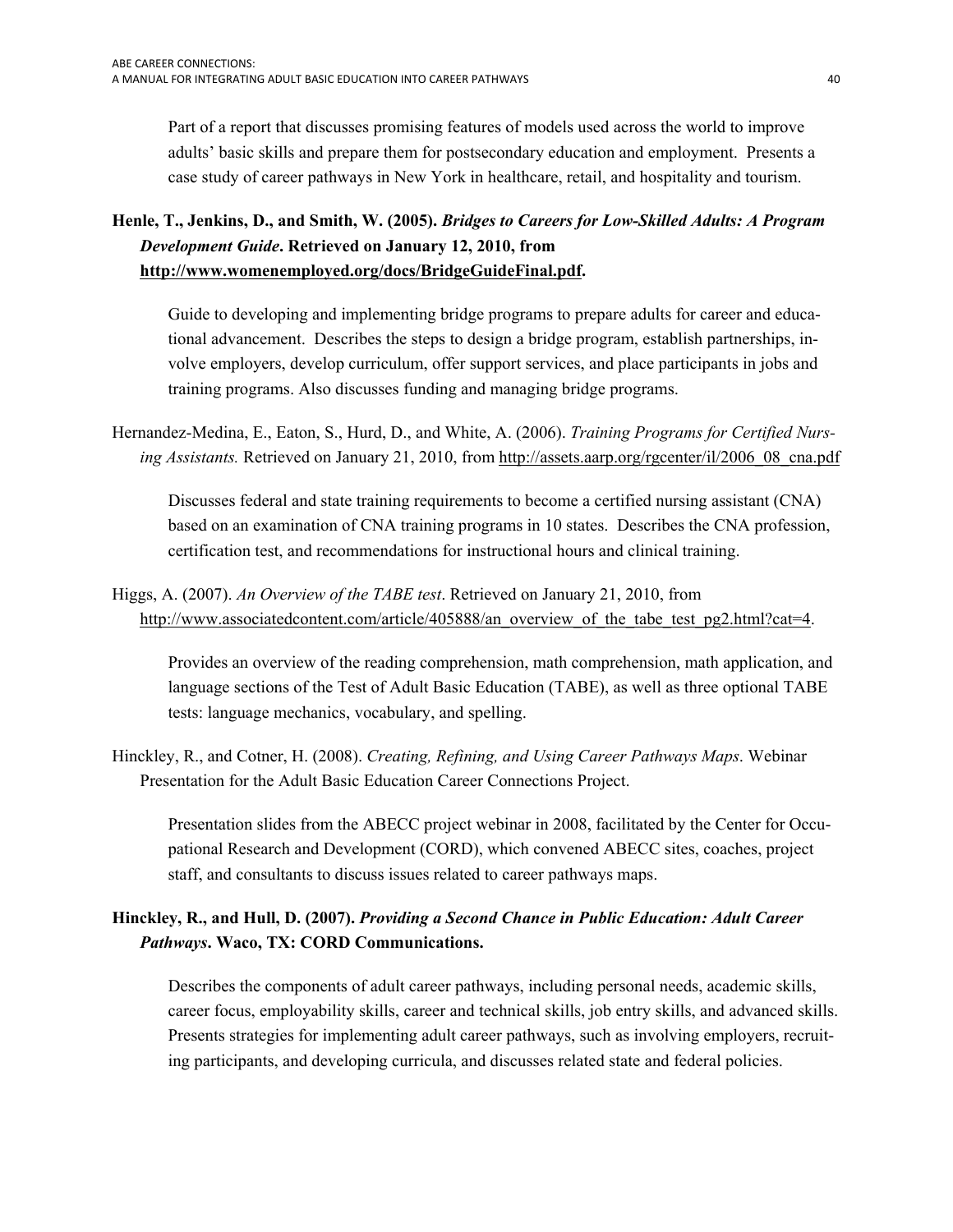## H**olzer, H., and Lerman, R. (2007).** *American's Forgotten Middle-Skill Jobs: Education and Training Requirements in the Next Decade and Beyond***. Retrieved January 12, 2010, from [http://www.urban.org/UploadedPDF/411633\\_forgottenjobs.pdf](http://www.urban.org/UploadedPDF/411633_forgottenjobs.pdf)**.

Presents data on supply-and-demand for middle-skill jobs (e.g., those requiring more than a high school diploma but less than a bachelor's degree) and suggests strategies for preparing the labor force to meet this demand, including implementing career pathways.

## **Institute for a Competitive Workforce (ICW) and the National Career Pathways Network (NCPN***).*  **(2009).** *Thriving in Challenging Times: Connecting Education to Economic Development through Career Pathways***. Retrieved on January 15, 2010, from [http://www.cordonline.net/atlanta2009/thriving\\_in\\_challenging\\_times.pdf.](http://www.cordonline.net/atlanta2009/thriving_in_challenging_times.pdf)**

Provides a general overview of career pathways and adult career pathways and profiles 17 pathway programs. Two profiles focus on adult pathways, including a health sciences pathway in Wisconsin and a multi-sector program in Florida.

## **Jenkins, D. (2006).** *Career Pathways: Aligning Public Resources to Support Individual and Regional Economic Development in the Knowledge Economy***. Retrieved on January 23, 2010, from [http://www.workforcestrategy.org/publications/WSC\\_pathways8.17.06.pdf](http://www.workforcestrategy.org/publications/WSC_pathways8.17.06.pdf)**.

Provides an introduction to career pathways, including their benefits and limitations and an overview of a process for designing pathways. Also describes a pathway in Elizabethtown, Kentucky.

## J**enkins, D., and Spence, C. (2006).** *The Career Pathways How-To Guide***. Retrieved on January 22, 2010, from [http://www.workforcestrategy.org/publications/WSC\\_howto\\_10.16.06.pdf](http://www.workforcestrategy.org/publications/WSC_howto_10.16.06.pdf)**.

Outlines a five-step process to develop career pathways for local programs and state agencies and offers implementation examples from local programs. Process involves conducting a gap analysis, forming partnerships, coordinating partner efforts around implementation, evaluating the pathway, and expanding the pathway.

## **Jenkins, D., Zeidenberg, M., and Kienzl, G. (2009).** *Educational Outcomes of I-BEST, Washington State Community and Technical College System's Integrated Basic Education and Skills Training Program: Findings from a Multivariate Analysis***. Retrieved on January 20, 2010, from [http://www.eric.ed.gov/ERICDocs/data/ericdocs2sql/content\\_storage\\_01/0000019b/80/44/45/04.](http://www.eric.ed.gov/ERICDocs/data/ericdocs2sql/content_storage_01/0000019b/80/44/45/04.pdf)  [pdf](http://www.eric.ed.gov/ERICDocs/data/ericdocs2sql/content_storage_01/0000019b/80/44/45/04.pdf)**

Summarizes outcomes from Washington State's Integrated Basic Education and Skills Training (I-BEST) program, which combines basic and technical skills instruction to increase the rate at which adult basic education students enroll and succeed in postsecondary occupational training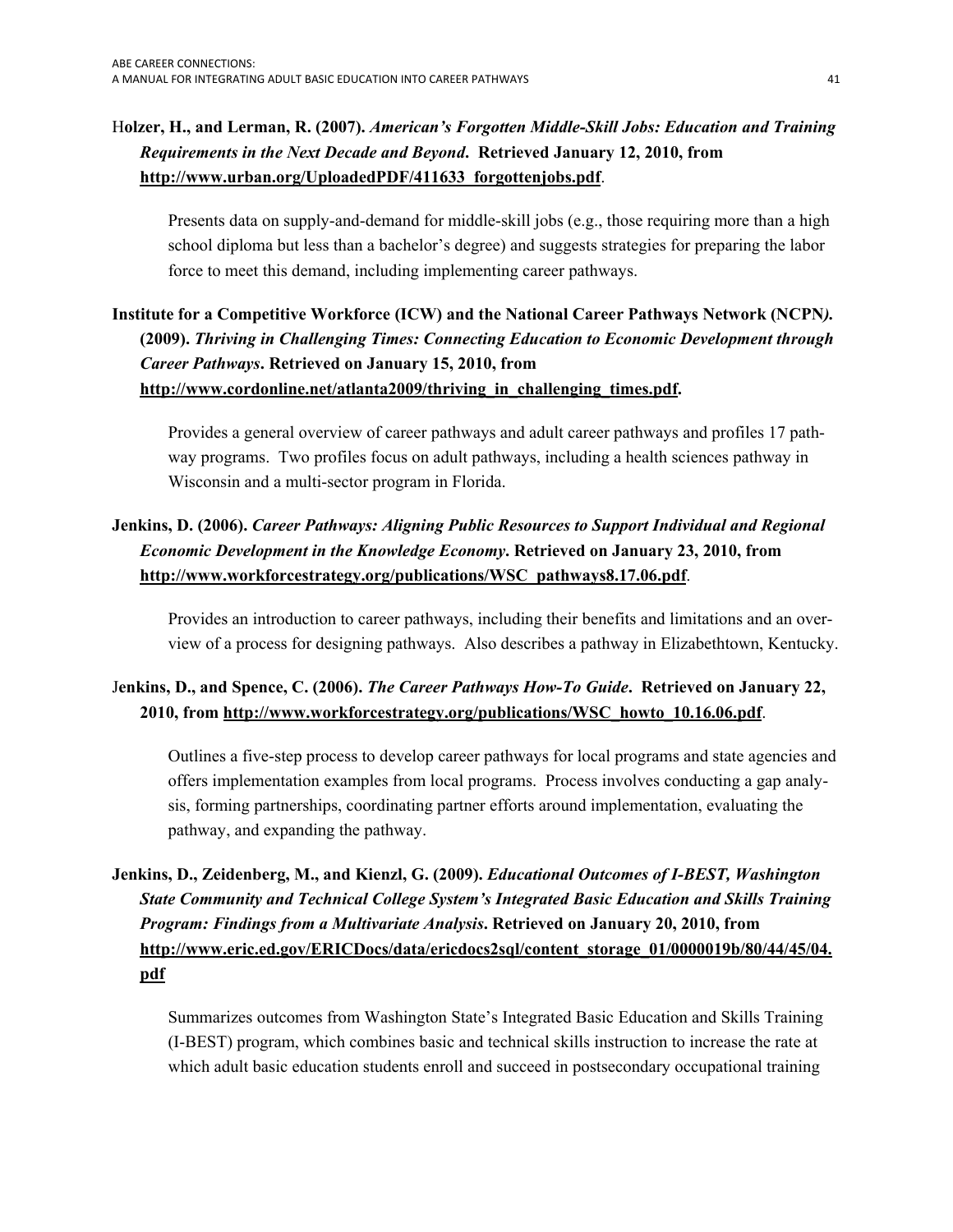programs. Finds that adults enrolled in I-BEST perform better and complete more postsecondary education than comparable non-I-BEST adults.

Lippman, L., Atienza, A., Rivers, A., and Keith, J. (2008). *A Developmental Perspective on College and Workplace Readiness.* Washington, DC: Child Trends and the Bill and Melinda Gates Foundation. Retrieved on January 20, 2010, from [http://www.childtrends.org/Files/Child\\_Trends-](http://www.childtrends.org/Files/Child_Trends-2008_09_15_FR_ReadinessReport.pdf)[2008\\_09\\_15\\_FR\\_ReadinessReport.pdf](http://www.childtrends.org/Files/Child_Trends-2008_09_15_FR_ReadinessReport.pdf).

Summarizes developmental literature on the skills young people need to be ready for college, the workplace, and the transition to adulthood, including physical, psychological, social, cognitive, and spiritual development needs.

Losh, C. (2003). *Career Cluster Resources for Hospitality and Tourism*. Retrieved on January 20, 2010, from<http://www.careerclusters.org/resources/ClusterDocuments/htdocuments/HTFinal.pdf>.

Provides an overview of the hospitality and tourism career cluster, which is part of the States' Career Cluster Initiative coordinated by the National Association of State Directors for Career and Technical Education Consortium. Includes a career pathway model, a summary of the pathway's skills and knowledge requirements, and a list of related industry credentials.

## **Mellard, D., and Anderson, G. (2007).** *Challenges in Assessing for Postsecondary Readiness.* **Retrieved on January 15, 2010, from**

### **<http://www.nationalcommissiononadultliteracy.org/content/assessmentmellard.pdf>.**

 quirements for entry into postsecondary education. Provides an overview of the most commonly used assessments in adult education, such as the CASAS, TABE, and COMPASS, and discusses the alignment between these tests and the re-

National Council for Workforce Education. (2007). *Envisioning the Future: Career Pathways as a Systemic Framework Fully Implemented in the Community College.* Compiled from the 2007 NCWE Conference. Retrieved on January 20, 2010, from [http://www.ncwe.org/wp](http://www.ncwe.org/wp-content/uploads/2007/09/Envisioningthefuture.pdf)[content/uploads/2007/09/Envisioningthefuture.pdf](http://www.ncwe.org/wp-content/uploads/2007/09/Envisioningthefuture.pdf).

Based on a framework presented by the League for Innovation in the Community College, describes the ideal conditions for implementing system-wide career pathways.

National Institute for Literacy. (n.d.). *Career Pathways Instructional Materials Library.* Retrieved on January 26, 2010, from<http://www.nifl.gov/pd/careerpathways>.

Compiles links to career pathway resources for program administrators and instructors submitted by adult education practitioners. Categorizes resources by industry sectors and provides links to more general "work readiness" resources.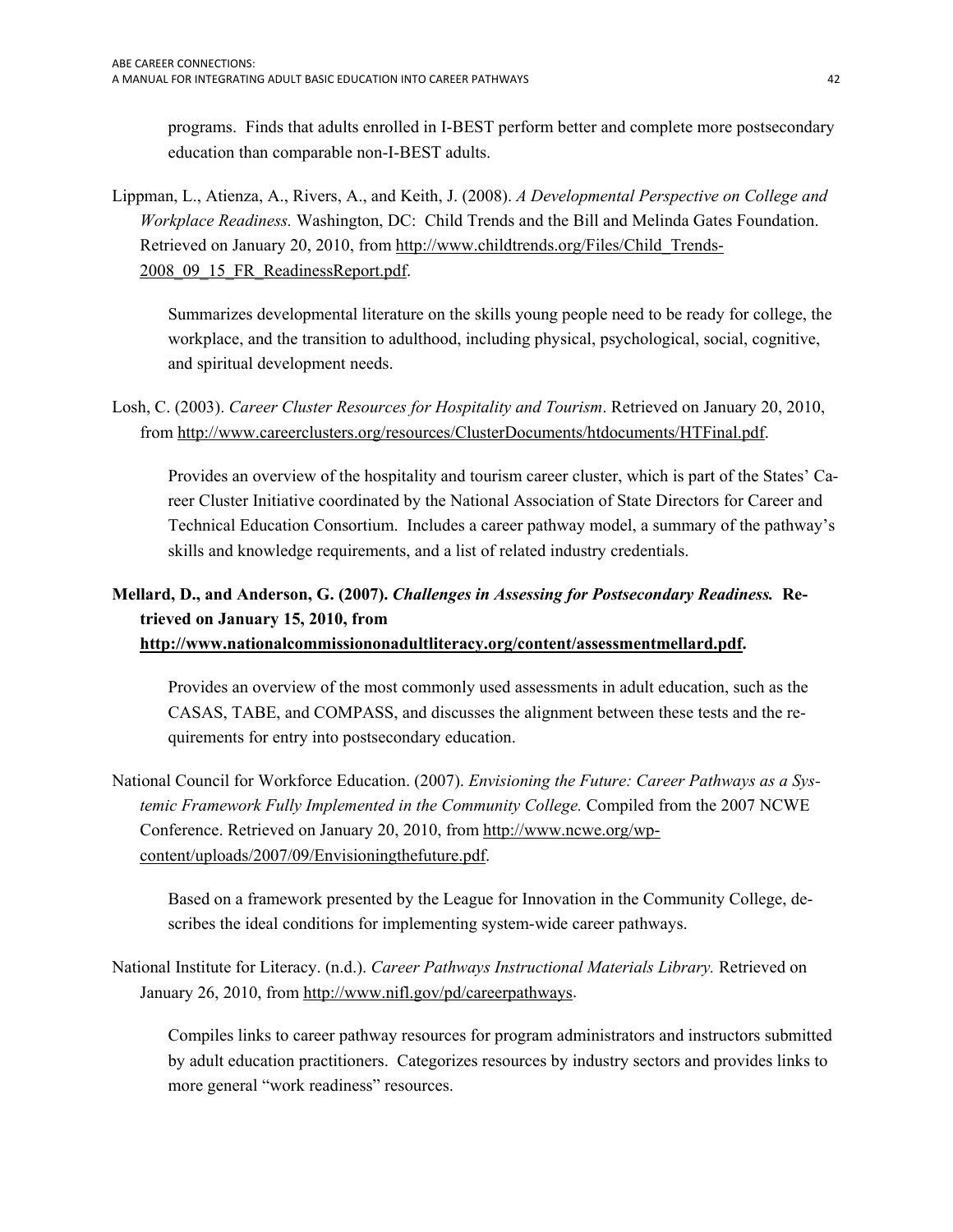O\*Net Online. (2009). *Summary Report for Veterinary Technologists and Technicians.* Retrieved on January 21, 2010, from [http://online.onetcenter.org/link/summary/29-2056.00.](http://online.onetcenter.org/link/summary/29-2056.00)

Summarizes the skills, abilities, and knowledge needed to become a veterinary technologist or technician. Includes information on job tasks, work styles, and tools used in the profession.

Oesch, M., and Bower, M. (2009). *Integrating Career Awareness into the ABE and ESOL Classroom*. Retrieved on January 20, 2010, from [http://www.sabes.org/workforce/integrating-career](http://www.sabes.org/workforce/integrating-career-awareness.pdf)[awareness.pdf.](http://www.sabes.org/workforce/integrating-career-awareness.pdf)

Curriculum for instructors and career counselors to help adult learners explore career options and understand the educational requirements to advance in their careers. Includes handouts and lesson summaries.

Park, R., Ernst, S., and Kim, E. (2007). *Moving Beyond the GED: Low-Skilled Adult Transition to Occupational Pathways at Community Colleges Leading to Family-Supporting Careers.* Retrieved on January 21, 2010, from http://136.165.122.102/UserFiles/File/pubs/Moving beyond the GED.pdf.

Summarizes literature on effective models of transition from ABE to postsecondary education and includes case study reports of various transition models, including career pathways.

Prince, D., and Jenkins, D. (2005). *Building Pathways to Success for Low-Skill Adult Students: Lessons for Community College Policy and Practice from a Statewide Longitudinal Tracking Study*. Retrieved on January 20, 2010, from<http://ccrc.tc.columbia.edu/Publication.asp?UID=204> .

Presents findings from a study of the experiences and outcomes of low-skill adults in community colleges in Washington State. Found that adults who attend college for at least a year and attain a credential do better in the labor market than adults who do not reach this "tipping point."

Richburg-Hayes, L., Brock, T., LeBlanc, A., Paxson, C., Rouse, C.E., and Barrow, L. (2009). *Rewarding Persistence: Effects of a Performance-Based Scholarship Program for Low-Income Parents.* Retrieved on January 20, 2010, from<http://www.mdrc.org/publications/507/full.pdf>*.* 

Part of MDRC's Opening Doors demonstration project, evaluates performance-based scholarship programs targeting low-income students at two New Orleans-area colleges. Found that scholarship programs encouraged more students to register for college, increased their persistence in postsecondary programs, and had a positive impact on social and psychological outcomes, such as student engagement.

St. Louis Health Care Workforce Partners. (n.d.). *Nursing Career Paths.* Retrieved on January 21, 2010, from [http://www.stlhealthcareers.com/pdf/STLcareer\\_path.pdf](http://www.stlhealthcareers.com/pdf/STLcareer_path.pdf).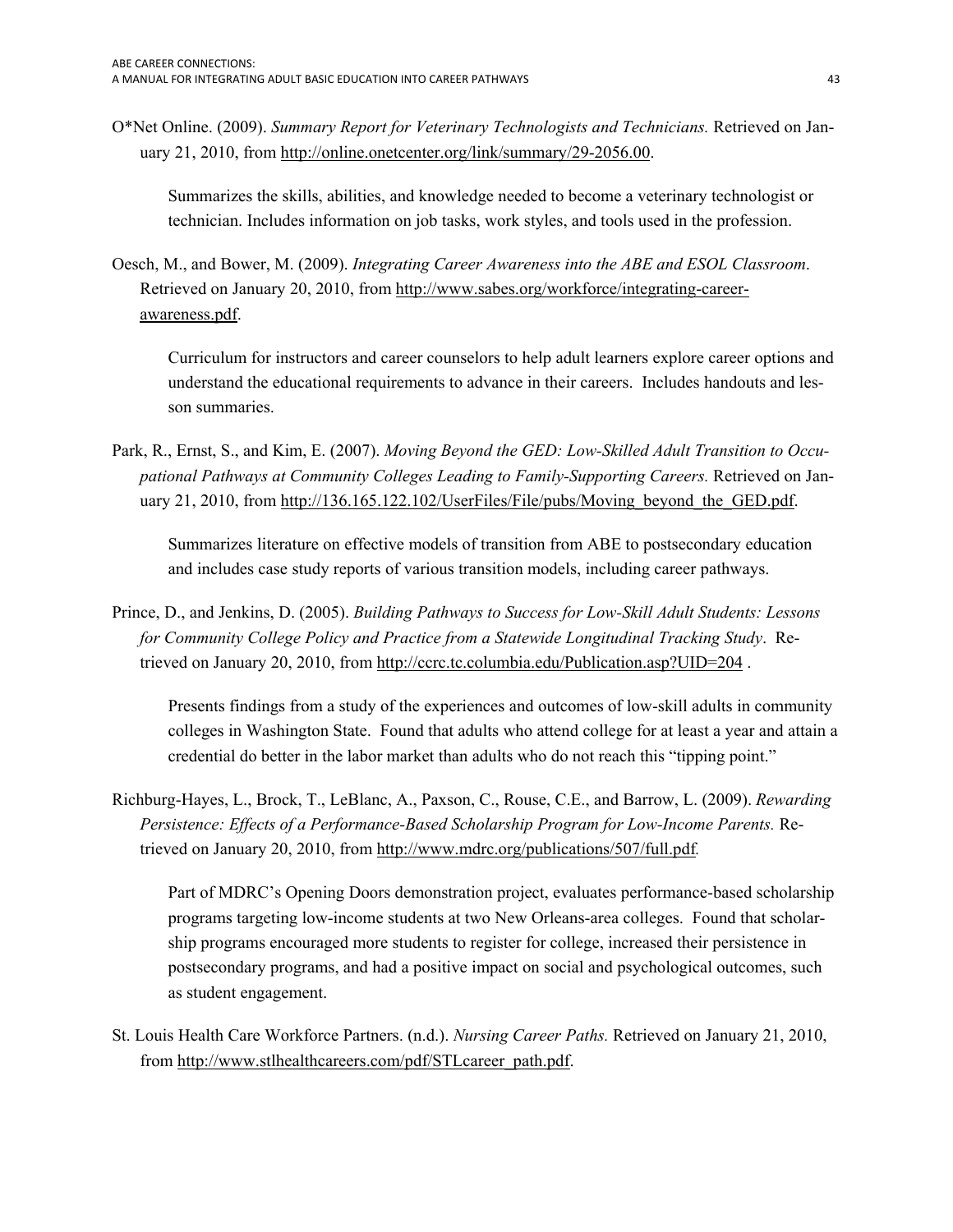Provides an overview of nursing career paths, including certified nursing assistant, licensed practical nurse, registered nurse, and graduate-level positions.

States' Career Clusters Initiative. (2007). *Hospitality and Tourism.* Retrieved on January 21, 2010, from [http://www.careerclusters.org/resources/pos\\_ks/FoundationKSCharts/HT-90-KSCHART.pdf.](http://www.careerclusters.org/resources/pos_ks/FoundationKSCharts/HT-90-KSCHART.pdf)

Table summarizing required courses, performance elements, and measurement criteria for the hospitality and tourism career cluster.

Stephens, R. (2009). *Charting a Path: An Exploration of the Statewide Career Pathway Efforts in Arkansas, Kentucky, Oregon, Washington and Wisconsin.* Retrieved on January 26, 2010, from <http://www.gnbwib.org/PDFfiles/CareerPathwaysReport.pdf>.

Describes a framework for statewide career pathway initiatives, including possible target populations and sectors and examples of employer engagement and other support services for participants, and discusses the implementation of pathways in five states.

Tests of Adult Basic Education. (n.d.). Retrieved on January 21, 2010, from <http://www.sabes.org/assessment/tabe.htm>.

> Provides an overview of the Test of Adult Basic Education (TABE), including general information about the test, guidelines for test administration, and testing tips.

U.S. Department of Education. (draft report). *Helping Adults with Low Literacy Skills Transition to and Succeed in Postsecondary Education.* Washington, DC: U.S. Department of Education, Office of Vocational and Adult Education.

Summarizes literature on the transition from ABE to postsecondary education and connections between postsecondary attainment and the labor market. Profiles five studies of various transition models to identify effective strategies and practices that help adult learners enroll in and complete postsecondary education.

Wright, B. (2006). *In Brief: Training Programs for Certified Nurse Aides.* Retrieved on January 21, 2010, from [http://assets.aarp.org/rgcenter/il/inb122\\_cna.pdf](http://assets.aarp.org/rgcenter/il/inb122_cna.pdf).

 Summary of the Hernandez-Medina et al (2006) report. Presents key findings from a study of certified nursing assistant (CNA) training programs in 10 states and suggests recommendations for improving training programs.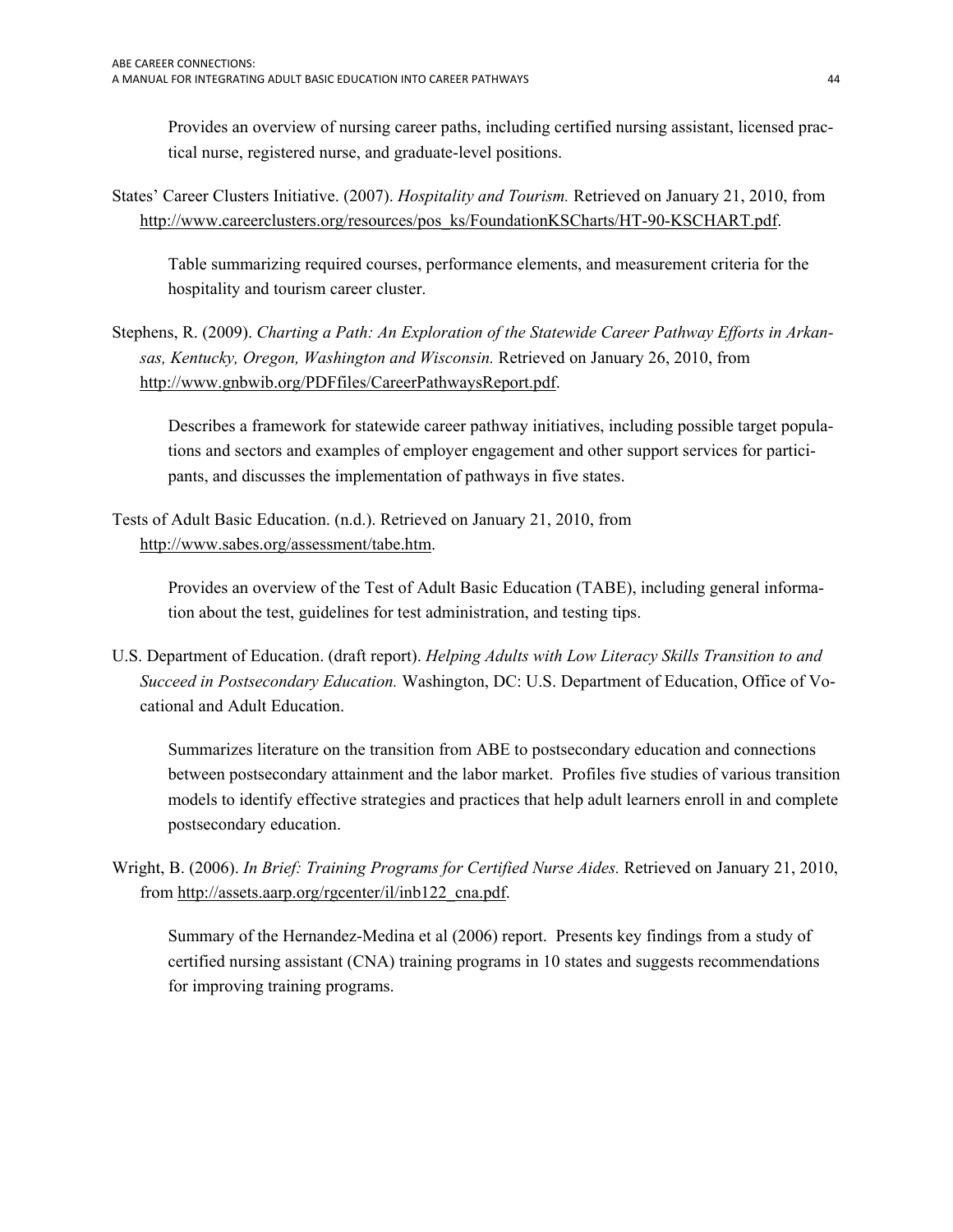# <span id="page-46-1"></span><span id="page-46-0"></span>**Glossary**

#### **Adult Basic Education (ABE)**

As defined by the *Adult Education and Family Literacy Act* (AEFLA) of the *Workforce Investment Act* (WIA) of 1998, the term "adult basic education" refers to instructional services provided to adults age 16 and older, not currently enrolled in school, and seeking improvement in their basic reading, writing, and math skills. Federal adult basic education activities are overseen by the Office of Vocational and Adult Education (OVAE) of the U.S. Department of Education. For more information, go to [http://www.ed.gov/about/offices/list/ovae/index.html?src=oc.](http://www.ed.gov/about/offices/list/ovae/index.html?src=oc)

#### **Adult Education Content Standards**

Established guidelines for the skills and knowledge that adults should possess at different educational levels and within different content areas. For more information, go to [http://www.adultedcontentstandards.ed.gov/default.asp.](http://www.adultedcontentstandards.ed.gov/default.asp)

#### **Articulation Agreements**

Agreements signed by partners to establish the alignment of courses and skills between agencies to ensure that adults are sufficiently prepared for further education or training and can move seamlessly from one educational level to the next.

#### **Basic Skills**

 or enroll in postsecondary education. Skills taught in adult basic education programs, including reading, writing, numeracy, and English language skills, to help adult learners obtain a General Educational Development (GED) credential

#### **Bridge Program**

A common component of career pathways, provides basic and workplace skills training for adults whose reading, writing, and math skills are below ninth-grade level, with the goal of preparing them for postsecondary education and employment. For more information, go to <http://www.womenemployed.org/docs/BridgeGuideFinal.pdf>.

#### **Competency-based Curriculum**

A course of study based on the mastery of specific information and skills, usually to prepare students for the application of these skills in specific settings, such as work.

#### **Comprehensive Adult Student Assessment System (CASAS)**

A commonly used commercial assessment for measuring adults' reading, writing, listening, speaking, and higher-order thinking skills, designed for both native and non-native English speakers. For more information, go to

<https://www.casas.org/home/index.cfm?fuseaction=home.showContent&MapID=197>.